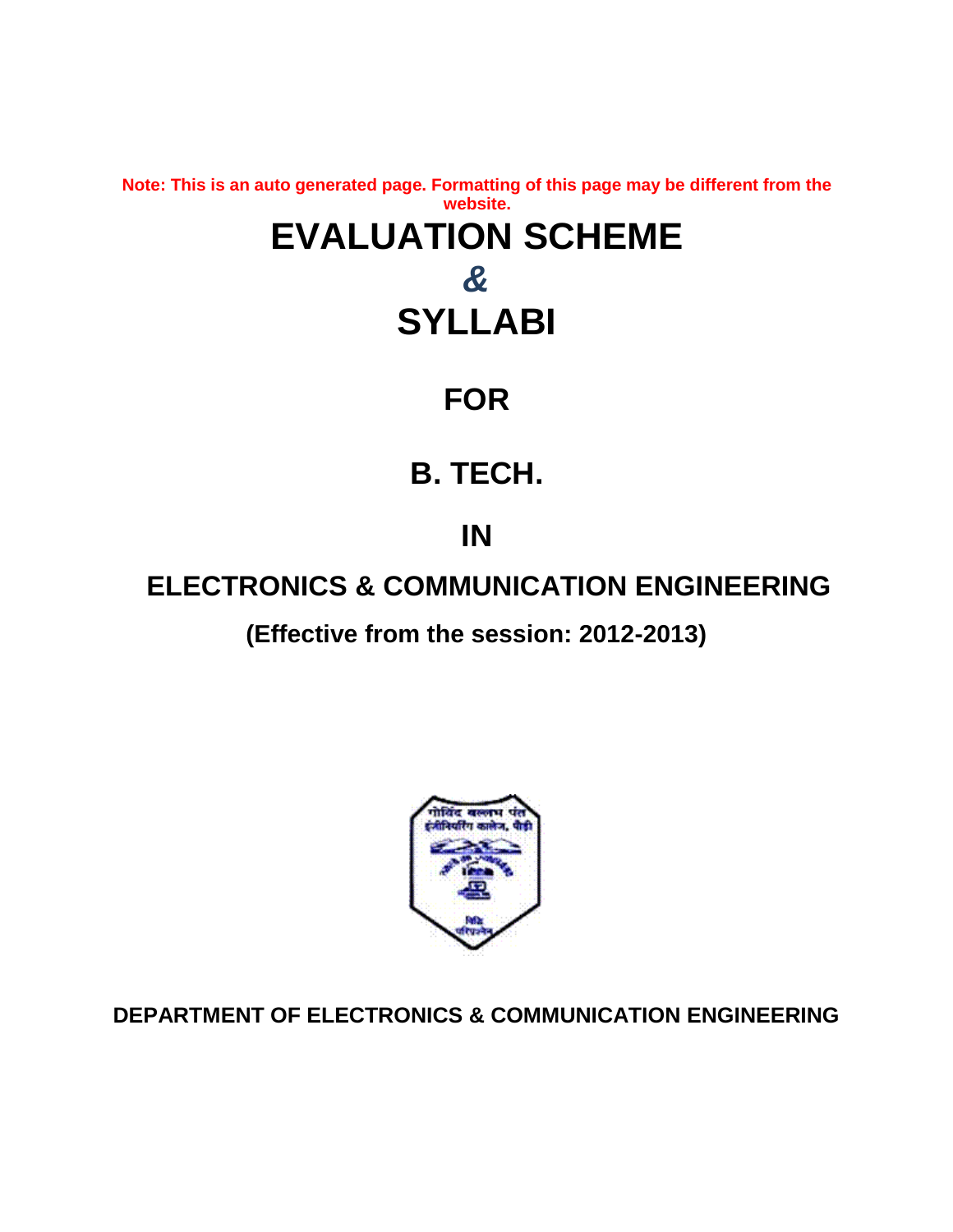# **G B PANT ENGINEERING COLLEGE**

# **PAURI GARHWAL (UTTARAKHAND) INDIA**

# **EVALUATION SCHEME B. TECH. ELECTRONICS & COMMUNICATION ENGINEERING I-YEAR (I-SEMESTER)**

**(Effective from session: 2012-13)**

|           |                              |                                            |                | <b>PERIODS</b>          |                |                | <b>EVALUATION SCHEME</b> |              |                |         |  |  |  |
|-----------|------------------------------|--------------------------------------------|----------------|-------------------------|----------------|----------------|--------------------------|--------------|----------------|---------|--|--|--|
| S.<br>No. | <b>COURSE</b><br><b>CODE</b> | <b>SUBJECT</b>                             |                |                         |                |                | <b>SESSIONAL EXAM</b>    |              |                | Subject |  |  |  |
|           |                              |                                            | L              | T                       | P              | <b>CT</b>      | <b>TA</b>                | <b>Total</b> | <b>ESE</b>     | Total   |  |  |  |
|           | <b>TH EORY</b>               |                                            |                |                         |                |                |                          |              |                |         |  |  |  |
| 1.        | <b>TCS-111</b>               | <b>Basic Computer Engineering</b>          | 3              | $\mathbf{1}$            | 0              | 30             | 20                       | 50           | 100            | 150     |  |  |  |
| 2.        | <b>TME-111</b>               | <b>Basic Mechanical Engineering</b>        | 3              | $\mathbf{1}$            | 0              | 30             | 20                       | 50           | 100            | 150     |  |  |  |
| 3.        | <b>TAH-111</b>               | <b>Engineering Chemistry</b>               | $\overline{3}$ | $\mathbf{1}$            | 0              | 30             | 20                       | 50           | 100            | 150     |  |  |  |
| 4.        | <b>TAH-112</b>               | <b>Environmental Science</b>               | $\overline{3}$ | $\mathbf 0$             | $\overline{0}$ | 30             | 20                       | 50           | 100            | 150     |  |  |  |
| 5.        | <b>TAH-113</b>               | <b>Engineering Mathematics-I</b>           | $\overline{3}$ | $\mathbf{1}$            | 0              | 30             | 20                       | 50           | 100            | 150     |  |  |  |
|           | PR ACTICAL                   |                                            |                |                         |                |                |                          |              |                |         |  |  |  |
| 6.        | PCS-111                      | Basic Computer Engineering Lab             | $\mathbf 0$    | $\mathbf 0$             | $\overline{2}$ | 10             | 15                       | 25           | 25             | 50      |  |  |  |
| 7.        | <b>PME-111</b>               | <b>Basic Mechanical Engineering</b><br>Lab | $\mathbf 0$    | $\mathbf 0$             | $\overline{2}$ | 10             | 15                       | 25           | 25             | 50      |  |  |  |
| 8.        | <b>PAH-111</b>               | <b>Engineering Chemistry Lab</b>           | 0              | $\overline{0}$          | $\overline{2}$ | 10             | 15                       | 25           | 25             | 50      |  |  |  |
| 9.        | <b>PME-112</b>               | <b>Workshop Practice</b>                   | $\mathbf{1}$   | $\overline{0}$          | $\overline{2}$ | 10             | 15                       | 25           | 25             | 50      |  |  |  |
| 10.       | GPP-111                      | <b>General Proficiency</b>                 | $\overline{0}$ | $\overline{0}$          | $\overline{0}$ | $\overline{0}$ | 50                       | 50           | $\overline{0}$ | 50      |  |  |  |
|           | <b>SEMESTER TOTAL</b>        |                                            |                | $\overline{\mathbf{4}}$ | 8              | 190            | 210                      | 400          | 600            | 1000    |  |  |  |
|           |                              | <b>TCS-111 BASIC COMPUTER ENGNEERING</b>   |                |                         |                |                |                          |              |                |         |  |  |  |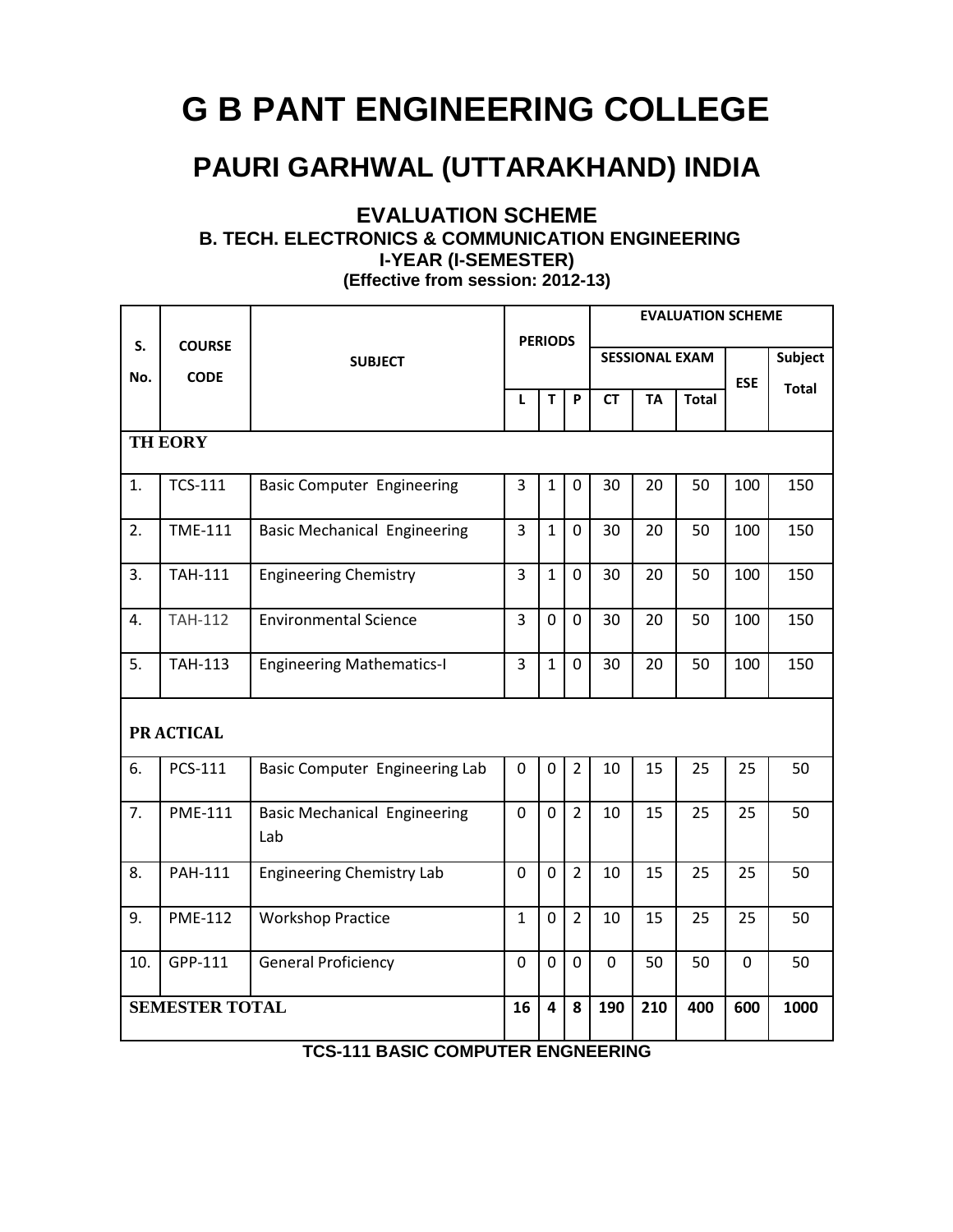**UNIT-1: AN INTRODUCTION OF COMPUTER SYSTEM:** Anatomy of a digital Computer, Different Units of Computer System, Classification of Computer Systems, Radix Number systems. Binary codes: BCD, Gray, EBCDIC, ASCII.

**OPERATING SYSTEM**: Operating System Concepts, Operating System services, Types of Operating Systems. Introduction to PC Operating Systems: Unix/Linux, DOS, Windows.

**UNIT-2: PROGRAMMING LANGUAGES AND ALGORITHMS:** Machine, Assembly and High Level Language; Assembler, Linker, Loader, Compiler, Interpreter, debuggers, Programming fundamentals: problem definition, algorithms, flowcharts and their symbols.

**UNIT-3: COMPUTER NETWORKS:** Basic concepts of Computer Networks, Working of Internet and its Major features. Network Topologies: Bus, Star, Ring, Hybrid, Tree, Complete, Irregular; Types of Networks: LAN, MAN and WAN.

**ELECTRONIC MAIL:** advantages and disadvantages, e-mail addresses, message components, message composition, mailer features, E-mail inner workings, E-mail management, Newsgroups, mailing lists, chat rooms.

**UNIT-4: BASICS OF 'C' LANGUAGE:** C Fundamentals, Basic data types, local and external variables and scope, formatted input/ output, expressions, selection statements, loops and their applications; arrays, functions, recursive functions, pointers and arrays. Strings literals, arrays of strings; applications, Structures, Unions and Enumerations.

**UNIT-5: ADVANCED FEATURES OF 'C' LANGUAGE:** Preprocessor directives, macro definition, conditional compilation, storage classes, type's qualifiers, Low level programming (Bitwise operators, Bit fields in structures, other low level techniques), error handling, file operations(low level/high level).

# **BOOKS:**

- 1. The C Programming Language by Dennis M Ritchie, Brian W. Kernigham, 1988, PHI.
- 2. Fundamentals of Computing and C Programming, R. B. Patel, Khanna Publications, 2010, New Delhi.
- 3. Computer Fundamentals and Programming in C, Reema Theraja, Oxford
- 4. Information technology, Dennis P. Curtin, Kim Foley, Kunal Sen, Cathleen Morin, 1998 , TMH
- 5. Theory and problem of programming with C, Byron C Gottfried, TMH
- 6. Using Computers and Information by Jack B. Rochester, 1996, Que Education & Training.
- 7. C Programming A modern approach by K.N. King, 1996, WW Norton & Co.

#### **TME-111 BASIC MECHANICAL ENGINEERING**

**UNIT-1: FUNDAMENTAL CONCEPTS AND DEFINITIONS:** Definition of thermodynamics, System, Surrounding and Universe, Phase, Concept of continuum, Macroscopic & microscopic point of view, Thermodynamic equilibrium, Property, State, Path, Process, Cyclic and non cyclic processes, Reversible and irreversible processes, Quasi static process, Energy and its forms, Enthalpy.

**UNIT-2:** Zeroth law, First law: First law of thermodynamics. Processes - flow and non-flow, Control volume, Flow work and non-flow work, Steady flow energy equation, **Second law:** Limitations of first law of thermodynamics, Essence of second law, Thermal reservoir, Heat engines. COP of heat pump and refrigerator. Statements of second law and their equivalence, Carnot cycle, Carnot theorem, Clausius inequality, Concept of entropy.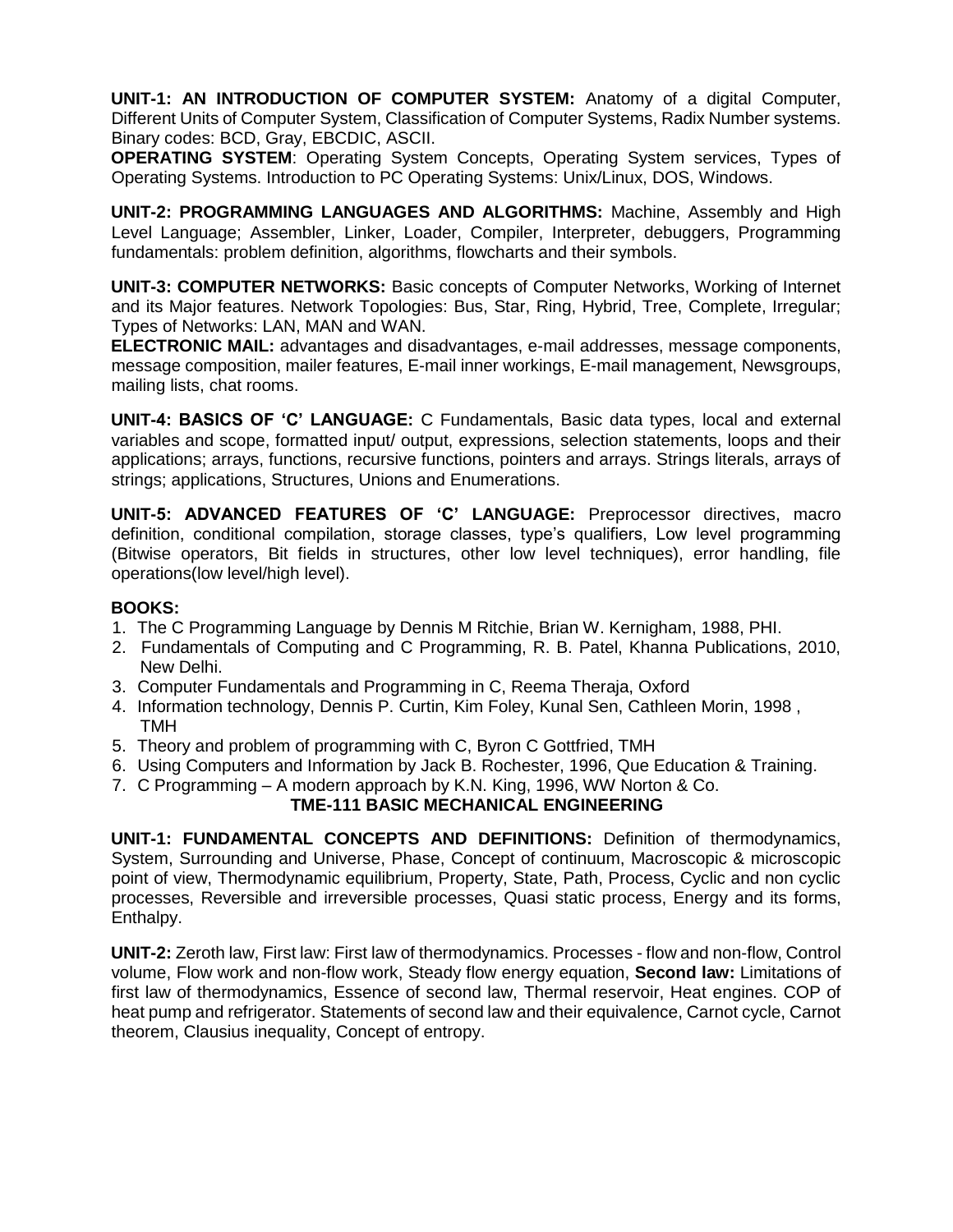**UNIT-3: PROPERTIES OF STEAM:** Properties of steam, Phase transformation process and its graphical representation on p-V, T-V, p-T &T-s diagram, Mollier diagram and Steam Tables, Processes involving steam in closed and open systems.

**INTRODUCTION TO I.C. ENGINES:** Two & four stoke S.I. and C.I. engines, Efficiency and mean effective pressure of Otto cycle, Diesel cycle and Dual cycle.

#### **UNIT-4: FORCE SYSTEM AND ANALYSIS: BASIC CONCEPT:** Review of laws of motion,

transfer of force to parallel position, resultant of planer force system, Free Body Diagrams, Equilibrium.

**FRICTION:** Introduction, Laws of Coulomb friction, Equilibrium of bodies involving dry fiction.

**STRUCTURE ANALYSIS: BEAMS:** Introduction to shear force and bending moment, Shear force and bending moment diagram for statically determinate beams.

**TRUSSES:** Introduction, Simple Trusses, Determination of forces in simple truss members, Method of joints and Method of section.

# **UNIT-5: STRESS AND STRAIN ANALYSIS**

**SIMPLE STRESS AND STRAIN:** Introduction, Normal shear stresses, Stress-strain diagrams for ductile and brittle materials, Elastic constants, one dimensional loading of members of varying cross section, Strain energy, Thermal stresses.

**COMPOUND STRESS AND STRAINS:** Introduction, State of plane stress, Principal stress and strain, Mohr's circle for stress.

**PURE BENDING OF BEAMS:** Introduction, Simple bending theory, Stress in beams of different cross sections.

**TORSION:** Introduction, Torsion of Shafts of circular section, Torque and Twist, Shear stress due to Torque.

#### **BOOKS:**

- 1. Agarwal: Basic Mechanical Engineering, Wiley India
- 2. Holman, J.P.: Thermodynamics, Mc Graw Hill book Co. NY.
- 3. Singh Onkar, Bhavikatti S.S., Chandra Suresh : Introduction to Mechanical Engineering: Thermodynamics, Mechanics and Strength of Materials, New Age International Publishers
- 4. Yadav R.: Thermodynamics and Heat Engines, Vol I & II (SI Edition) Central Publishing House Allahabad.

# **TAH-111 ENGINEERING CHEMISTRY**

**UNIT–1: GENERAL & ORGANIC CHEMISTRY:** Molecular orbital diagram of diatomic molecules, valence bond theory & molecular orbital Theory linear combination of atomic orbitals, hybridization, hydrogen bonding, band theory of solids, liquid crystals with their classification applications, Bragg's Law, Fullerenes & their application , organic name reactions (cannizzaro's reaction, aldol condensation, Pinnacol-pinnacolon rearrangement, Beckmann's rearrangement, Hoffmann's rearrangement, Rimmer-Timmer reaction), Optical isomerism & confirmations, E-Z nomenclature, R-S configuration.

**UNIT-2: PHYSICAL & WATER CHEMISTRY:** Rate of reaction, order & molecularity of reaction, Zero order, First Order, Second order reaction, concept of activation energy, energy barrier, conductance & its variation with dilution, Transport no., Kohlraush's Law and its application, pH, buffer solution, calculation of pH of buffer mixture solubility & solubility Product, Nernst distribution law & its application, corrosion, its type, Mechanism & control, Theory of Electrochemical corrosion. Hardness of water, boiler feed water, softening of water ( Calgon Process, Zeolite process, Lime Soda process & Ion exchange process), Reverse osmosis, treatment of boiler feed water.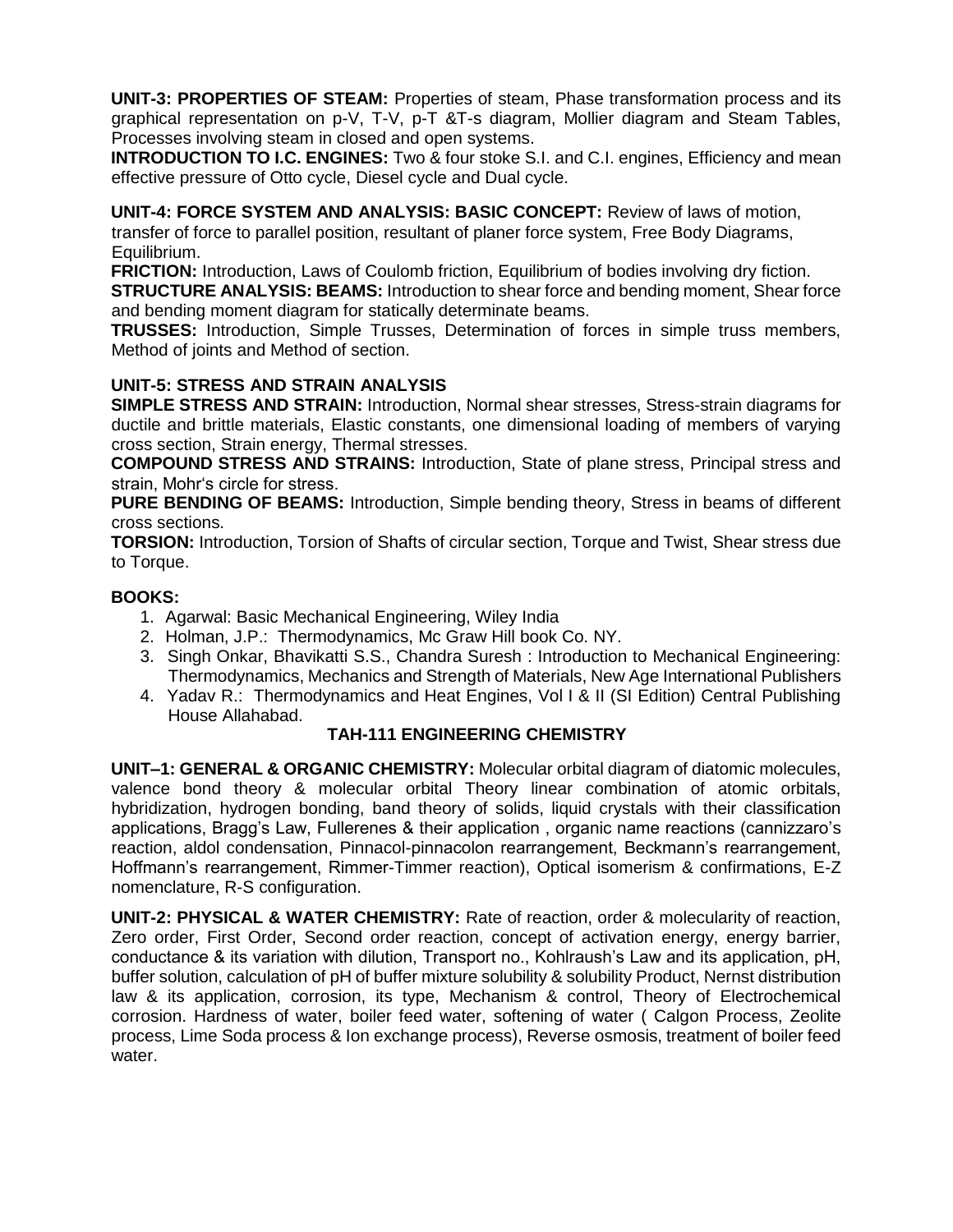**UNIT-3: CHEMISTRY OF ENGINEERING MATERIALS:** Introduction & classification of polymers, Types of Polymerization, bulk solution, suspension & emulsion, copolymers, vulcanization, PVC, Polyamides, Polyurethane, Polyethylene, Poly propylene, PET, Resins (Phenol Formaldehyde), PMMA, PAN, Rubber, Conducting and Biodegradable polymers, pyroceramics, Toughened glass, Strengthening of glass, Protective Coatings.

**UNIT-4: FUELS & COMBUSTION AND ENVIRONMENTAL POLLUTION:** Classification of Fuels, calorific value of fuel, gross & net calorific value, determination of calorific value using Bomb calorimeter, Coal, Biomass and Biogas, Bio Fuel, Esterification & Transesterification, Introduction of Lubricants, Mechanism of Lubrication, Classification of Lubricant, Bio Lubricant, Flash and Fire Point, Pour Point, Cloud Point, Aniline point, Viscosity index. **Environmental pollution:** Types of pollution & pollutants, Air Pollution. Formation and depletion of ozone, smog and Acid rain, **Toxic chemicals in Environment**: Basic concepts, Brief idea about the environmental impact of toxic chemicals specially, CO, NxOx, SOx, O3, Pesticides, environmental management

**UNIT-5: ANALYTICAL METHODS AND APPLICATIONS:** Titrimetric analysis with reference to acid-base, redox, precipitation and complexometric titrations, Elementary ideas and simple applications of UV, visible, mass and HNMR spectral techniques.

# **BOOKS:**

- 1. Text book of Engineering Chemistry by R.N. Goyal and Harmendra Goel, Ane publication Delhi
- 2. Engineering Chemistry by R.P. Mani & K.N. Mishra, Cengage learning India Pvt. Ltd
- 3. Engineering Chemistry by Shashi Chawla, Dhanpat Rai & Co., New Delhi.
- 4. Physical Chemistry by Atkin's, Oxford University Press.
- 5. Organic Chemistry by Morrisson & Boyd, Pearson Publication.
- 6. Organic Chemistry by Loudon, Oxford University Press.
- 7. Concise Inorganic Chemistry by J.D. Lee, Wiley India.
- 8. Chemistry concepts and applications by Steven S.Zumdahl from Cengage Learning India Pvt. Ltd., New Delhi.

# **TAH-112 ENVIRONMENTAL SCIENCE**

**UNIT-1: NATURAL RESOURCES:** Renewable and Non-renewable Resources: Natural resources and associated problems.

**FOREST RESOURCES:** Use and over-exploitation, deforestation, case studies. Timber extraction, mining, dams and their effects on forest and tribal people.

**WATER RESOURCES**: Use and over-utilization of surface and ground water, floods, drought, conflicts over water, dams-benefits and problems.

**MINERAL RESOURCES:** Use and exploitation, environmental effects of extracting and using mineral resources, case studies.

**FOOD RESOURCES:** World food problems, changes caused by agriculture and over-grazing, effects of modern agriculture, fertilizer-pesticide problems, water logging, salinity, case studies. **ENERGY RESOURCES:** Growing energy needs renewable and non renewable energy sources use of alternate energy sources, case studies.

**LAND RESOURCES:** Land as a resource, land degradation, man induced landslides, soil erosion and desertification, role of an individual in conservation of natural resources, equitable use of resources for sustainable lifestyles.

**UNIT-2: ECOSYSTEMS:** Concept of an ecosystem, structure and function of an ecosystem, producers, consumers and decomposers, energy flow in the ecosystem, ecological succession, food chains, food webs and ecological pyramids, introduction, types, characteristic features,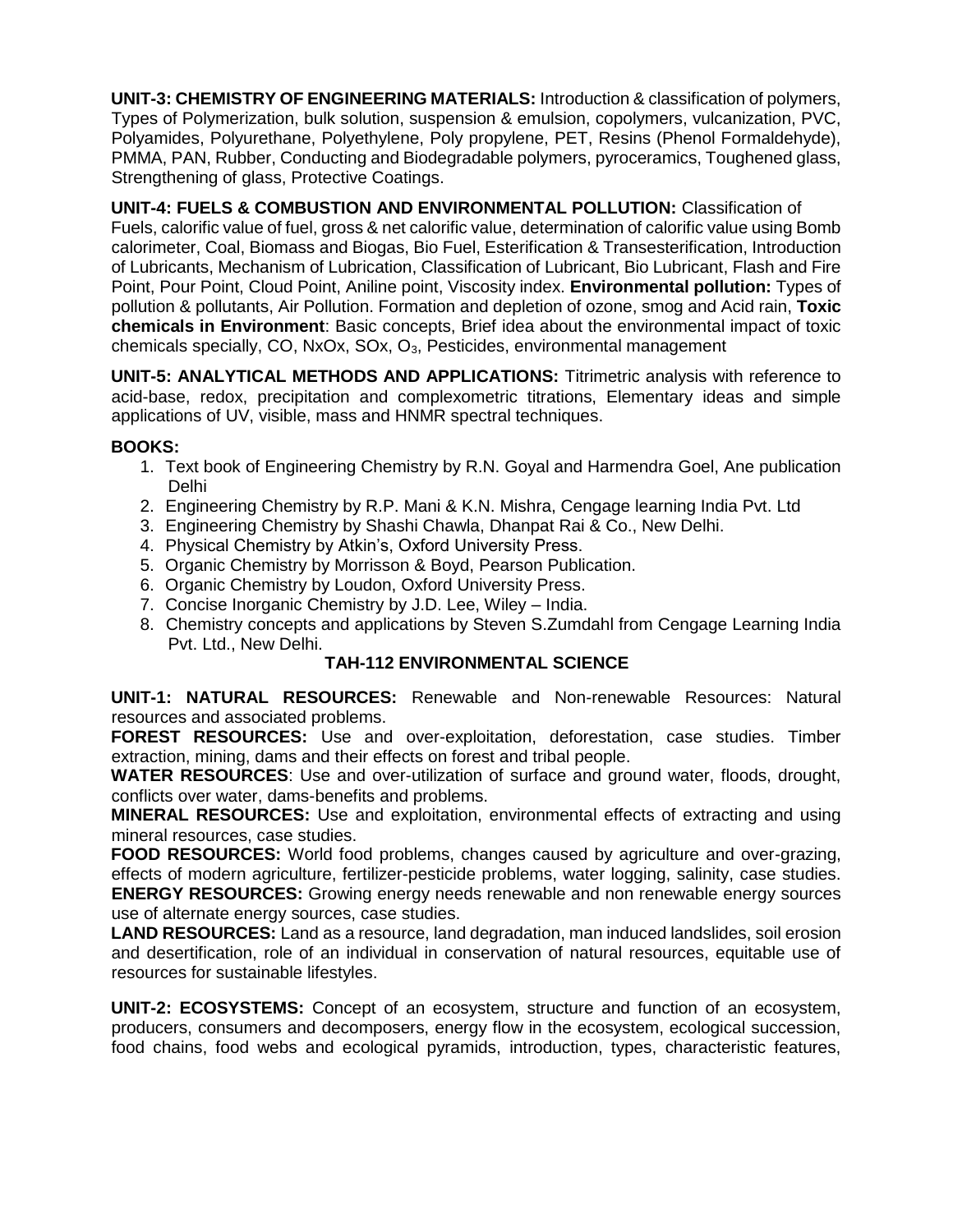structure and function of the Forest ecosystem; Grassland ecosystem; Desert ecosystem, Aquatic ecosystems (ponds, streams, lakes, rivers, oceans, estuaries).

**UNIT-3: BIODIVERSITY AND ITS CONSERVATION:** Introduction – Definition: genetic, species and ecosystem diversity, Biogeographical classification of India, Value of biodiversity, consumptive use, productive use, social, ethical, aesthetic and option values, Biodiversity at global, National and local levels, India as a mega-diversity nation, Hot-sports of biodiversity, Threats to biodiversity: habitat loss, poaching of wildlife, man-wildlife conflicts, Endangered and endemic species of India, Conservation of biodiversity: In-situ and Ex-situconservation of biodiversity.

**UNIT-4: ENVIRONMENTAL POLLUTION & SOCIAL ISSUES:** Definition, cause, effects and control measures of air pollution, water pollution, soil pollution, marine pollution, noise pollution, thermal pollution, nuclear hazards, disaster management: floods, earthquake, cyclone and landslides, from unsustainable to sustainable development, urban problems related to energy, water conservation, rain water harvesting, watershed management, environmental ethics: issues and possible solutions, climate change, global warming, acid rain, ozone layer depletion, nuclear accidents and holocaust, case studies, wasteland reclamation, consumerism and waste products.

# **BOOK:**

- 1. M Ajni Reddy, Text book of environmental Science, BS Publication, Hyderabad
- 2. Environmental Studies by Daniel, Wiley India
- 3. Environmental Studies by Erach Bharucha, University Press.
- 4. Fundamental of Ecology, E.P.Odum, Cengage Learning.

# **TAH-113 ENGINEERING MATHEMATICS-I**

**UNIT-1: MATRICES:** Elementary row and column transformations Rank of matrix, linear dependence, Consistency of linear system of equations, Characteristic equation, CayleyHamilton theorem, Eigen values and Eigen vectors, Complex and unitary matrices.

**UNIT-2: DIFFERENTIAL CALCULUS-I:** Leibnitz theorem, Partial Differentiation, Euler's theorem, Change of variables, Expansion of functions of several variables.

**UNIT-3: DIFFERENTIAL CALCULUS-II:** Jacobian, Approximations and errors, extrema of functions of several variables, Lagrange method of undetermined multipliers.

**UNIT-4: MULTIPLE INTEGRALS:** Double and triple integrals, Change of order, Change of variables, beta and gamma functions, application to area, volume, Drichlet integral and applications.

**UNIT-5: VECTOR CALCULUS:** Gradient, divergence and curl of a vector and their physical interpretation, Line, surface and volume integrals, Green, Stokes and Gauss divergence theorem.

# **BOOKS:**

- 1. Matrics by V.N. Kala and R.Rana, University Press New Delhi.
- 2. Advanced Engineering Mathematics, Kreyszig, Wiley India
- 3. A Text book of Engineering Mathematics (Vol.1) by Peter V. O' Neil, Cengage Learning
- 4. B. S. Grewal: higher Engineering Mathematics, Khanna Publications.
- 5. N. Piskunov: Differential & Integral Calculus, Moscow Peace Publications.

6. G Shankar Rao, Text book of engineering mathematics,BS Publication, Hyderabad **PCS-111 BASIC COMPUTER ENGINEERING LAB**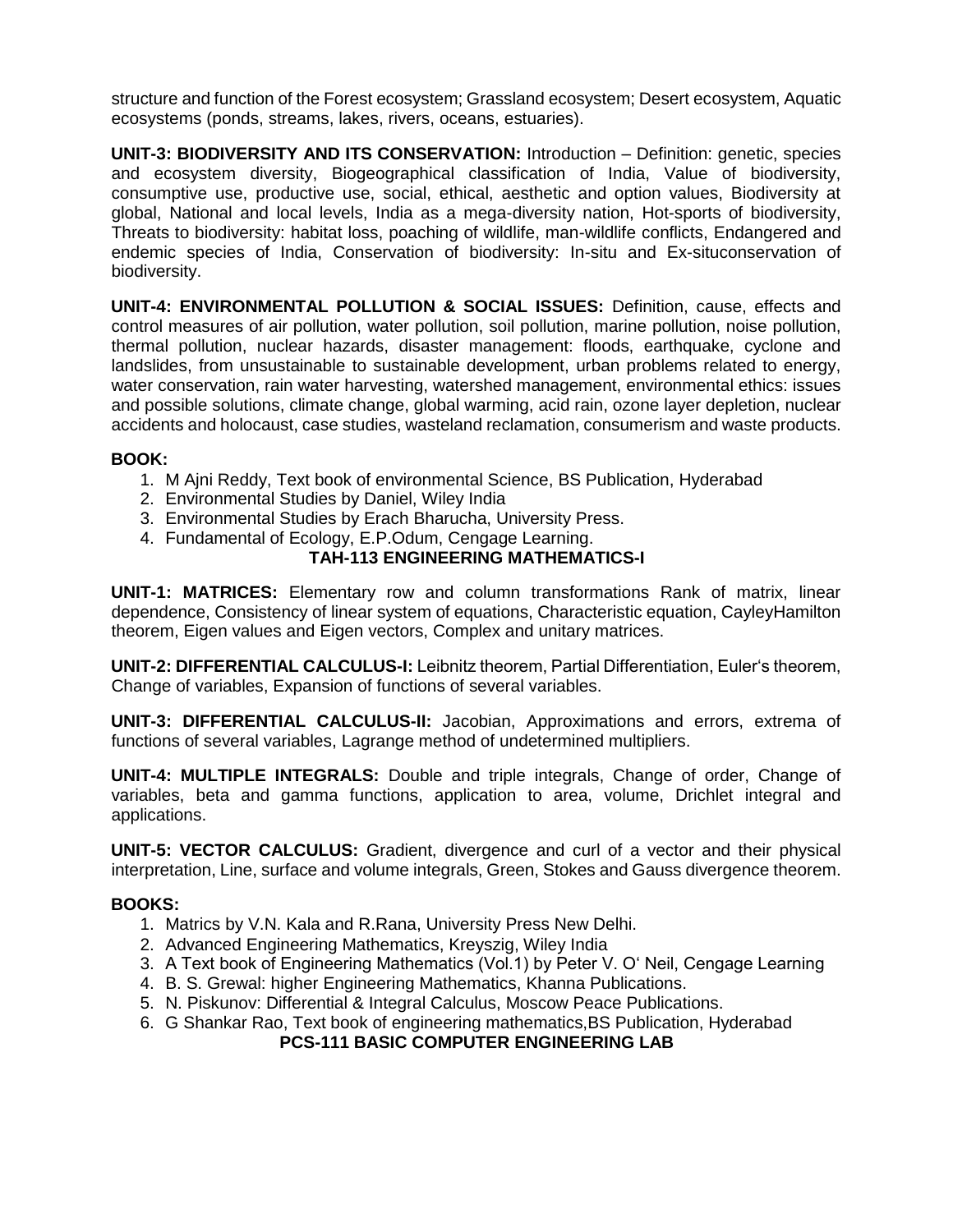- 1. Write a program to find the largest of three numbers. (if-then-else)
- 2. Write a program to find the largest number out of ten numbers (for-statement)
- 3. Write a program to find the average mail height & average female heights in the class (input is in form of sex code, height).
- 4. Write a program to find roots of quadratic equation using functions and switch statements.
- 5. Write a program using arrays to find the largest and second largest no. out of given 50 nos.
- 6. Write a program to multiply two matrices.
- 7. Write a program to sort numbers using Sorting Algorithm.
- 8. Represent a deck of playing cards using arrays.
- 9. Write a program to check that the input string is a palindrome or not.
- 10. Write a program to read a string and write it in reverse order.
- 11. Write a program to concatenate two strings.
- 12. Write a program which manipulates structures (write, read, and update records).
- 13. Write a program which creates a file and writes into it supplied input.
- 14. Write a program which manipulates structures into files (write, read, and update records). **PME-111 BASIC MECHANICAL ENGINEERING LAB**
	- 1. Study of Steam engine and steam turbine models.
	- 2. Study of 2-stroke and 4 -stroke I.C.E. models.
	- 3. Study of Fiat engine and/ or Diesel engine prototype.
	- 4. Study of a vapour compression Refrigeration unit tutor/refrigerator.
	- 5. Study of a window type air conditioner.
	- 6. To conduct the tensile test on a UTM and determine ultimate Tensile strength, percentage elongation for a steel specimen.
	- 7. To conduct the compression test and determine the ultimate compressive strength for a specimen.
	- 8. To conduct the Impact test (Izod / Charpy) on the Impact testing machine and to find the impact strength.
	- 9. To determine the value of acceleration due to gravity by Atwood's Machine apparatus.
	- 10. To verify the principle of moment by Bell Crank Lever Apparatus
	- 11. To determine the moment of inertia of a flywheel apparatus about its axis of rotation
	- 12. To verify Newton's second law o f motion by Fletcher's Trolley apparatus
	- 13. To find out coefficient of friction by combined inclined plane & friction slide apparatus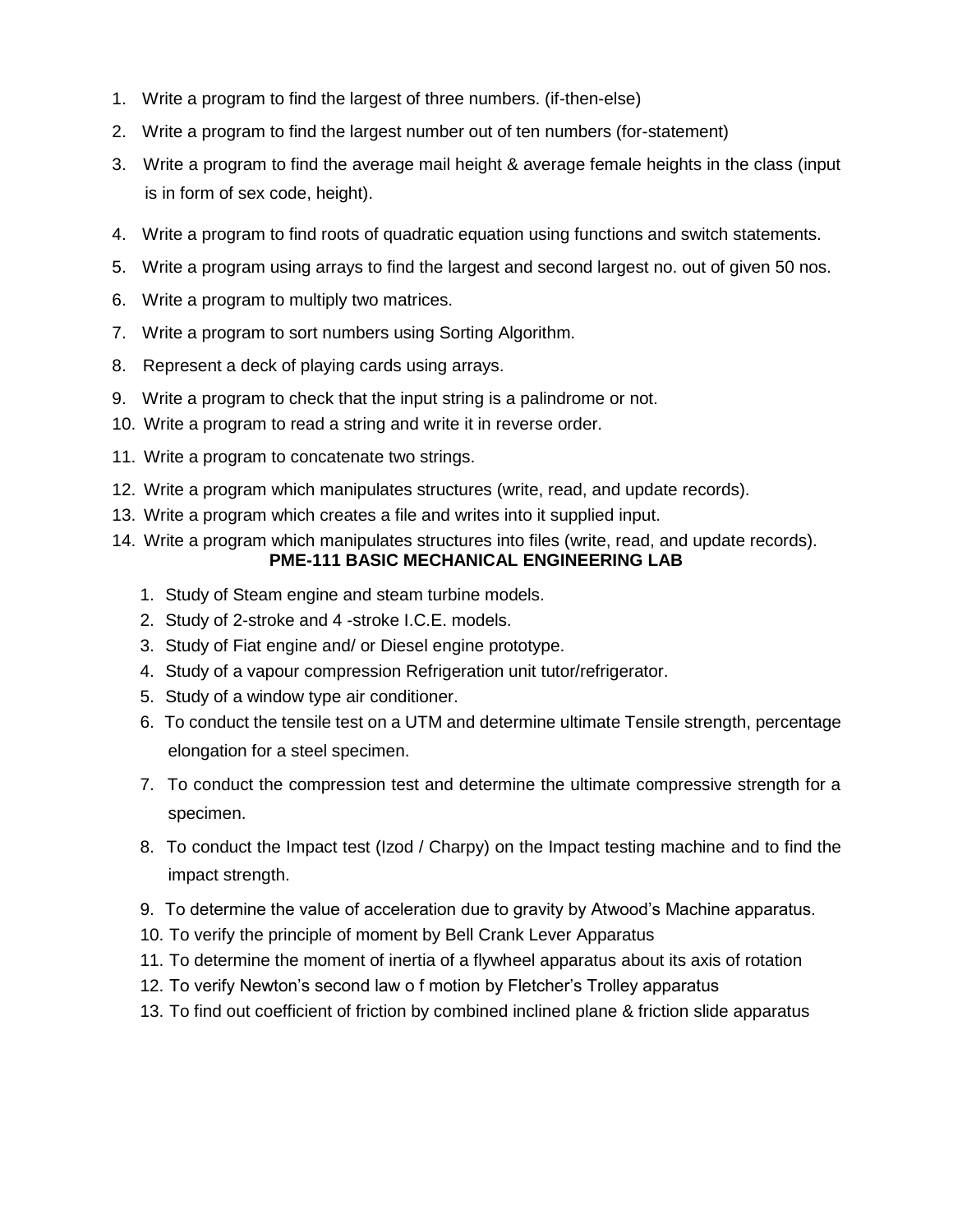- 14. To determine the velocity ratio, mechanical advantage & efficiency of a single purchase crab apparatus & draw graph between load vs effort, mechanical advantage and efficiency.
- 15. To determine the velocity ratio, mechanical advantage & efficiency of a double purchase crab apparatus.

# **PAH-111 ENGINEERING CHEMISTRY LAB**

- 1. To determine the percentage of available chlorine in the supplied sample of Bleaching powder.
- 2. To determined the Ferrous content in the supplied sample of iron ore by titrimetric analysis against standard  $K_2Cr_2O_7$  solution using  $K_3Fe(CN)_6$  as external indicator.
- 3. To determine the chlorine content in the supplied water sample using Mohr's method.
- 4. To determine the constituents and amount of alkalinity of the supplied water sample.
- 5. To determine the Temporary and Permanent hardness of water sample by Complexometry.
- 6. To find out the Chemical oxygen demand of a wastewater sample using Potassium dichromate.
- 7. To determine the iron concentration in the sample of water by Spectro- Photometric method.
- 8. To find out the velocity constant for the inversion of cane sugar in acidic medium and to show that inversion follows the first order kinetics.
- 9. To determine the Molecular weight of a Polystyrene sample by using Viscometric Method.
- 10. To determine the pH of a solution using a pH meter and titration of such a solution pHmetrically.
- 11. To determine the calorific value of a fuel sample by using a Bomb Calorimeter.
- 12. Analysis of a coal sample by proximate analysis method.
- 13. Determination of flash & fire point of lubricating oil.
- 14. Determination of heat of neutralization of Hydrochloric acid & Sodium hydroxide.

# **PME-112 WORKSHOP PRACTICE**

# **CARPENTRY SHOP:**

- 1. Study of tools and operation and carpentry joints.
- 2. Simple exercise using jack plain.
- 3. To prepare half- lap corner joint, mortise and tennon joints.
- 4. Simple exercise on woodworking lathe. **FITTING BENCH WORKING SHOP:**
- 1. Study of tools and operations
- 2. Simple exercises involving filling work.
- 3. Making perfect male-female joint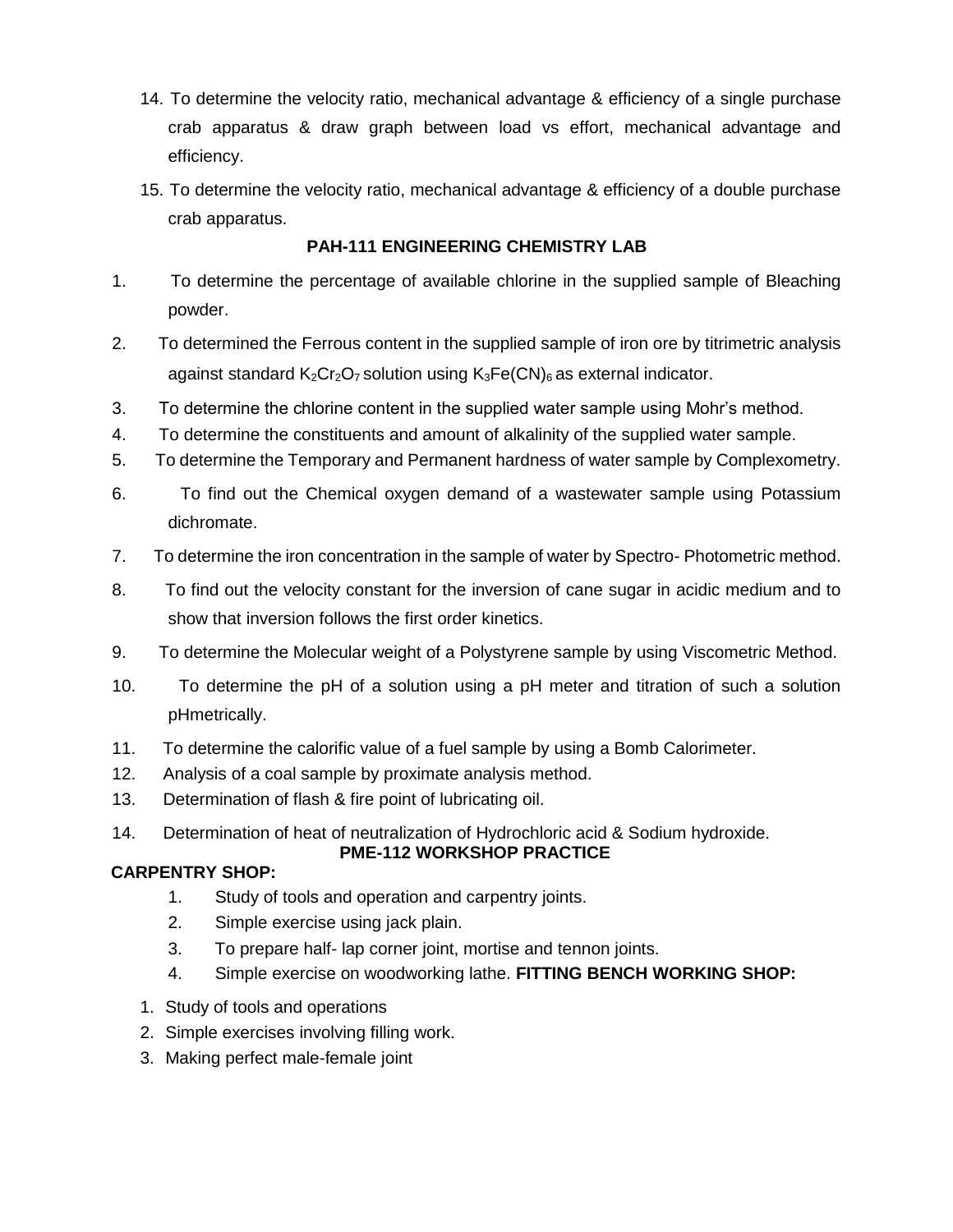4. Simple exercise involving drilling/tapping/dieing.

# **BLACK SMITHY SHOP:**

- 1. Study of tools and operations
- 2. Simple exercises based on black smithy operations such as upsetting, drawing down, punching, bending, fullering & swaging.

# **WELDING SHOP:**

- 1. Study of tools and operations
- 2. Simple butt joint.
- 3. Lap joint.
- 4. Oxy acetylene welding. **SHEET METAL SHOP:**
- 1. Study of tools and operations.
- 2. Making funnel complete with soldering.
- 3. Fabrication of tool box, tray, electrical panel box etc

# **MACHINE SHOP:**

1. Study of tools and operations 2.

Plane turning.

- 3. Step turning.
- 4. Taper turning
- 5. Threading.
- 6. Single point cutting tool grinding.

# **BOOKS:**

- 1. Hajra, Bose, Roy: Workshop Technology Vol 1 & 2, Media Promotors
- 2. Raghuvanshi B.S.: Workshop Technology, Vol 1 & 2, Dhanpatrai

# **EVALUATION SCHEME B. TECH. ELECTRONICS & COMMUNICATION ENGINEERING I-YEAR (II-SEMESTER) (Effective from session: 2012-13)**

|              |                |                                      |                |  |                       | <b>EVALUATION SCHEME</b> |    |              |                |              |  |  |  |
|--------------|----------------|--------------------------------------|----------------|--|-----------------------|--------------------------|----|--------------|----------------|--------------|--|--|--|
| S.           | <b>COURSE</b>  |                                      | <b>PERIODS</b> |  | <b>SESSIONAL EXAM</b> |                          |    | <b>ESE</b>   | <b>Subject</b> |              |  |  |  |
| No.          | <b>CODE</b>    | <b>SUBJECT</b>                       |                |  | P                     | <b>CT</b>                | TΑ | <b>Total</b> |                | <b>Total</b> |  |  |  |
|              | <b>TH EORY</b> |                                      |                |  |                       |                          |    |              |                |              |  |  |  |
| $\mathbf{1}$ | <b>TEC-121</b> | <b>Basic Electronics Engineering</b> | 3              |  | 0                     | 30                       | 20 | 50           | 100            | 150          |  |  |  |
| 2.           | <b>TEE-121</b> | <b>Basic Electrical Engineering</b>  | 3              |  | 0                     | 30                       | 20 | 50           | 100            | 150          |  |  |  |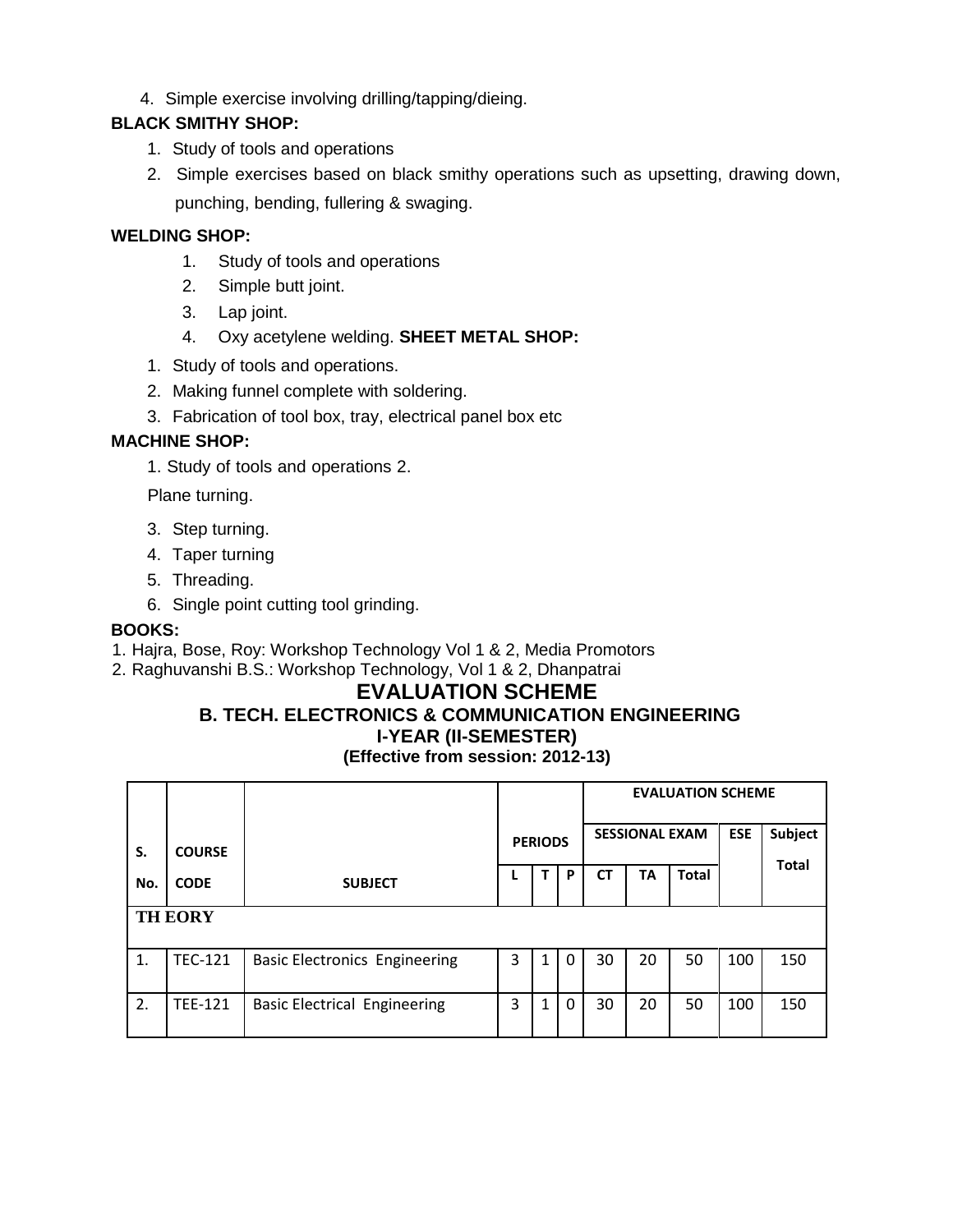| 3.                    | <b>TAH-124</b> | <b>Engineering Physics</b>        | 3            | $\mathbf{1}$   | $\Omega$       | 30       | 20  | 50  | 100          | 150 |  |
|-----------------------|----------------|-----------------------------------|--------------|----------------|----------------|----------|-----|-----|--------------|-----|--|
| 4.                    | TAH-125        | <b>Professional Communication</b> | 3            | $\overline{2}$ | $\Omega$       | 30       | 20  | 50  | 100          | 150 |  |
| 5.                    | <b>TAH-126</b> | <b>Engineering Mathematics-II</b> | 3            | $\mathbf{1}$   | $\Omega$       | 30       | 20  | 50  | 100          | 150 |  |
| PR ACTICAL            |                |                                   |              |                |                |          |     |     |              |     |  |
| 6.                    | <b>PEC-121</b> | <b>Basic</b>                      | 0            | $\Omega$       | $\overline{2}$ | 10       | 15  | 25  | 25           | 50  |  |
|                       |                | Electronics Engineering Lab       |              |                |                |          |     |     |              |     |  |
| 7.                    | <b>PEE-121</b> | Basic Electrical Engineering Lab  | $\mathbf 0$  | $\mathbf 0$    | $\overline{2}$ | 10       | 15  | 25  | 25           | 50  |  |
| 8.                    | <b>PAH-124</b> | <b>Engineering Physics Lab</b>    | $\Omega$     | $\mathbf 0$    | $\overline{2}$ | 10       | 15  | 25  | 25           | 50  |  |
| 9.                    | <b>PCE-121</b> | <b>Engineering Graphics</b>       | $\mathbf{1}$ | $\mathbf 0$    | $\overline{2}$ | 10       | 15  | 25  | 25           | 50  |  |
| 10.                   | GPP-121        | <b>General Proficiency</b>        | $\Omega$     | $\mathbf 0$    | $\overline{0}$ | $\Omega$ | 50  | 50  | $\mathbf{0}$ | 50  |  |
| <b>SEMESTER TOTAL</b> |                | 16                                | 6            | 8              | 190            | 210      | 400 | 600 | 1000         |     |  |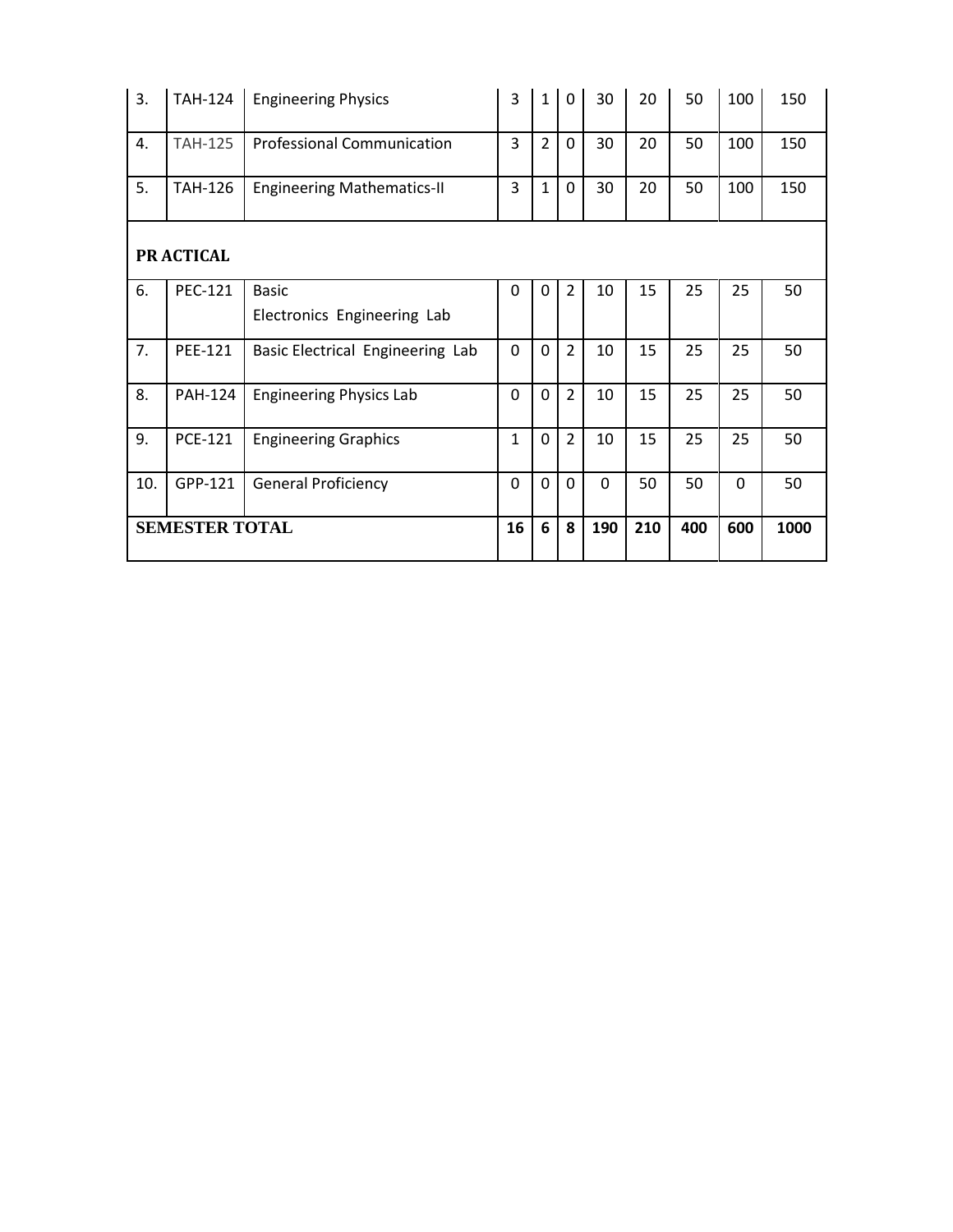# **TEC-121 BASIC ELECTRONICS ENGINEERING**

**SEMICONDUCTOR MATERIALS AND PROPERTIES:** Group-IV materials, Covalent bond, electron-hole concepts, Basic concepts of energy bands in materials, concepts of forbidden gap, Intrinsic and extrinsic semiconductors, donors and acceptors impurities.

**JUNCTION DIODE:** p-n junction, depletion layer, V-I characteristics, diode resistance, capacitance diode ratings (average current, repetitive peak current, non-repetitive current, peakinverse voltage).

**UNIT-2: DIODE APPLICATIONS:** Rectifiers (half wave and full wave), calculation of transformer utilization factor and diode ratings, filter (C – filter), calculation of ripple factor and load regulation, clipping circuits, clamping circuits, voltage multipliers.

**BREAKDOWN DIODES:** Breakdown mechanisms (zener and avalanche), breakdown characteristics, zener resistance, zener diode ratings, zener diode application as shunt regulator.

**UNIT-3: BIPOLAR JUNCTION TRANSISTORS:** Basic construction, transistor action, CB, CE and CC configurations, input/output Characteristics, concept of Biasing of transistors- fixed bias, emitter bias, potential divider bias.

**TRANSISTOR AMPLIFIER:** Graphical analysis of CE amplifier, concept of voltage gain, current gain, h-parameter model (low frequency), computation of A<sub>i</sub>, A<sub>v</sub>, R<sub>i</sub>, R<sub>o</sub> of single transistor CE and CC amplifier configurations.

**UNIT-4: FIELD EFFECT TRANSISTORS:** JFET: Basic construction, transistor action, concept of pinch off, maximum drain saturation current, input and transfer characteristics, characteristics equation CG, CS and CD configurations, Introduction to self and fixed biasing. MOSFFT: depletion and enhancement type MOSFET-construction, operation and characteristics. Computation of Av,  $R_i$ ,  $R_o$ , of single FET amplifiers using all the three configurations

**UNIT-5: SWITCHING THEORY AND LOGIC DESIGN:** Number systems, conversions of bases, Boolean algebra, logic gates, concept of universal gate, and concept of K- Map.

**OPERATIONAL AMPLIFIERS:** Concept of ideal operational amplifiers, ideal op-amp parameters, inverting, non- inverting and unity gain amplifiers, adders.

# **BOOKS:**

- 1. Boylestad and Nashelsky, 'Electronic Devices and circuits' PHI.
- 2. A Mottershead, 'Electronic Devices and Circuits' PHI.
- 3. R.K. Singh & Ashish, Basic Electronics Engg. Laxmi Publication.
- 4. Milman & Halkias, Integrated Electronics, PHI.
- 5. D.C. Kulshrestha, 'Electronic Devices and Circuits' PHI.

# **TEE-121 BASIC ELECTRICAL ENGINEERING**

**CIRCUIT ELEMENTS AND NETWORK THEOREMS:** Circuit Elements (R, L and C), Active and Passive elements, star – delta transformation, voltage and current sources, source transformation, concept of linearity and linear network, unilateral and bilateral elements Kirchhoff's Law, mesh and nodal analyses (including super-mesh and super-node).

**NETWORK THEOREMS FOR DC CIRCUITS:** Superposition Theorem, Thevenin's Theorem, Norton's Theorem, Maximum Power Transfer Theorem.

**UNIT-2: AC FUNDAMENTALS:** Single Phase AC Circuits: Sinusoidal, Square and Triangular waveforms – average and effective (r.m.s.) values, form and peak factors; concept of phasor, phasor representation of sinusoidally varying voltage and current. Analyses of series, parallel, and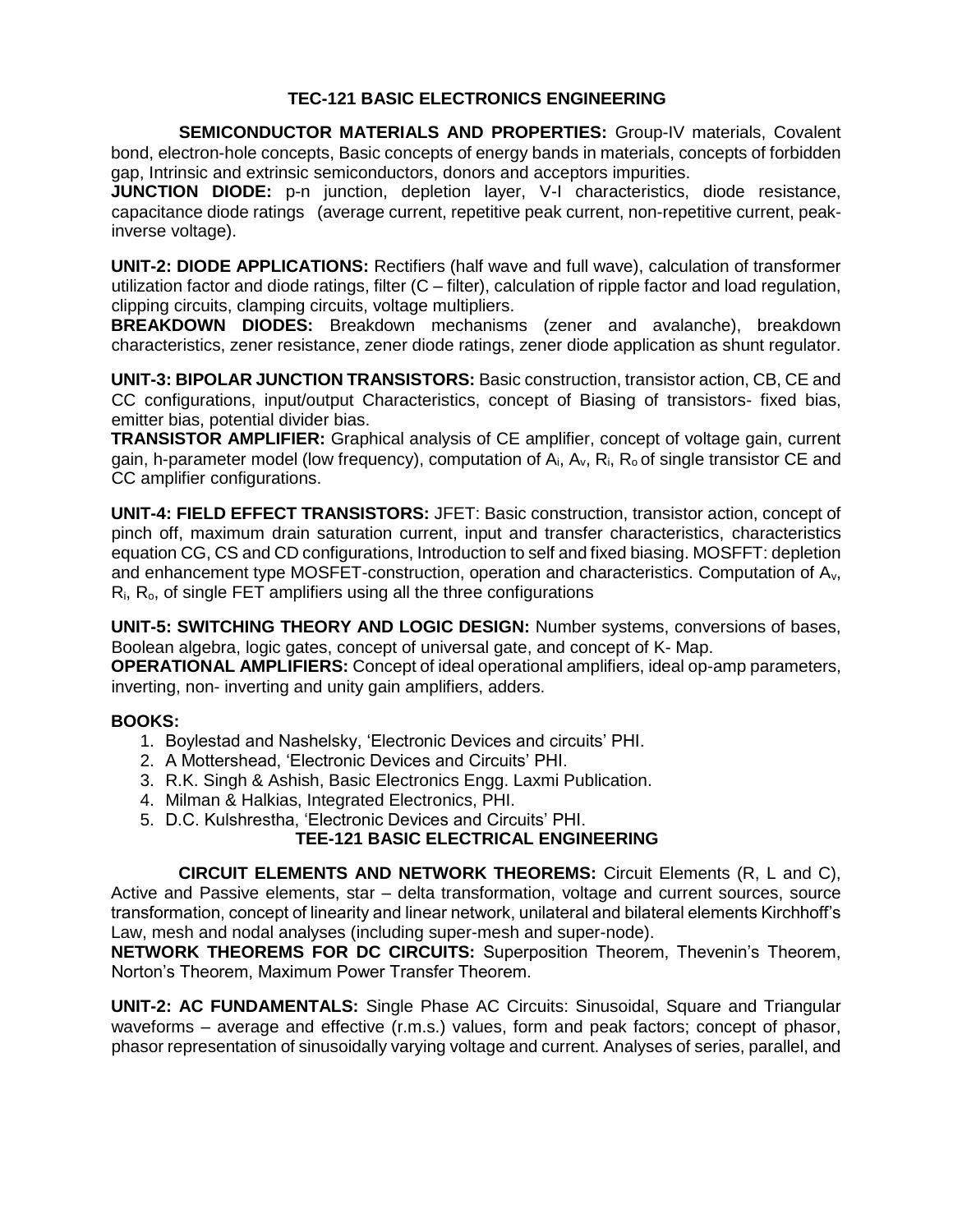series – parallel RLC Circuits: Apparent, Active & Reactive Powers, Definition and Importance of Power factor.

**THREE PHASE AC CIRCUITS:** Meaning of phase sequence and star and delta connections, balanced supply and balanced load, line and phase voltage/current relations, three phase power and its measurement by using one, two and three watt-meters.

**UNIT-3: INTRODUCTION TO POWER SYSTEM:** General layout of Electrical Power system and functions of its elements, standard transmission and distribution voltages, and concept of grid. **MEASUREMENTS AND MEASURING INSTRUMENTS:** Construction and principle of operation of voltage and current measuring instruments; introduction to power and energy meters.

**UNIT-4: MAGNETIC CIRCUIT AND TRANSFORMER:** Magnetic Circuit: Magnetic circuit concepts, analogy between Electric & Magnetic circuits. B-H curve, Hysteresis and Eddy Current looses.

**SINGLE PHASE TRANSFORMER:** Principle of Operation, Construction, e.m.f. equation, equivalent circuit, Losses, efficiency, O.C. and S.C. tests.

**UNIT-5: ELECTRICAL MACHINES: DC MACHINES:** Types of dc machines, e.m.f. equation of machines and torque equation of motor, characteristics and applications of dc motors.

**THREE PHASE INDUCTION MOTOR:** Principle of Operation, Torque- Slip Characteristics. **SINGLE PHASE INDUCTION MOTOR:** Principle of Operation and Methods of starting.

**THREE PHASE SYNCHRONOUS MACHINES:** Principle of Operation of alternator and synchronous motor.

#### **BOOKS:**

- 1. V. Del Toro, "Principles of Electrical Engineering" Prentice Hall International.
- 2. I. J. Nagarath, "Basic Electrical Engineering" Tata Mc Graw Hill.
- 3. D. E. Fitzgerald & A. Grabel Higginbotham, "Basic Electrical Engineering" Mc Graw Hill
- 4. Sunil T. Gaikwad, Basic Electrical Engineering, Wiley India.

# **TAH-124 ENGINEERING PHYSICS**

**RELATIVISTIC MECHANICS:** Inertial and Non-inertial Frames, Postulates of Special Theory of Relativity, Galilean and Lorentz Transformation, Length Contraction and Time Dilation, Addition of Velocities, Mass Energy Equivalence and Variation of Mass with Velocity. **RADIATION:** Kirchoff's Law, Stefan's law (only statement), Energy spectrum of Blackbody Radiation, Compton Effect.

**UNIT-2: INTERFERENCE:** Coherent Sources, Conditions of Interference, Fresnel's Biprism Experiment, Displacement of Fringes, Interference in Thin Films – Wedge Shaped Film, Newton's Rings. **Diffraction:** Single and n-Slit Diffraction, Diffraction Grating, Raleigh's Criterion of Resolution, resolving Power of Grating.

**UNIT-3: POLARIZATION:** Phenomenon of Double Refraction, Ordinary and Extra-ordinary Rays, Nicol Prism, production and Analysis of Plane, Circularly and Elliptically Polarized Light, Fresnel Theory, Optical Activity, Specific Rotation, Polarimeter.

**LASER:** Principle of Laser Action, Einstein's Coefficients, Construction and Working of He-Ne and Ruby Laser.

**UNIT-4: ELECTROMAGNETIC:** Ampere's Law and Displacement Current, Maxwell's Equations in Integral and Differential Forms, Electromagnetic Wave Propagation in Free Space and Conducting Media, Pointing Theorem.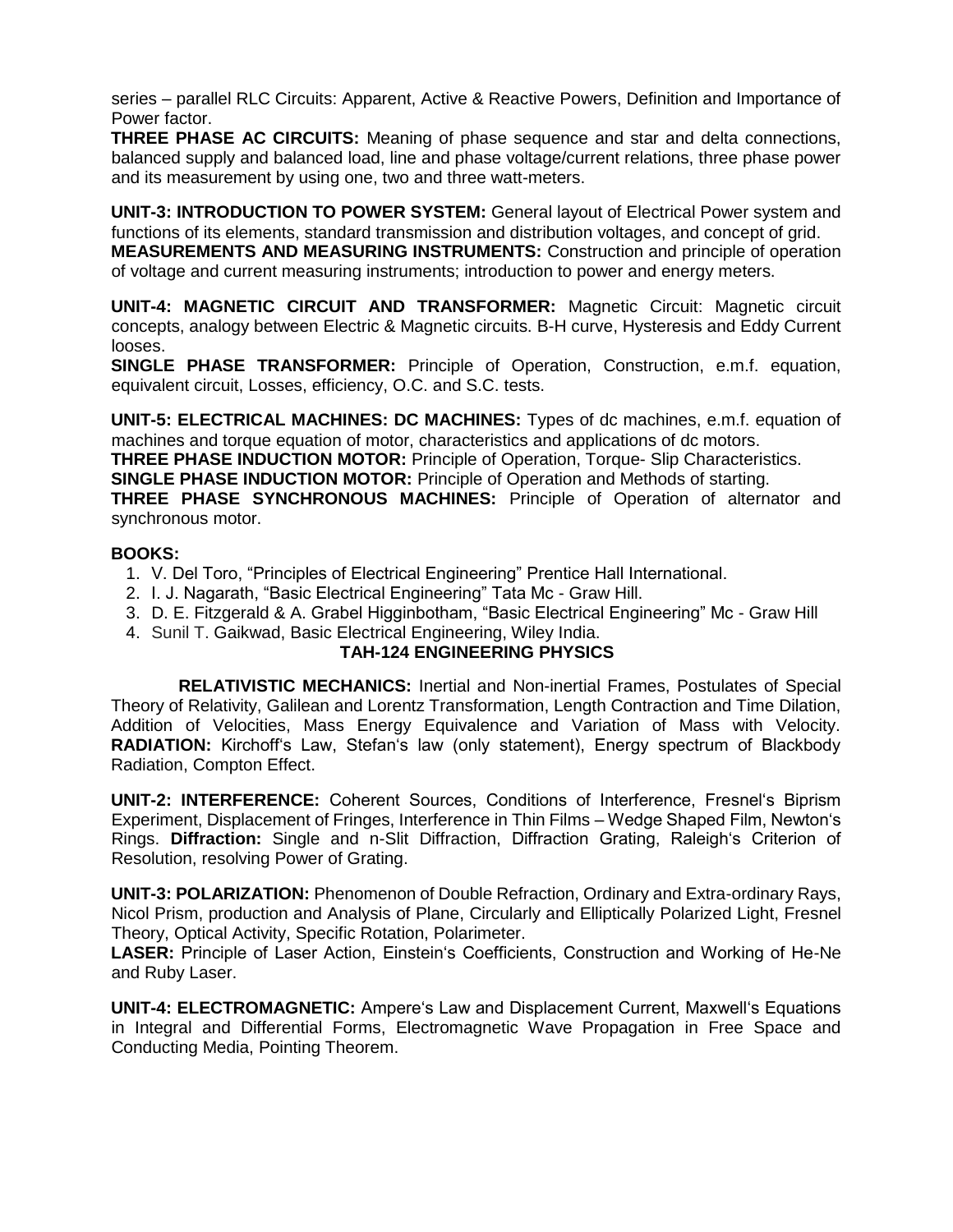**MAGNETIC PROPERTIES OF MATERIALS:** Basic Concept of Para-, Dia and Ferro-Magnetism, Langevin's Theory of Diamagnetism, Phenomenon of Hysteresis and Its Applications.

**UNIT-5: SUPERCONDUCTIVITY:** Essential properties of superconductors (zero resistivity) , London equations, penetration depth and coherence length, Meissner effect, critical field, critical current Isotope effect, heat capacity, Type I and Type II superconductors, Characteristics of superconductors in superconducting state, applications of superconductors.

**WAVE MECHANICS:** Wave Particle Duality, de Broglie Concept of Matter Waves, Heisenberg Uncertainty Principle, Schrödinger Wave Equation and Its Applications: Particle in a Box.

# **BOOKS:**

- 1. Introduction to Special theory of Relativit y Robert Resnick Wiley India
- 2. Physics of Atoms ,Wehr Richards & Adia
- 3. Fundamentals of Physics, Halliday, Wiley India
- 4. Engineering Electromagnetics,William Hayt, 7t h Ed.(TMH)
- 5. Ashutosh Asthana, Engg. Physics, BS Publication, Hyderabad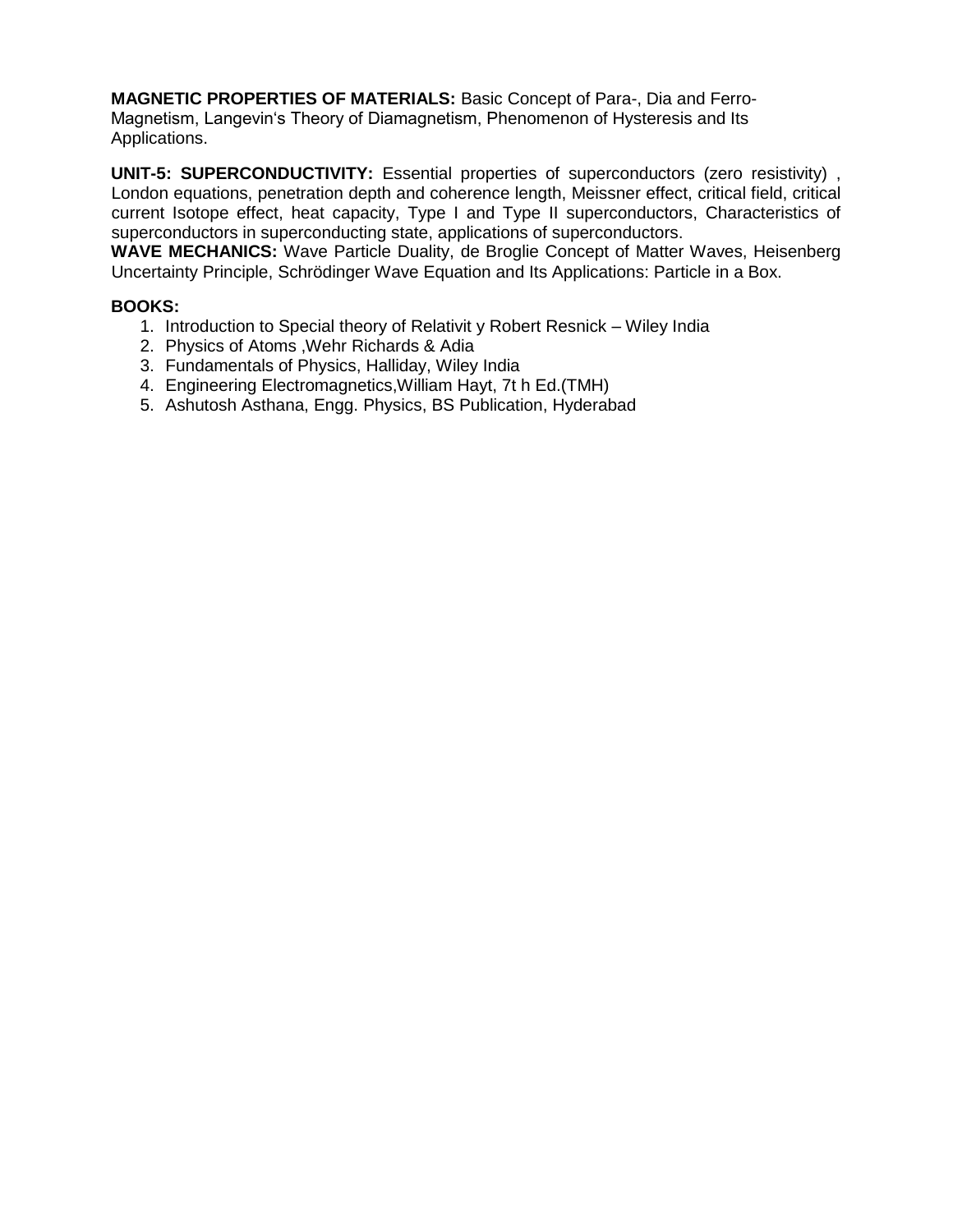# **TAH-125 PROFESSIONAL COMMUNICATION**

**UNIT-1: COMMUNICATION:** Meaning, Definition and importance of communication, Process of communication, types of communication, levels of communication, communication network, language as a tool of communication, barriers to effective communication, technical communication, meaning, origin and development of technical communication, features of technical communication, difference between technical and general writing.

**UNIT-2: COMMUNICATIVE GRAMMAR:** Spotting the errors pertaining to parts of speech, gender, infinitive, participle, form of tenses, use of articles, concord, idioms and phrases, words often confused, one word substitution, foreign words, antonyms, synonyms, homophones, formation of words (suffixes, prefixes and derivatives), sentence structure and requisites of sentences construction, paragraph development, its techniques and methods.

**UNIT-3: BUSINESS COMMUNICATION:** Principles, features, types, format and layout of business letter, different types of letters- enquiry, quotation, order, sales, complaint, credit etc., job application letter, covering letter, difference between biodata, resume and CV, notice, agenda, minutes and memorandum.

**UNIT- 4: FORMS OF WRITING:** Technical proposal- meaning, purpose, features, types, format, importance, process of preparation and writing technical proposal; Report- meaning, features, types, style, format, structure and importance; technical paper, project, synopsis, dissertation and thesis writing.

**UNIT-5: PRESENTATION:** Purpose, audience, locale, organizing contents, preparing outline, audio visual aids, nuances of delivery, body language, space, voice dynamics, time dimension.

#### **BOOKS:**

- 1. Daniel Joans, English Pronouncing Dictionary**.**
- 2. Wren & Martion, English High School Grammar.
- 3. P. Chandra, Word Power Mode Easy.

# **TAH-126 ENGINEERING MATHEMATICS-II**

**UNIT-1: DIFFERENTIAL EQUATIONS:** Ordinary differential equations of first order, Exact differential equations, Linear differential equations of first order, Linear differential equations of nth order with constant coefficients, complementary functions and particular integrals, Simultaneous linear differential equations.

**UNIT-2: LAPLACE TRANSFORM:** Laplace transform, Existence theorem, Laplace transform of derivatives and integrals, Inverse Laplace transform, Laplace transform of periodic function, Unit step function, Convolution theorem, Applications to solve simple linear and simultaneous liner differential equations.

**UNIT-3: INFINITE SERIES:** Introduction, Sequences, Series: Convergence, Series of positive terms, Comparison tests, Integral tests, Comparison of ratio's, D'Alembert ratio test, Raabe's test, Cauchy root test, Alternating series: Lebnitz rule.

**UNIT-4: FOURIER SERIES AND PARTIAL DIFFERENTIAL EQUATIONS:** Periodic functions, Trigonometric series, Fourier series of periodic function, Euler's formula, Even and odd functions,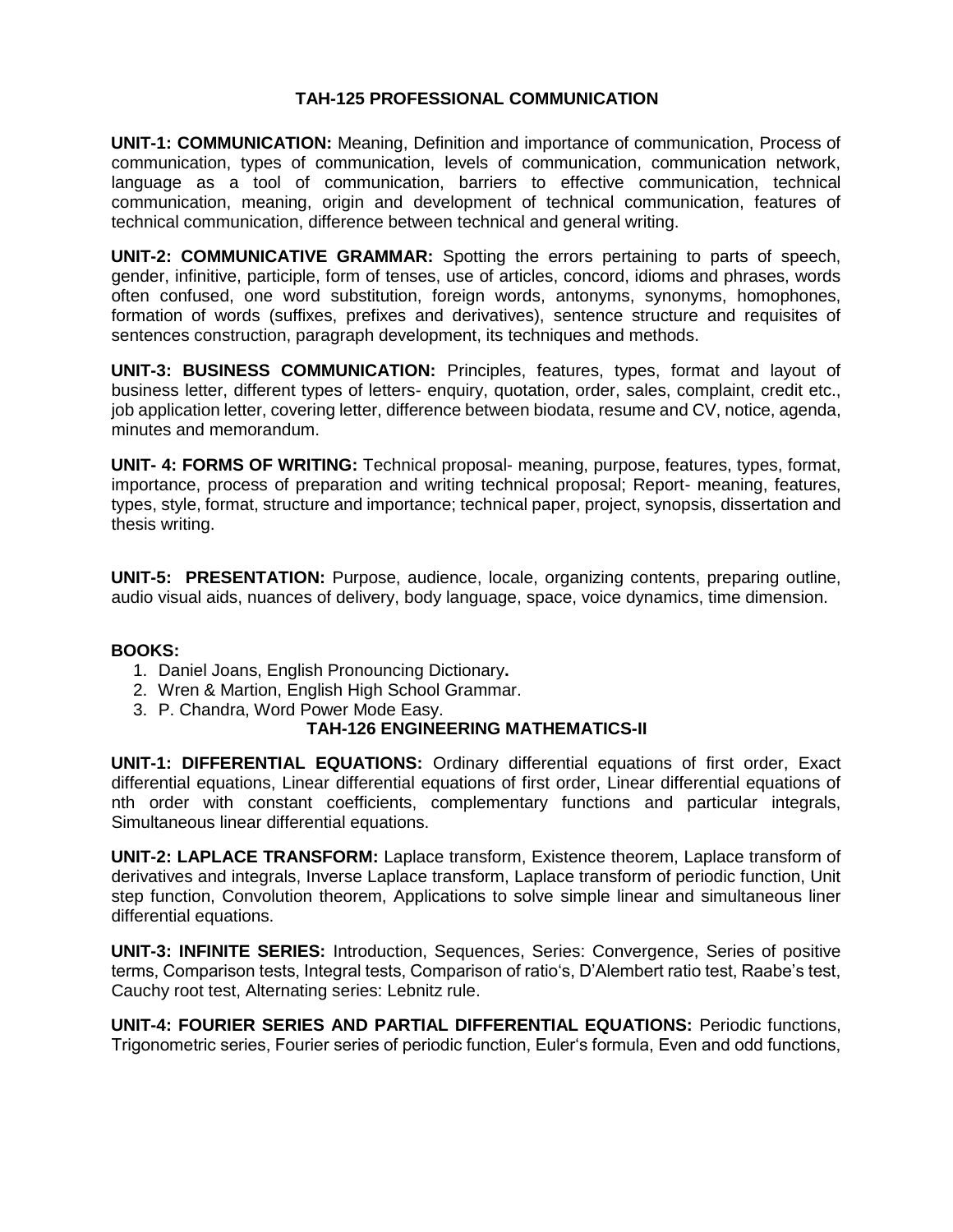Half range sine and cosine series, Introduction to partial differential equations, linear partial differential equations with constant coefficients of second order.

**UNIT-5: APPLICATIONS OF PARTIAL DIFFERENTIAL EQUATIONS:** Method of separation of variables for solving partial differential equations, One dimensional wave equation, Laplace equation in two dimensions, Heat conduction equations of one dimension and two dimension.

#### **BOOKS:**

- 1. A Text book of Engineering Mathematics by Peter V. O' Neil, Cengage Learning.
- 2. B. S. Grewal: Higher Engineering Mathematics, *Khanna Publications.*
- 3. C. Prasad, Advanced Mathematics for Engineers, Prasad Mudralaya.
- 4. E. Kreyszij: Advanced Engineering Mathematics, Wiley Eastern.
- 5. M.D. Raisinghania: Ordinary & Partial Differential Equations, S. Chand Publication. **PEC-121 BASIC ELECTRONICS ENGINEERING LAB**
	- 1. To determine the energy band gap of a semiconductor material.
	- 2. To determine and plot V-I characteristics of P-N junction in both forward bias and reverse bias.
	- 3. To determine and plot the wave shapes of a clipping and champing circuits.
	- 4. To determine the ripple in output of a half wave and a full wave rectifiers at different loads.
	- 5. To determine and plot V-I characteristics of Zener diode in both forward bias and reverse bias.
	- 6. To determine and input and output characteristics of an npn & pnp bipolar junction transistor in common emitter and common base mode.
	- 7. To determine and plot input and output characteristics of a field-effect transistor.
	- 8. To determine and plot input and output characteristics of a metal-oxidesemiconductor field-effect transistor.
	- 9. To determine and plot the frequency response of an amplifier.
	- 10. Realization and verification of the truth table of various logic gates.
	- 11. Realization and verification of the basic logic gates using NAND and NOR gates.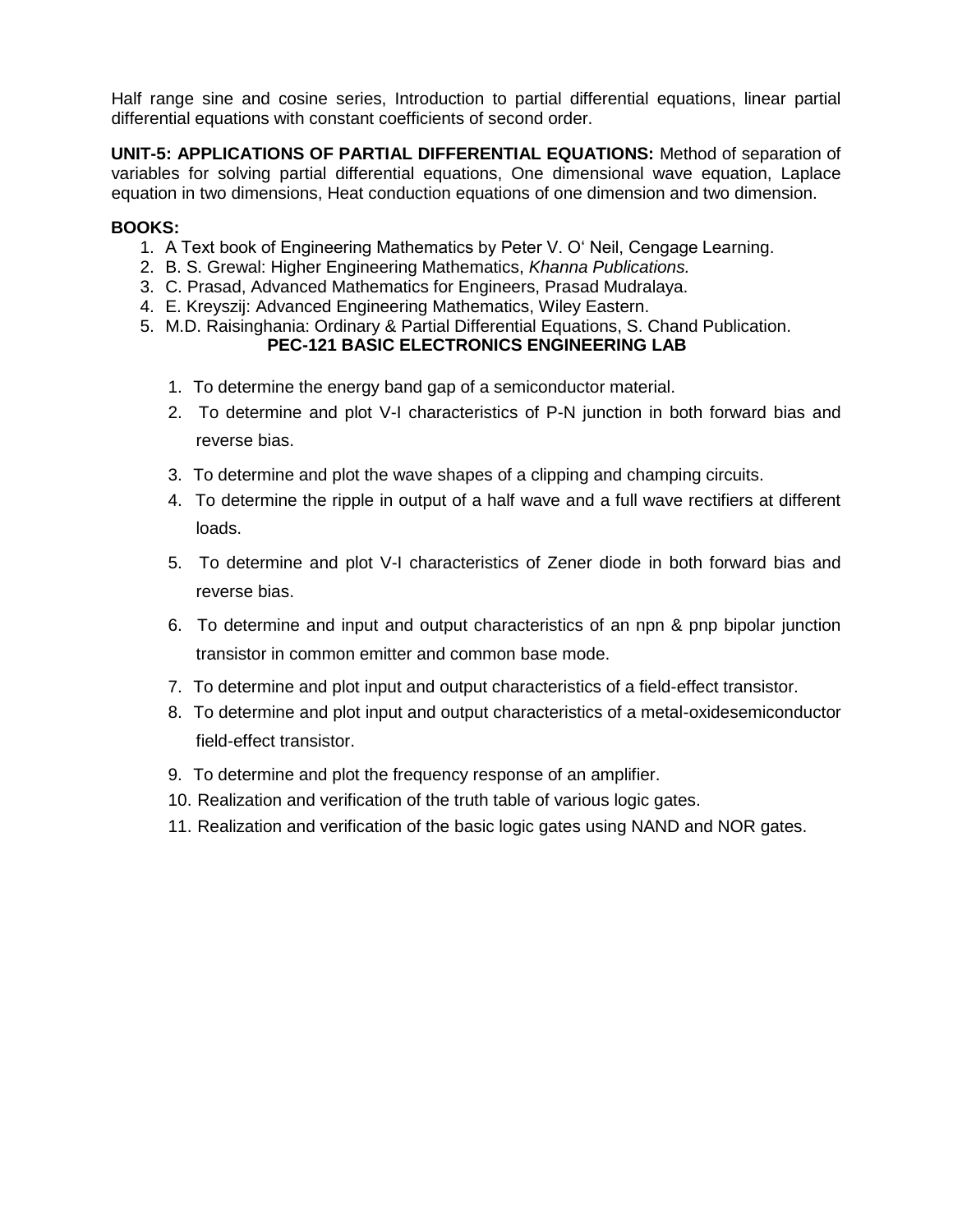# **PEE-121: BASIC ELECTRICAL ENGINEERING LAB**

- 1. Verification of KCL and KVL.
- 2. Verification of Thevenin's and Norton's Theorems.
- 3. Verification of Maximum power transfer and Superposition theorems.
- 4. Measurement of power in a three phase circuit by two wattmeter method.
- 5. Measurement of efficiency of a single phase transformer by load test.
- 6. Determination of parameters and losses in a single phase transformer by OC and SC test.
- 7. Load characteristics of DC generator.
- 8. Speed control of dc shunt motor.
- 9. Study of running and reversing of a three phase induction motor.
- 10. Calibration of a single phase energy meter.
- \*\*\*\*Additional or any other experiment may be added based on contents of syllabi.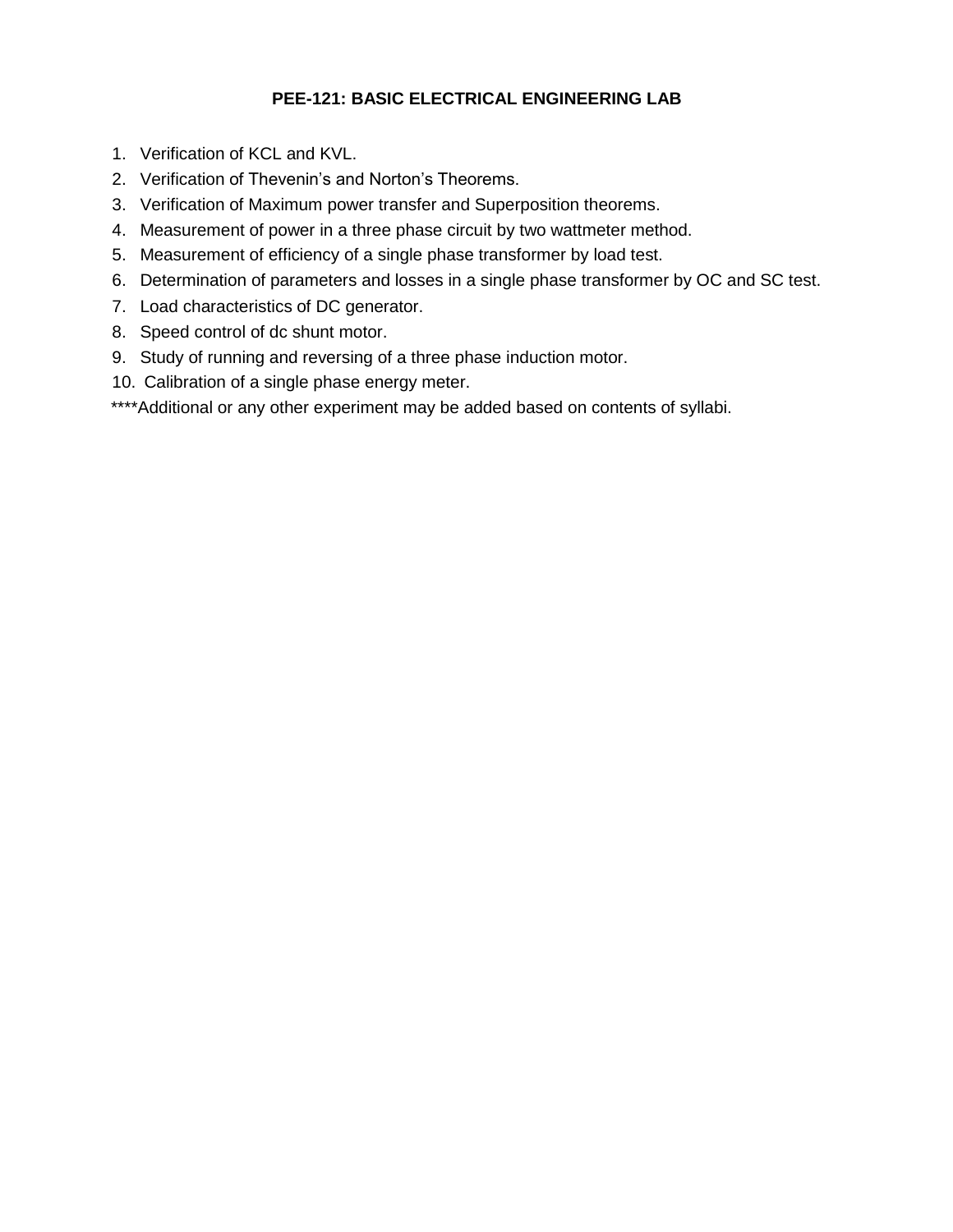# **PAH-124 ENGINEERING PHYSICS LAB**

- 1. To determine the wavelength of monochromatic light by Newton's ring.
- 2. To determine the wavelength of monochromatic light with the help of Fresnel's biprism.
- 3. To determine the focal length of two lenses by nodal slide and locate the position of cardinal points.
- 4. To determine the specific rotation of cane sugar solution using half shade polarimeter.
- 5. To determine the wavelength of spectral lines using plane transmission grating.
- 6. To determine the specific resistance of the material of given wire using Carey Foster's bridge.
- 7. To determine the variation of magnetic field along the axis of a current carrying coil and then to estimate the radius of the coil.
- 8. To verify Stefan's Law by electrical method.
- 9. To calibrate the given ammeter and voltmeter.
- 10. To study the Hall Effect and determine Hall coefficient, carnier density and mobility of a given semiconductor material using Hall-effect set up.
- 11. To determine energy bank gap of a given semiconductor material.
- 12. To determine E.C.E. of copper using Tangent or Helmholtz galvanometer.
- 13. To draw hysteresis curve of a given sample of ferromagnetic material and from this to determine magnetic susceptibility and permeability of the given specimen.
- 14. To determine the balistic constant of a ballistic galvanometer.
- 15. To determine the viscosity of a liquid.

# **PCE-121 ENGINEERING GRAPHICS**

**UNIT-1: INTRODUCTION:** Graphics as a tool to communicate ideas, Lettering and' dimensioning, Construction of geometrical figures like pentagon and hexagon.

**UNIT-2: ORTHOGRAPHIC PROJECTION:** Principles of orthographic projections, Principal and auxiliary planes, First and Third angle projections, Projection of points, Pictorial view, Projection of lines parallel to both the planes. Parallel to one and inclined to other, Inclined to both the planes. Application to practical problems, Projection of solid in simple position, Axis or slant edge inclined to one and parallel to other plane, Solids lying on a face or generator on a plane, Sectioning of solids lying in various positions, True shape of the section, Development of lateral surfaces, sheet metal drawing.

**UNIT-3: ISOMETRIC PROJECTION:** Principles of isometric projection, Isometric projection using box and offset methods.

# **BOOKS:**

- 1. Bhatt. N.D.: Elementary Engineering Drawing, Charothar Publishing.
- 2. Laxmi Narayan V & Vaish W. : A Text Book of Practical Geometry on Geometrical drawing.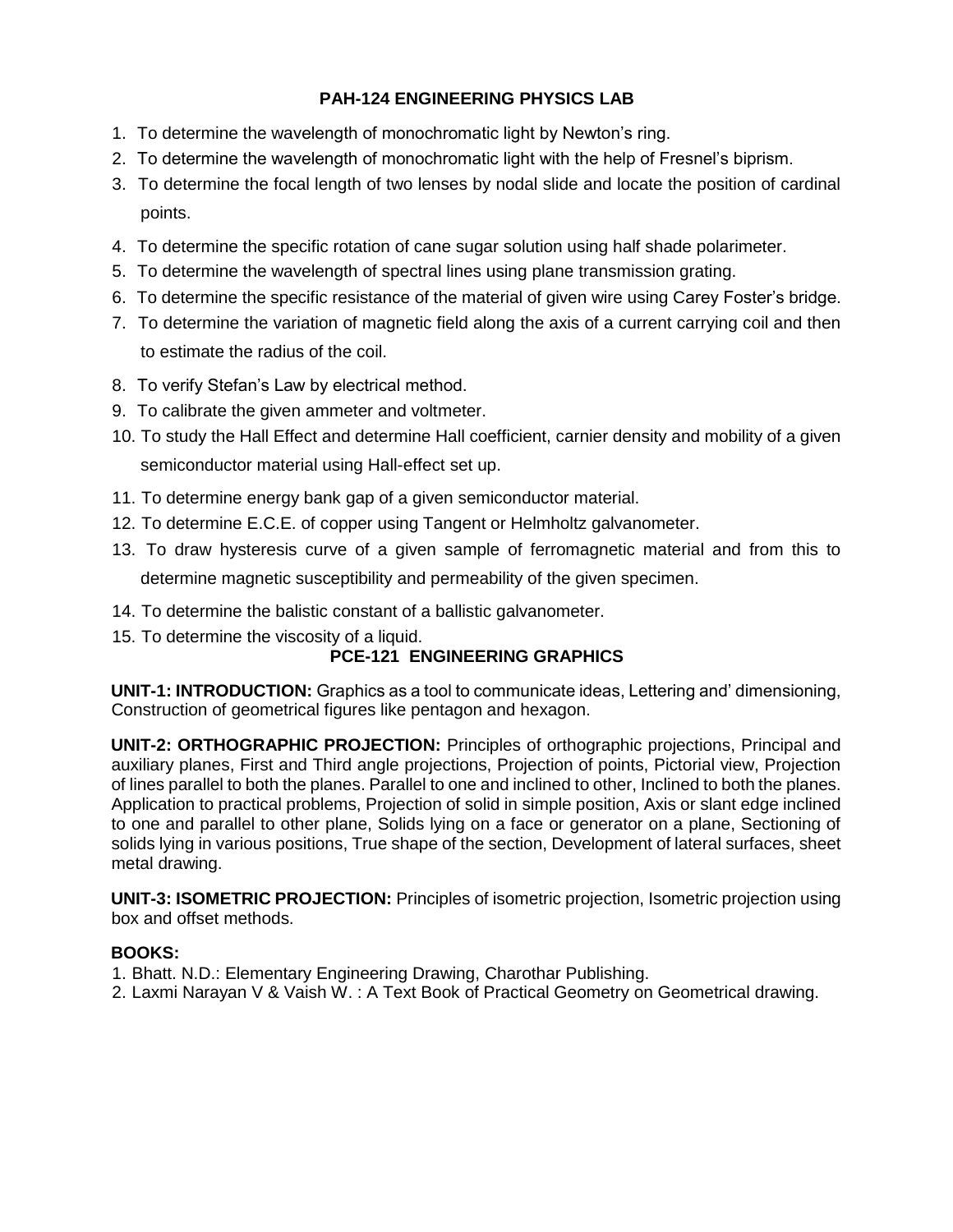# **EVALUATION SCHEME B. TECH. ELECTRONICS & COMMUNICATION ENGINEERING II-YEAR (III-SEMESTER) (Effective from session: 2012-13)**

|     |                       |                                      |                |                |                | <b>EVALUATION SCHEME</b> |                       |              |             |              |
|-----|-----------------------|--------------------------------------|----------------|----------------|----------------|--------------------------|-----------------------|--------------|-------------|--------------|
| S.  | <b>COURSE</b>         |                                      |                | <b>PERIODS</b> |                |                          | <b>SESSIONAL EXAM</b> |              | <b>ESE</b>  | Subject      |
| No. | <b>CODE</b>           | <b>SUBJECT</b>                       | L              | T              | P              | <b>CT</b>                | <b>TA</b>             | <b>Total</b> |             | <b>Total</b> |
|     | <b>TH EORY</b>        |                                      |                |                |                |                          |                       |              |             |              |
| 1.  | <b>TEC-231</b>        | <b>Analog Electronics Circuits</b>   | 3              | $\mathbf 1$    | $\mathbf 0$    | 30                       | 20                    | 50           | 100         | 150          |
| 2.  | <b>TEC-232</b>        | <b>Digital Electronics</b>           | $\overline{3}$ | $\mathbf{1}$   | $\mathbf 0$    | 30                       | 20                    | 50           | 100         | 150          |
| 3.  | <b>TEC-233</b>        | Measurement & Instrumentation        | 3              | $\mathbf 1$    | $\mathbf 0$    | 30                       | 20                    | 50           | 100         | 150          |
| 4.  | <b>TEC-234</b>        | Signals & Systems                    | 3              | $\mathbf{1}$   | $\mathbf 0$    | 30                       | 20                    | 50           | 100         | 150          |
| 5.  | <b>TEC-235</b>        | Network Analysis & Synthesis         | 3              | $\mathbf{1}$   | $\mathbf 0$    | 30                       | 20                    | 50           | 100         | 150          |
|     | PRA CTICAL            |                                      |                |                |                |                          |                       |              |             |              |
| 6.  | <b>PEC-231</b>        | Analog Electronics Circuits Lab      | $\mathbf 0$    | $\mathbf 0$    | $\overline{2}$ | 10                       | 15                    | 25           | 25          | 50           |
| 7.  | <b>PEC-232</b>        | <b>Digital Electronics Lab</b>       | $\mathbf 0$    | $\mathbf 0$    | $\overline{2}$ | 10                       | 15                    | 25           | 25          | 50           |
| 8.  | <b>PEC-233</b>        | Measurement & Instrumentation<br>Lab | $\mathbf 0$    | $\Omega$       | $\overline{2}$ | 10                       | 15                    | 25           | 25          | 50           |
| 9.  | <b>PEE-233</b>        | <b>Network Lab</b>                   | $\mathbf 0$    | $\overline{0}$ | $\overline{2}$ | 10                       | 15                    | 25           | 25          | 50           |
| 10. | GPP-231               | <b>General Proficiency</b>           | $\mathbf 0$    | $\mathbf 0$    | $\mathbf 0$    | $\mathbf 0$              | 50                    | 50           | $\mathbf 0$ | 50           |
|     | <b>SEMESTER TOTAL</b> |                                      | 15             | 5              | 8              | 190                      | 210                   | 400          | 600         | 1000         |

**IRC** 

**sirc** 

 $\pi$  -

**TEC-231 ANALOG ELECTRONICS CIRCUITS**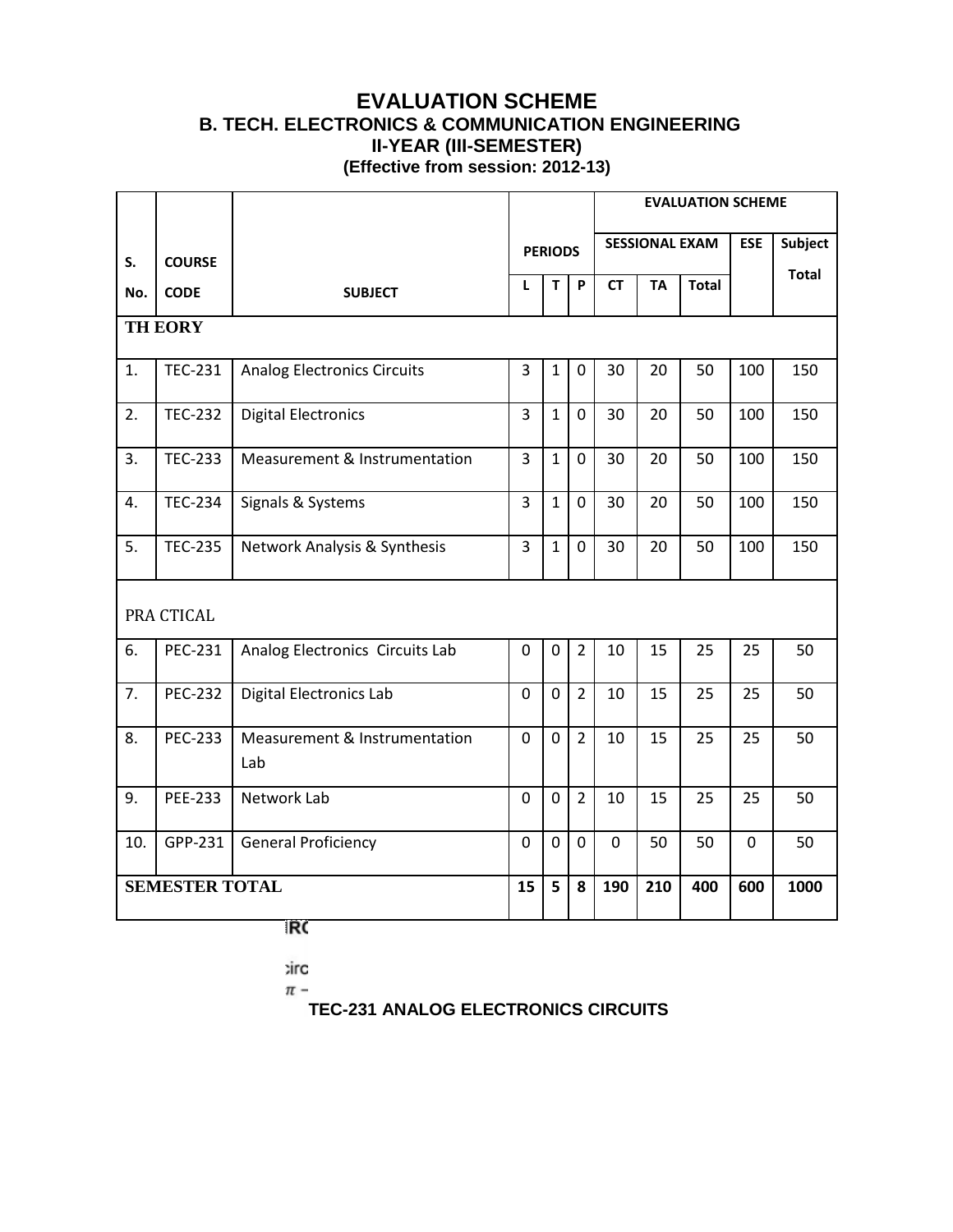**UNIT 1: TRANSISTOR MODELS:** Review of BJT biasing circuits, biasing stabilization techniques, Thermal runaway, thermal stability, Ebers-Moll model, \_model and T-model, Early effect, Analysis of low frequency bipolar transistor amplifiers.

**MULTISTAGE AND TUNED AMPLIFIERS:** Cascade amplifiers, coupling of amplifiers, RC coupled, direct coupled, and transformer coupled amplifiers, differential amplifier, Darlington amplifier, bootstrapping, tuned and double tuned amplifiers.

**UNIT 2: FEEDBACK AMPLIFIERS:** Classification, Feedback concept, Transfer gain with feedback, General characteristics of negative feedback amplifiers, Analysis of voltage-series voltage-shunt, current-series and current-shunt feedback amplifiers, Stability criterion.

abl sis

IG

 $\pi - \pi -$ 

**Ealt hUNIT 3: OSCILLATORS:** Classification, Criterion for oscillations, Hartley, Colpitts, Clapp, RC Phase shift, Wien Bridge and crystal oscillators, astable, monostable and bistable multivibrators using transistors.

**UNIT 4: HIGH FREQUENCY AMPLIFIERS:** Hybrid ... model, conductances and capacitances of hybrid model, high frequency analysis of CE amplifier, gain-bandwidth product, Emitter follower at high frequencies, High frequency analysis of common source, common gate and drain amplifiers.

**UNIT 5: POWER AMPLIFIERS:** Power amplifier circuits, Class A, class B and class AB and, class C amplifiers, push pull amplifiers with and without transformers, Complementary symmetry amplifiers, Distortion, thermal consideration and power dissipation of power amplifiers.

# **BOOKS:**

- 1. Integrated Electronics, Millman & Parekh, TMH
- 2. Electronic Devices And Circuits, Salivahanan, TMH
- 3. Electronic Devices And Circuits, Millman & Halkias, TMH
- 4. Analysis And Design Of An Analog Integrated Ckt, Gray, Wiley
- 5. Electronic Devices And Circuit Theory, Boylested, Pearson
- 6. Electronic Devices, Floyd, Pearson
- 7. Electronic Devices And Integrated Circuits, Singh, Pearson
- 8. Electronic Devices And Circuits, 5e, Bell, Oxford
- 9. Microelectronic Circuits, 5e (Intl. Version), Sedra, Oxford **TEC-232 DIGITAL ELECTRONICS**

**UNIT 1: MINIMIZATION OF LOGIC FUNCTION:** Review of logic gate and Boolean algebra, Standard representation of logical functions, K-map representation and simplification of logical functions, Quinn-McClusky's Algorithm, Don't care conditions, XOR & X-NOR simplification of K-maps.

**UNIT 2: COMBINATIONAL CIRCUITS:** Combinational circuit design, adders, subtractor, code converters, magnitude comparators, decoders, encoders, multiplexers, demultiplexer, parity checker.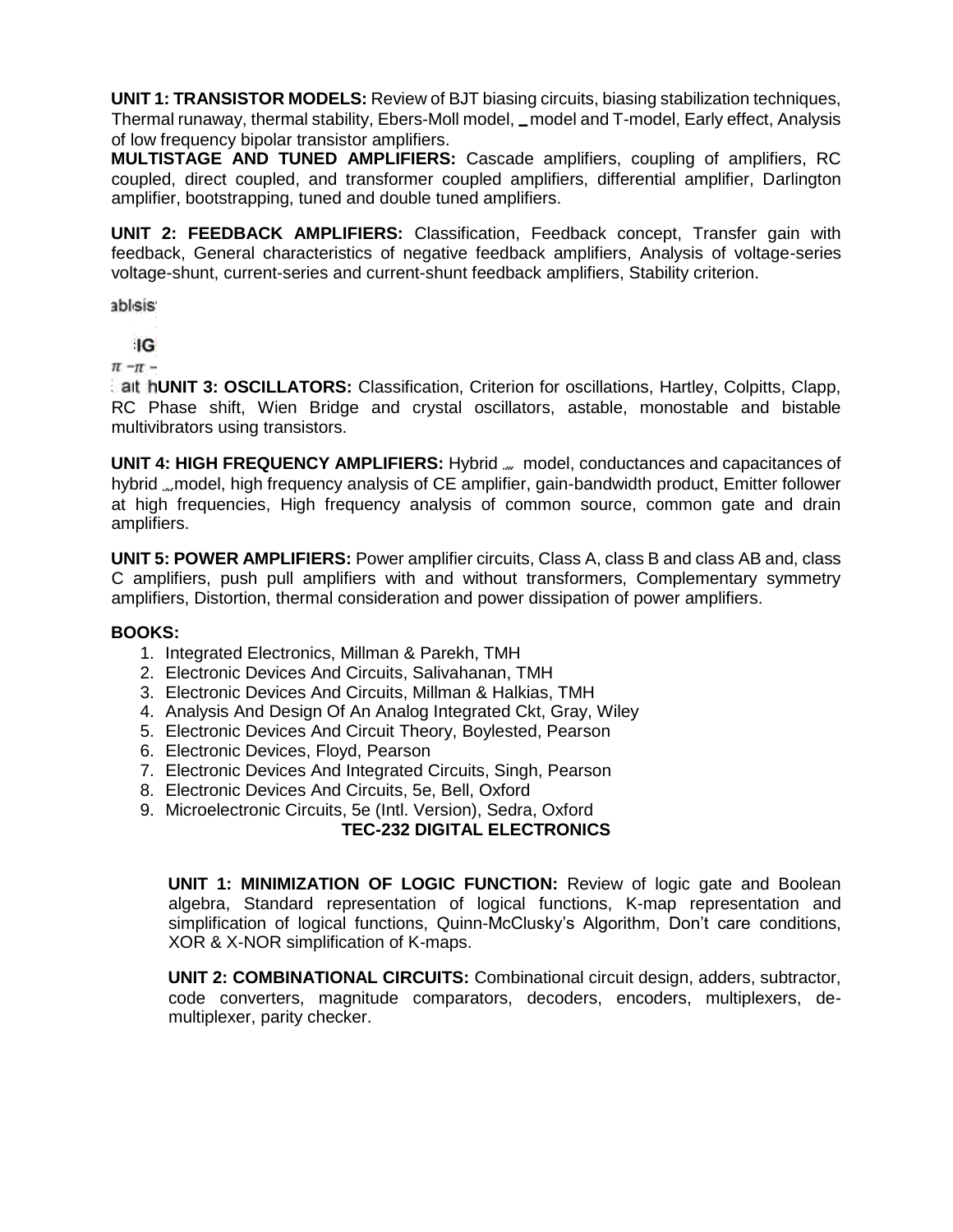**UNIT 3: SEQUENTIAL CIRCUITS:** R-S, J-K, D, T Flip-flops, race around condition, Master–Slave flip-flops, Edge triggered Flip Flop, Excitation table of a flip-flop, Analysis and design procedure to a synchronous sequential circuit, Conversion of flip flops from one to another.

**SHIFT REGISTERS**: Buffer register, shift operations, SISO, SIPO, PISO, PIPO, and universal shift registers and applications**.**

**COUNTERS:** Ripple counter, Decade counter, Design of Synchronous counters, Programmable, down, Up, mod-m counters, difference between synchronous and asynchronous counters, ring, Johnson, cascade counters and application.

**UNIT 4: LOGIC FAMILIES:** Diode and transistor as a switch, type and specification of digital logic family, RTL, DCTL, DTL, ECL, TTL and its various types, MOS, CMOS, BiCMOS logic families, Characteristics and comparison of logic families.

**UNIT 5: SEMICONDUCTOR MEMORIES:** Memory organization, Classification and characteristics of memories, sequential memories, RAM – static and dynamic, ROM, PROM, EPROM, EEPROM and Programmable logic arrays.

**D/A AND A/D CONVERTERS :** Weighted register D/A converter, binary ladder D/A converter, steady state accuracy test, D/A accuracy and resolution, parallel A/D converter, Counter type A/D converter Successive approximation A/D converter, Single and dual slope A/D converter A/D accuracy and resolution.

# **BOOKS:**

- 1. Digital Principle and applications Malvino, TMH
- 2. Modern digital electronics R. P. Jain, PHI
- 3. Digital electronics principle Malvino, THM
- 4. Digital Electronics R J Tocci, PHI
- 5. Digital Electronics Dr A K Gautam, Khanna Publication

# **TEC-233 MEASUREMENT & INSTRUMENTATION**

**UNIT 1: THEORY OF ERRORS and BRIDGES:** Accuracy & precision, Repeatability, Limits of errors, Systematic & random errors, Modeling of errors, Probable error & standard deviation, Gaussian error analysis, Combination of errors.

Method of measuring low, medium and high resistance – sensitivity of Wheat stones bridge – Carey Foster's bridge, Kelvin's double bridge for measuring low resistance.

**A.C. BRIDGES**–Measurement of inductance, Maxwell's bridge, Hay's bridge, Anaderson's bridge, Owen's bridge – Heaviside Bridge and its modifications, Measurement of capacitance, equivalent circuit of an imperfect capacitor – Desauty bridge, Wien's bridge, Schering Bridge.

**UNIT 2: ELECTRONIC INSTRUMENTS FOR MEASURING BASIC PARAMETERS:** Electronic Voltmeter, Electronic Multimeters, Digital Voltmeter, Component Measuring Instruments, Q meter, Vector Impedance meter, RF Power & Voltage Measurements, Measurement of frequency, Introduction to shielding & grounding.

**UNIT 3: OSCILLOSCOPES:** CRT Construction, Basic CRO circuits, CRO Probes, Oscilloscope Techniques of Measurement of frequency, Phase Angle and Time Delay, Multibeam, multi trace, storage & sampling Oscilloscopes. Curve tracers.

**UNIT 4: SIGNAL GENERATION:** Sine wave generators, Frequency synthesized signal generators, Sweep frequency generators. Signal Analysis **–** Measurement Technique, Wave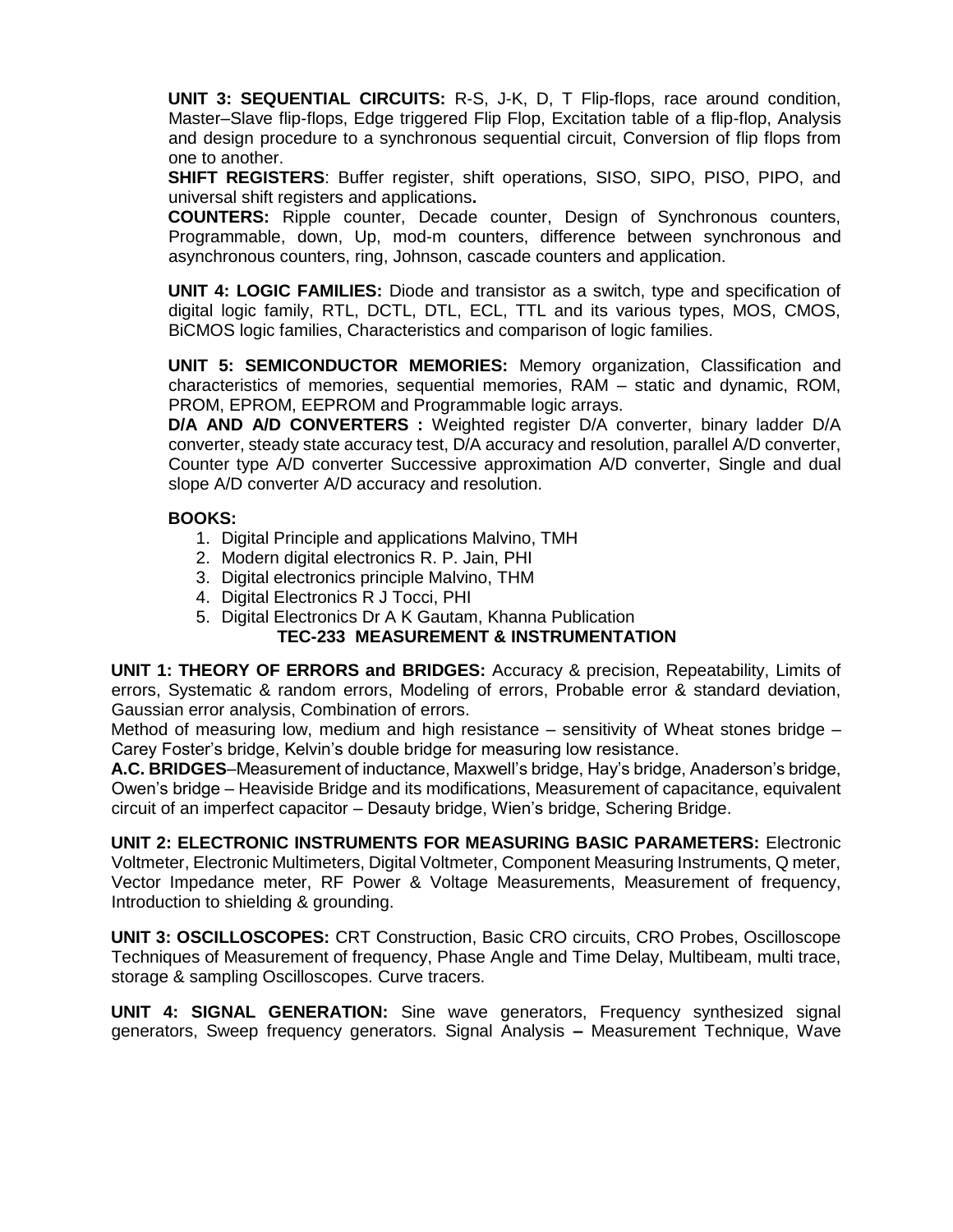Analyzers, Frequency- selective wave analyzer, Heterodyne wave analyzer, Harmonic distortion analyzer, Spectrum analyzer.

**UNIT 5: TRANSDUCERS:** Classification, Selection Criteria, Characteristics, Construction, Working principles, Application of following Transducers- RTD, Thermocouples, Thermistors, LVDT, RVDT, Strain Gauges, Bourdon Tubes, Bellows. Diaphragms, Seismic Accelerometers, Tachogenerators, Load Cell, Piezoelectric Transducers, Ultrasonic Flow Meters, Instrument transformers – CT and PT – Ratio and phase angle errors–design considerations–Testing of CT's –Silsbee's method – Variable mutual inductance methods.

#### **BOOKS:**

- 1. Electronic Instrumentation, H S Kalsi, TMH
- 2. Electronic Measurements & Instrumentation, Bernard Oliver, TMH
- 3. Instrumentation Measurement & Analysis, B.C.Nakra, K.K. Chaudhry, TMH
- 4. Electronic Measurements & Instrumentation, Bernard Oliver, John Cage, TMH
- 5. Electronic Measurements And Instrumentation, Lal Kishore, Pearson
- 6. Elements Of Electronic Instrumentation And Measurement, Carr, Pearson
- 7. Electronic Instrument And Measurment, Bell, Oxford
- 8. Electronic Measurements And Instrumentation, Dally, Wiley
- 9. Theory And Design For Mechanical Measurements, Figliola, Wiley
- 10. Electronic Instrumentation And Measurements, David A. Bell, PHI
- 11. Introduction To Measurements And Instrumetation, Arun K. Ghosh, PHI
- 12. A Course In Electrical & Electronic Measurement & Instrumentation, A.K.Sawhney, Dhanpatrai

#### **TEC-234 SIGNALS AND SYSTEMS**

**UNIT-1: SIGNALS AND SYSTEMS:** Continuous-time and discrete-time signals, transformations of the independent variable, Exponential and Sinusoidal signals, Continuous-Time and discreteTime LTI Systems and their properties, convolution sum and convolution integrals, LTI System described by differential and difference equation.

**UNIT-2: FOURIER SERIES AND FOURIER TRANSFORM:** The response of LTI systems to complex exponentials, Fourier series representation of continuous-time, periodic signals and their properties, continuous time and discrete time Fourier transforms and their properties, system, characterized by linear constant coefficient differential equations and difference equation.

**UNIT-3: TIME AND FREQUENCY CHARACTERIZATION OF SIGNALS AND SYSTEMS:**  magnitude phase representation of the Fourier transform, magnitude phase representation of the frequency response of LTI systems, time domain properties of ideal frequency selective filter, time domain and frequency domain aspects of non ideal filters, first order and second order continuous time and discrete time systems.

**UNIT-4: LAPLACE TRANSFORM:** Laplace transform, region of convergence, inverse Laplace transform, analysis and characterization of LTI system, block diagram representation, unilateral Laplace transform.

**UNIT-5: SAMPLING AND Z-TRANSFORM:** Signal representation by samples, sampling theorem, impulse train sampling, sampling of discrete time signals, discrete time processing of continuous time signals., Z-Transform, Region of convergence, Inverse Z-transform, analysis and characterization of LTI system, block diagram representation, Unilateral Z-transform.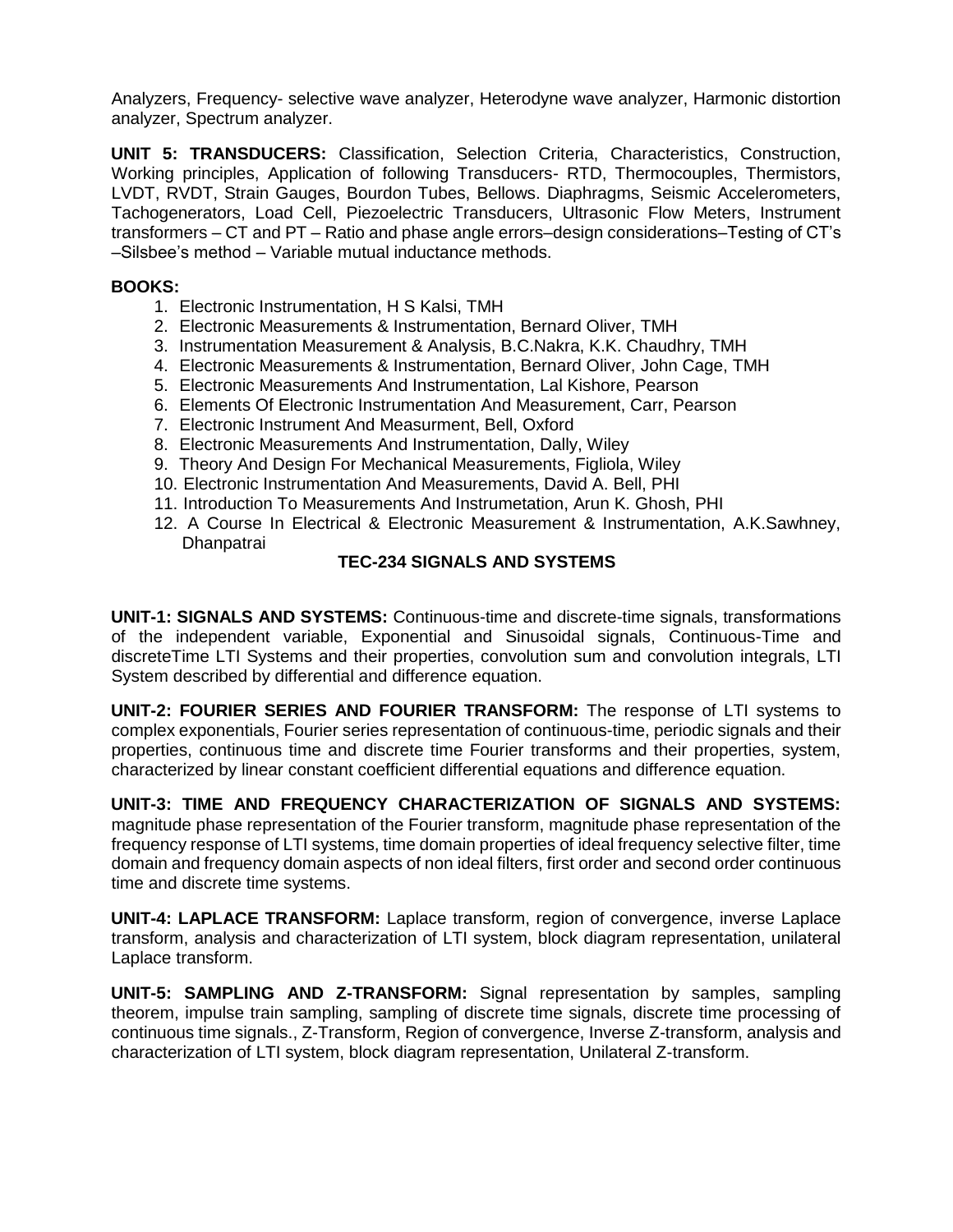# **BOOKS:**

- 1. Signal and Systems by Oppenheim and Willsky.
- 2. Fundamental of Signals and systems by Michael J. Roberts, McGraw Hill.
- 3. Communication Signal and Systems by Simon Haykin

# **TEC-235 NETWORK ANALYSIS AND SYNTHESIS**

**UNIT 1: CIRCUITS CONCEPTS:** Independent and dependent sources, signals and wave forms; periodic and singularity voltages, step, ramp, impulse, Doublet. Loop currents and loop equations, node voltage and node equations.

**AC NETWORK THEOREMS:** Super-position theorem, Thevenin's theorem, Norton's theorem, Maximum power transfer theorem, Reciprocity theorem, Millman's theorem, Compensation theorem, Tellegen's theorem.

ety

nil

 $\pi$   $\eta$ 

**UNIT 2: GRAPH THEORY:** Graph of a network, definitions, tree, co-tree, link, basic loop and basic cut set, incidence matrix, cut set matrix, Tie set matrix duality, Loop and Node methods of analysis.

**UNIT 3: TWO PORT NETWORKS:** Characterization of LTI two port networks, Z, Y, ABCD and hparameters, reciprocity and symmetry. Interrelationships between the parameters, interconnections of two port networks, Ladder and Lattice networks. T and representation.

dar

 $\pi$  -

**TIVEUNIT 4: NETWORK SYNTHESIS:** Network functions, Impedance & Admittance function, Transfer functions, Relationship between transfer and impulse response, poles and zeros and restrictions, Network function for two terminal pair network, Sinusoidal network in terms of poles & zeros, Real liability condition for impedance synthesis of RL & RC circuits, Network synthesis techniques for 2-terminal network, Foster and Cauer forms.

**UNIT 5: FILTER SYNTHESIS:** Classification of filters, characteristics impedance and propagation constant of pure reactive network, Ladder network, T section, \_section, terminating half section, Pass bands and stop bands, Design of constant-K, m-derived filters, Composite filters.

# **BOOKS:**

- 1. Network & Systems by D R Choudhury
- 2. Network Analysis & Synthesis by Van Valkenberg
- 3. Network Analysis and Synthesis by Sudhakar Sham Mohan
- 4. Network Synthesis by IVS Iyer
- 5. Electric Circuits by JA Administer
- 6. Circuit Theory by Chakraborty

# **PEC-231 ANALOG ELECTRONICS CIRCUITS LAB**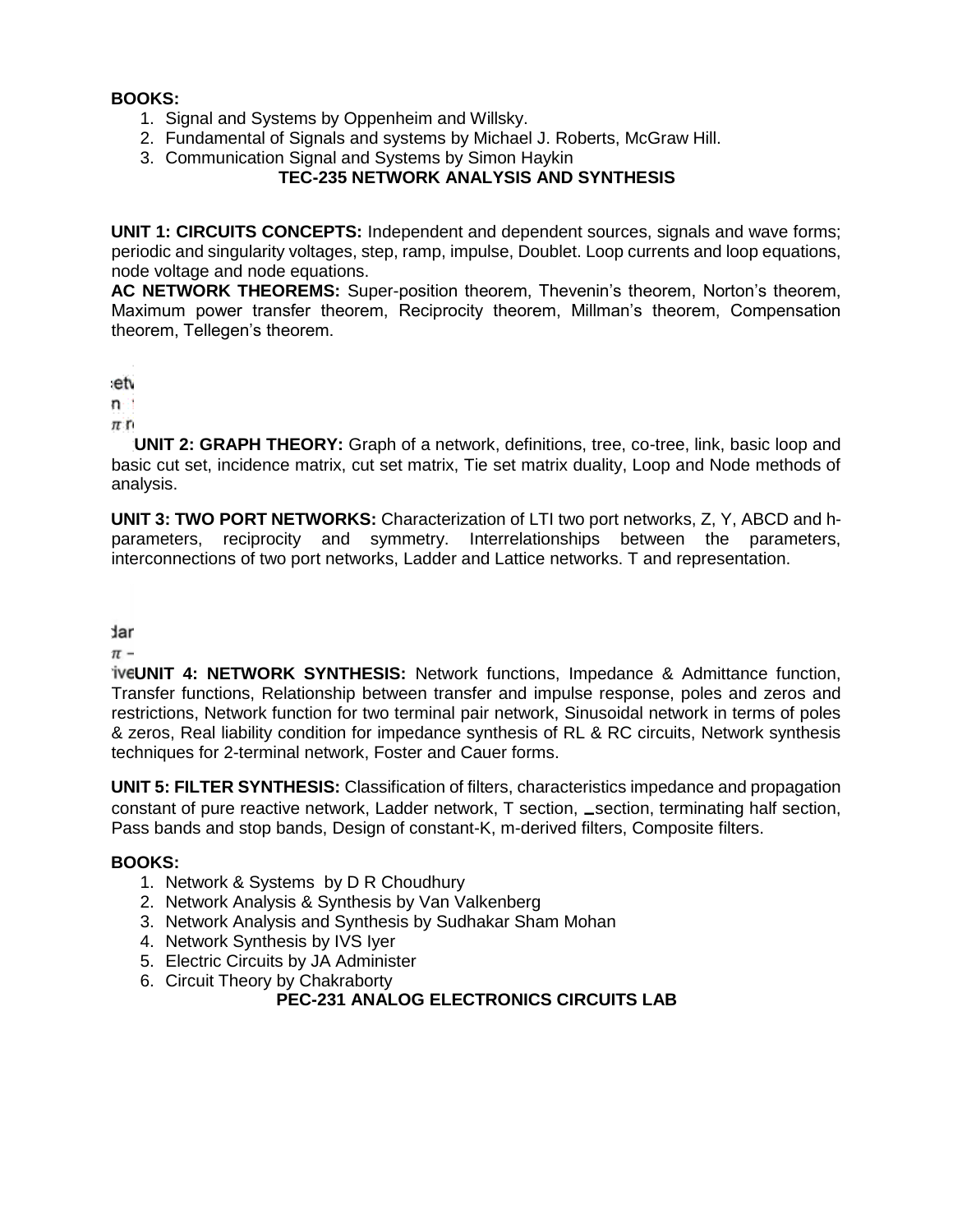- 1. To verify the configuration of various biasing techniques for BJTs.
- 2. To determine voltage gain output impedance and output power of a Darlington pair compound amplifier.
- 3. To determine "h" parameters of a PNP transistor in common emitter mode.
- 4. To determine the frequency response of an IFT amplifier.
- 5. To determine voltage gain and plot the frequency response of a FET amplifier in common source mode.
- 6. To study the effect of negative feedback on voltage gain & bandwidth in a two stage amplifier
- 7. To determine frequency of a Hartley Oscillator circuit with change in the capacitor of the tank circuit.
- 8. To determine frequency and wave shape of a Colpitt's oscillator circuit.
- 9. To determine frequency and wave shape of a crystal oscillator circuit.
- 10. To determine frequency and wave shape of a phase shift oscillator circuit.
- 11. To determine voltage gain and plot the frequency response of a single stage, two stage RC coupled and direct coupled amplifiers.

# **PEC-232 DIGITAL ELECTRONICS LAB**

- 1. To verify the De-Morgan's theorems using NAND/NOR gates.
- 2. To design the full adder and half adder using AND, OR and X- OR gates.
- 3. To implement the logic circuits using decoder.
- 4. To implement the logic circuits using multiplexer.
- 5. To design parity generator and checker circuits.
- 6. To design and implement RS FLIP FLOP using basic latches.
- 7. Realization and testing of basic logic gates using discrete components.
- 8. Realization and testing of CMOS IC characteristics.
- 9. Realization and testing of TTL IC characteristics.
- 10. Realization and testing of RAM circuit using IC 7489.
- 11. Realization and testing of Interfacing of CMOS- TTL and TTL- CMOS ICS.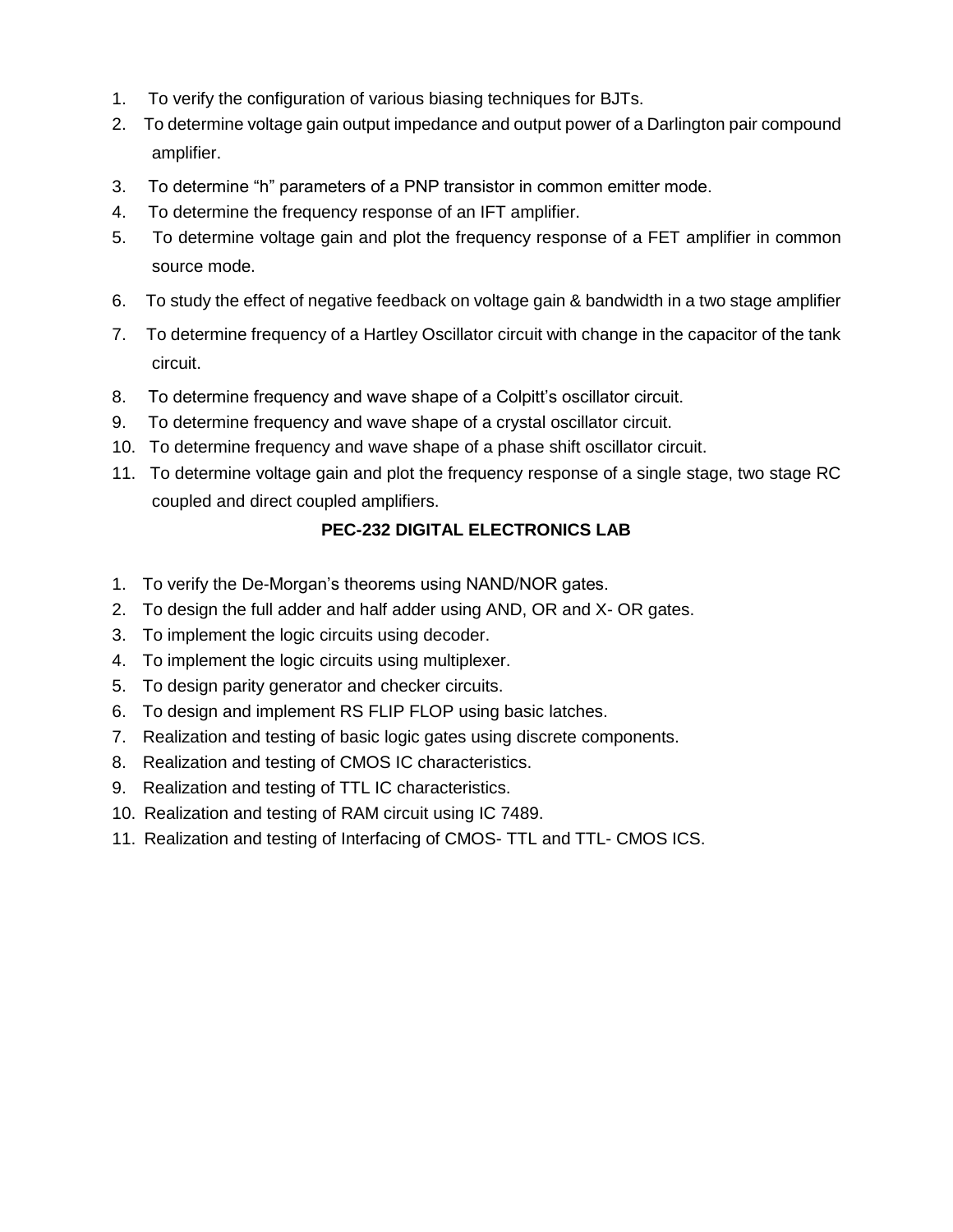# **PEC-233 MEASUREMENT & INSTRUMENTATION LAB**

- 1. To calculate the frequency using Wein Bridge.
- 2. To determine the value of unknown Inductor using Maxwell Bridge.
- 3. To determine the value of unknown Inductor using Hey's Bridge.
- 4. To verify and calibrate temperature using RTD circuit.
- 5. To measure the speed of a motor using magnetic sensor.
- 6. To measure the speed of a motor using photo-electric sensor.
- 7. To determine the characteristics of LVDT.
- 8. To measure the temperature using thermo couple module.
- 9. To measure the pressure using pressure transducer module.
- 10. To measure strain using strain gauge module.
- 11. To measure the weight using load cell module.
- 12. To determine and plot the characteristics of a light sensor.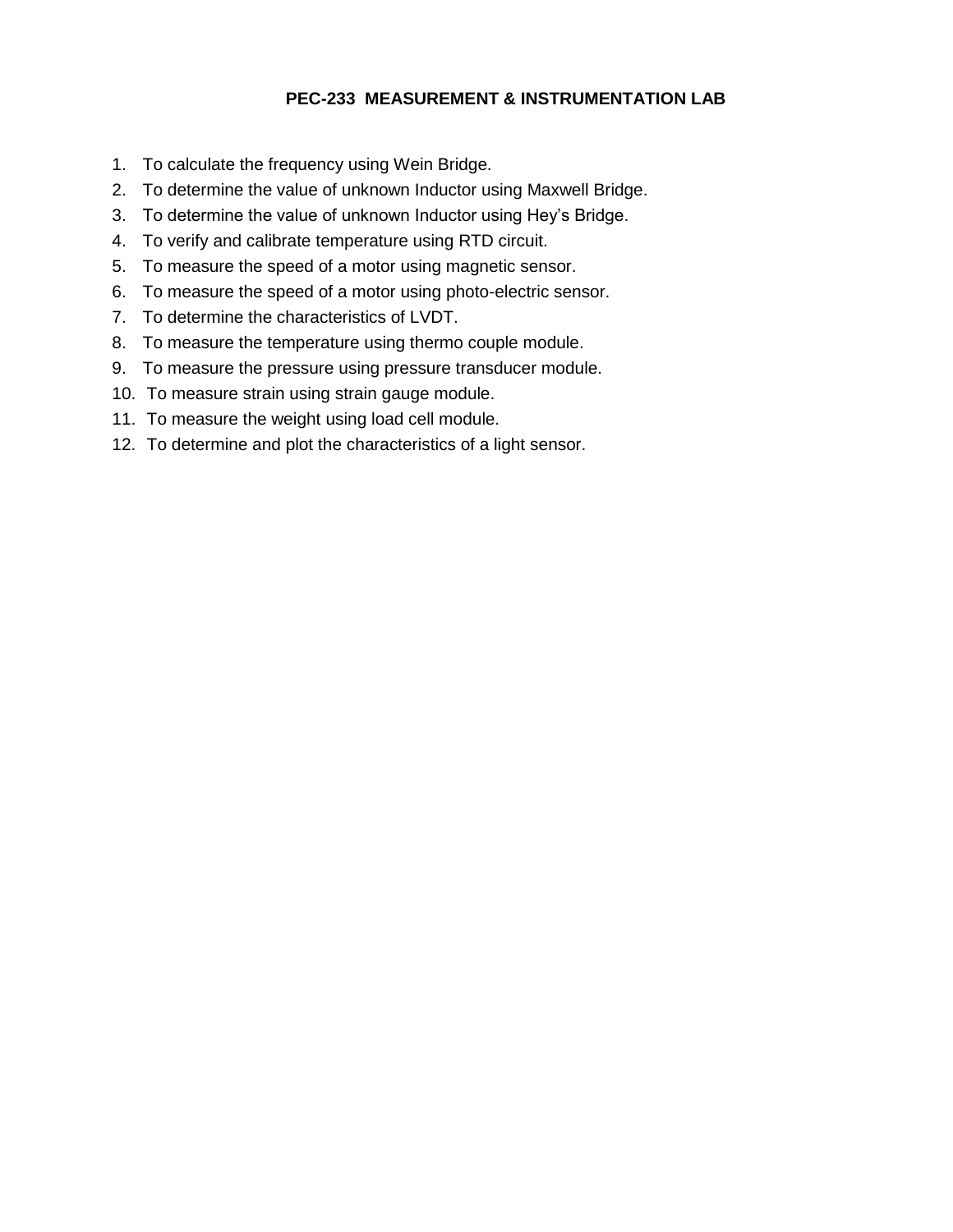# **PEE-233 NETWORK LAB**

- 1. Implementation and verification of Maximum Power Transfer and Superposition theorem in ac circuits.
- 2. Implementation and verification of Thevnin's and Norton's theorem in ac circuits.
- 3. Implementation and verification of Tellegens theorem.
- 4. Implementation and verification of Reciprocity theorem.
- 5. Design and testing transient analysis in RC/RL circuits.
- 6. Design and testing of transient analysis in RLC circuits.
- 7. To calculate Z, Y, ABCD parameters of a given two port Networks.
- 8. Implementation and verification of transfer function of two port network.
- 9. To calculate image and characteristic impedance in  $T$  and  $π$  networks.
- 10. Implementation and verification of interconnection i.e. cascade, series, parallel, effect of loading of two port networks.
- 11. Design and implementation of K-derived LPF and HPF in T sections.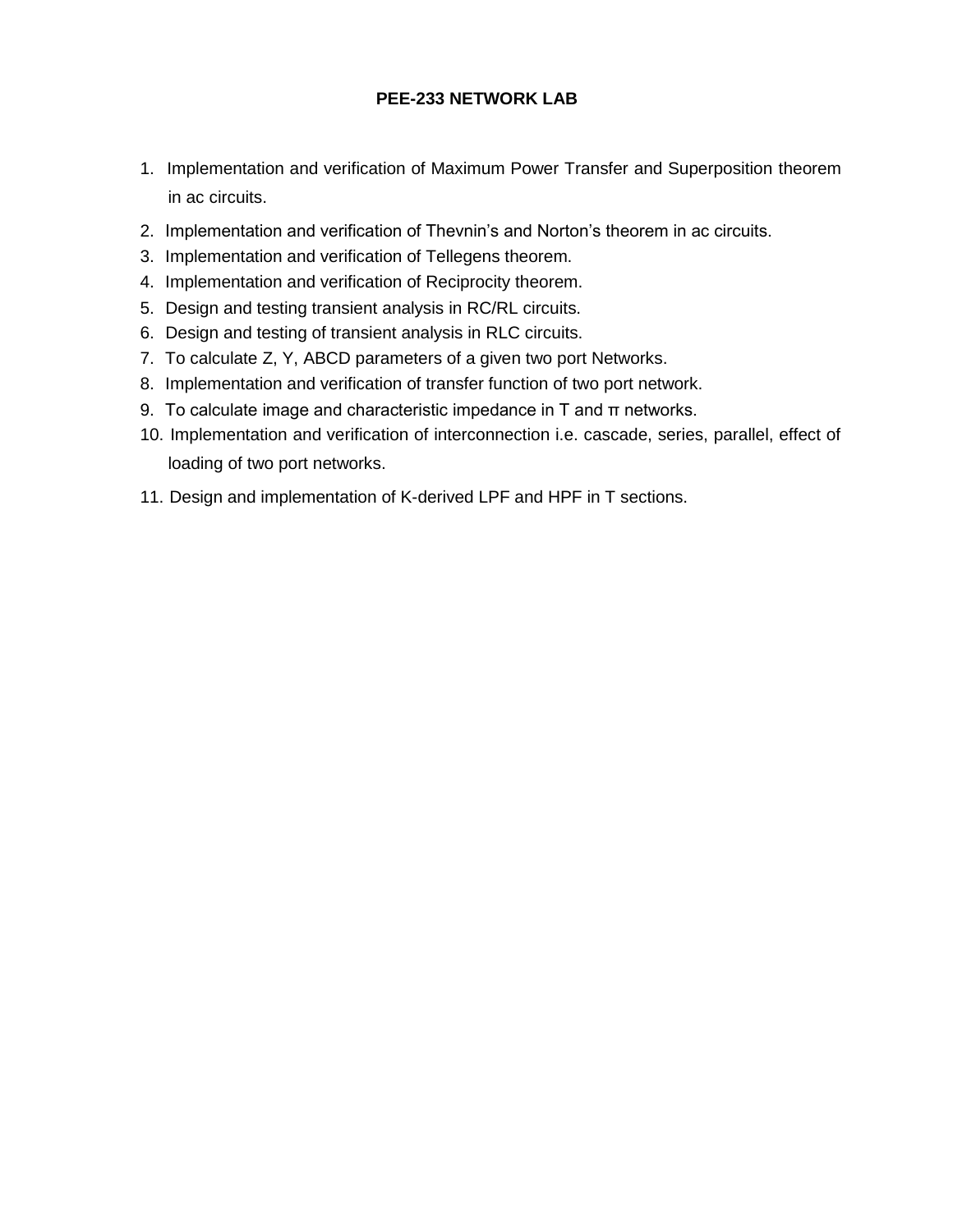# **EVALUATION SCHEME B. TECH. ELECTRONICS & COMMUNICATION ENGINEERING II-YEAR (IV-SEMESTER) (Effective from session: 2012-13)**

|                       |                |                                     |                |                |                | <b>EVALUATION SCHEME</b> |                       |              |            |                |  |
|-----------------------|----------------|-------------------------------------|----------------|----------------|----------------|--------------------------|-----------------------|--------------|------------|----------------|--|
| S.                    | <b>COURSE</b>  |                                     |                | <b>PERIODS</b> |                |                          | <b>SESSIONAL EXAM</b> |              | <b>ESE</b> | <b>Subject</b> |  |
| No.                   | <b>CODE</b>    | <b>SUBJECT</b>                      | L              | T              | P              | <b>CT</b>                | <b>TA</b>             | <b>Total</b> |            | <b>Total</b>   |  |
|                       | <b>TH EORY</b> |                                     |                |                |                |                          |                       |              |            |                |  |
| 1.                    | <b>TEC-241</b> | <b>Analog Communication Systems</b> | $\overline{3}$ | $\mathbf{1}$   | $\overline{0}$ | 30                       | 20                    | 50           | 100        | 150            |  |
| 2.                    | <b>TEC-242</b> | <b>Analog Integrated Circuits</b>   | 3              | $\mathbf{1}$   | $\mathbf 0$    | 30                       | 20                    | 50           | 100        | 150            |  |
| 3.                    | <b>TEC-243</b> | Microprocessors                     | 3              | $\mathbf{1}$   | $\mathbf 0$    | 30                       | 20                    | 50           | 100        | 150            |  |
| 4.                    | <b>TEC-244</b> | <b>Electromagnetic Field Theory</b> | $\overline{3}$ | $\mathbf{1}$   | $\mathbf 0$    | 30                       | 20                    | 50           | 100        | 150            |  |
| 5.                    | <b>TAH-241</b> | Industrial Economics & Management   | $\overline{3}$ | $\mathbf{1}$   | $\mathbf 0$    | 30                       | 20                    | 50           | 100        | 150            |  |
|                       | PRA CTICAL     |                                     |                |                |                |                          |                       |              |            |                |  |
| 6.                    | <b>PEC-241</b> | Analog Communication Lab            | 0              | $\mathbf 0$    | $\overline{2}$ | 10                       | 15                    | 25           | 25         | 50             |  |
| 7.                    | <b>PEC-242</b> | Analog Integrated Circuits Lab      | $\Omega$       | $\mathbf 0$    | $\overline{2}$ | 10                       | 15                    | 25           | 25         | 50             |  |
| 8.                    | <b>PEC-243</b> | Microprocessor Lab                  | $\overline{0}$ | $\mathbf 0$    | $\overline{2}$ | 10                       | 15                    | 25           | 25         | 50             |  |
| 9.                    | <b>PEC-244</b> | PCB Lab                             | $\overline{0}$ | $\mathbf 0$    | $\overline{2}$ | 10                       | 15                    | 25           | 25         | 50             |  |
| 10.                   | GPP-241        | <b>General Proficiency</b>          | $\overline{0}$ | $\mathbf 0$    | $\overline{0}$ | $\overline{0}$           | 50                    | 50           | 0          | 50             |  |
| <b>SEMESTER TOTAL</b> |                | 15                                  | 5              | 8              | 190            | 210                      | 400                   | 600          | 1000       |                |  |

# **TEC-241 ANALOG COMMUNICATION SYSTEMS**

**UNIT 1: INTRODUCTION:** Overview of communication system, communication channels, need for modulation, baseband and pass band signals.

**RANDOM PROCESS** Probability theory, random variables, statistical averages, transformation of random variables, random processes, stationary, mean, correlations and covariance functions, ergodicity, power spectral density and Gaussian process.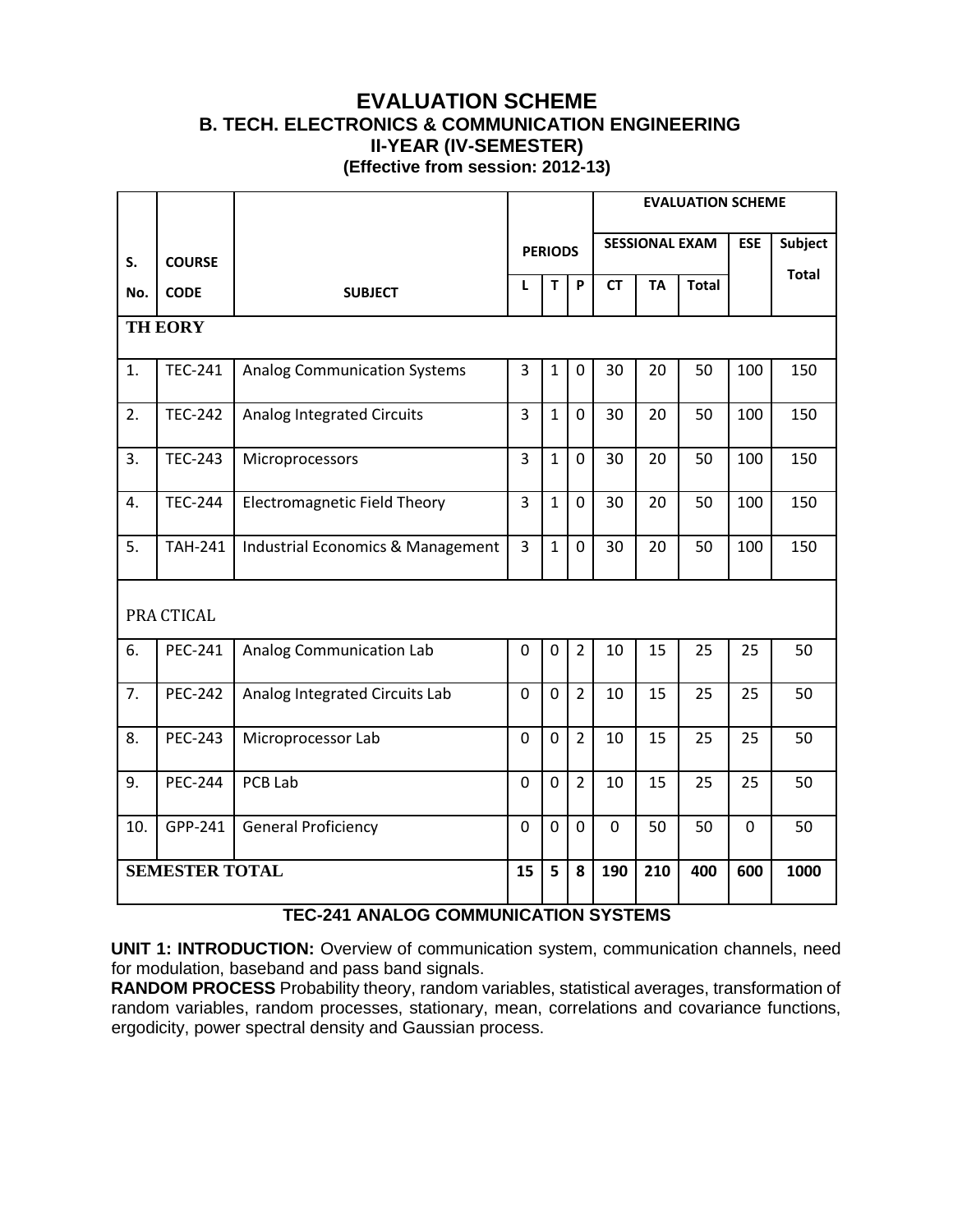**UNIT 2: AMPLITUDE MODULATION:** Amplitude Modulation, Double side band with Carrier (DSB-C), Double side band without Carrier, Single Side Band Modulation, DSBSC, DSB-C, SSB Modulators and Demodulators, Vestigial Side Band (VSB), Quadrature Amplitude Modulator, Frequency division multiplexing, single side band transmission, comparison of various AM systems.

**UNIT 3: ANGLE MODULATION:** Angle (Phase and frequency) Modulation, Mathematical Analysis, Deviation sensitivity, Waveforms, Phase deviation and modulation index, Frequency analysis of angle modulated system, Bandwidth requirement of angle modulated system, FM Modulators and Demodulators, Nonlinear effects in FM systems, FM Broadcasting, comparison of angle modulation and amplitude modulation.

**UNIT 4: PULSE MODULATION:** Sampling Theorem, Pulse Amplitude Modulation ( PAM), Natural PAM Frequency Spectra for PAM , Flat-top PAM, Sample and hold circuits, Time division Multiplexing, PAM Modulator Circuit, Demodulation of PAM Signals, Pulse Time Modulation (PTM); Pulse Width Modulation(PWM), Pulse Position Modulation (PPM), PPM Demodulator.

**UNIT 5: NOISE IN CW MODULATION SYSTEMS:** Internal noise (Thermal, shot, Transit time Miscellaneous); External noise (Atmospheric, Industrial, Extra Terrestrial); Noise calculations; Noise figure; Noise temperature, narrow band Noise, receiver model, Noise calculation in AM, DSB-SC, SSB, receivers, superheterodyne receiver, noise in FM receivers, pre-emphasis and De-emphasis in FM.

# **BOOKS:**

- 1. George Kennedy, "Communication System" TMH
- 2. B. P. Lathi, "Modern Digital and Analog Communication System" Oxford University Press.
- 3. Simon Haykin , "Communication Systems" John Wiley & Sons.
- 4. Taub Schilling, "Principles of Communication Systems" TMH.
- 5. W. Tomasi, "Electronic communications systems", Pearson Education.
- 6. J. C. Hancock, "An Introduction to the Principles of Communication Theory", McGraw Hill.
- 7. J. G. Proakis, M. Salehi, "Communications Systems Engineering", PHI.
- 8. D. Roddy and J. Coolen, "Electronic Communications", PHI.

# **TEC-242 ANALOG INTEGRATED CIRCUITS**

**UNIT 1: OPERATIONAL AMPLIFIERS:** Block diagram of a typical Op-Amp, Schematic symbol, integrated circuits and their types, IC package types, Pin Identification and temperature range, Interpretation of data sheets, Overview of typical set of data sheets, Characteristics and performance parameters of and Op-Amp, Ideal Op-Amp, Equivalent circuit of an Op-Amp, Ideal voltage transfer curve, Open loop configurations: Differential, Inverting & Non Inverting. Practical Op-Amp: Input offset voltage, Input bias current, Input offset current, total output offset voltage, Thermal drift, Effect of variation in power supply voltages on offset voltage, Change in Input offset voltage and Input offset current with time, Temperature and supply voltage sensitive parameters, Noise, Common Mode configuration and common mode rejection Ratio.

**UNIT 2: APPLICATIONS OF OP-AMP:** Summing amplifier, Integrator, Differentiator, Scaling and Averaging Amp, Instrumentation Amplifier, V to I and I to V converter, Log and Antilog Amp, Peak Detector, Sample and Hold Circuit, Op-amp as precision diode and its application in half and full wave rectifiers.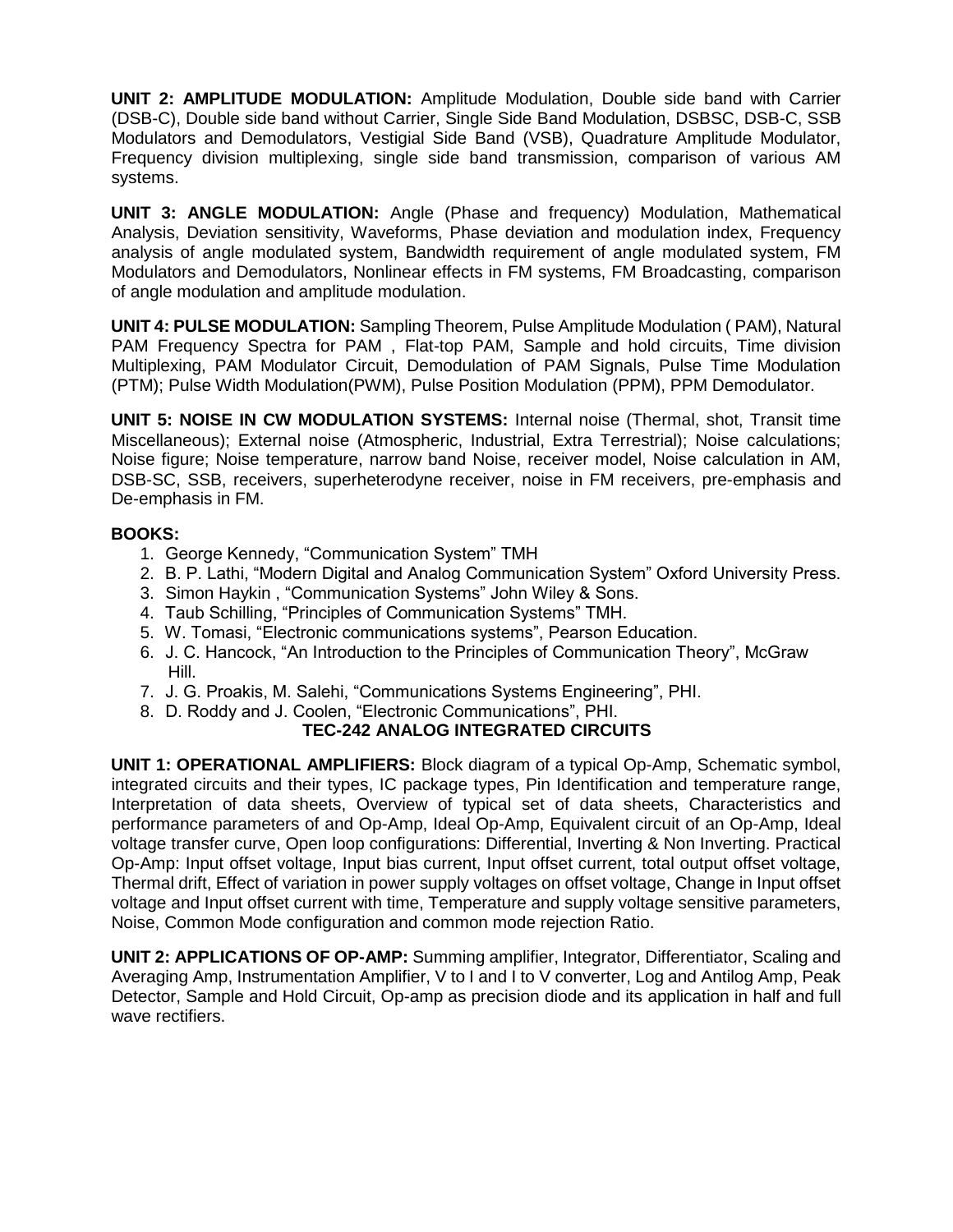**UNIT 3: FREQUENCY RESPONSE OF OP-AMP AND ACTIVE FILTERS:** Frequency response, Compensating networks, Slew rate, causes of slew rate and its effect on applications. First order LP Butterworth filter, Second order LP Butterworth filter, First order HP Butterworth filter, Second order HP Butterworth filter, Higher order filters, Band pass filter, Band reject filters, All pass filter.

**UNIT 4: COMPARATORS AND WAVEFORM GENERATORS:** Basic comparator, Zero crossing detector, Schmitt trigger, Square wave generator, Triangular wave generator, Saw tooth wave generator.

**TIMER:** Pin configuration, Block diagram, application of 555 IC as Monostable and Astable Multivibrator.

**UNIT 5: PHASE LOCK LOOPS:** Basic operating principle, phase detector, voltage controlled oscillator ( VCO), PLL IC 565, applications of PLL.

**VOLTAGE REGULATORS:** Discrete transistor shunt and series voltage regulators, IC voltage regulators**,** fixed voltage regulators, Adjustable voltage regulators, Boosting IC regulator output current, regulated power supplies, and switched mode power supply.

# **BOOKS:**

- 1. Linear integrated circuits by D R Choudhury and S Jain
- 2. Op Amps & Linear Integrated circuits by Ramakant Gayakwad.
- 3. Op Amps & Linear Integrated circuits by Coughlin
- 4. Op Amps & Linear Integrated circuits by Ravi Raj Dudeja **TEC-243 MICROPROCESSORS**

**UNIT 1: 8085 MICROPROCESSOR** –Study of 8085 Microprocessor pin diagram, signals and bus timing, internal architecture, instruction set and programming.

**UNIT 2: 8086 MICROPROCESSOR**– 8086/8088 microprocessor pin diagram and signals, internal architecture and register organization, Execution unit, Bus Interface Unit, Signal description, Physical memory organization, General bus operation, I/O addressing capabilities, Minimum mode and maximum mode timing diagrams, Comparison of 8086 and 8088**.**

**UNIT 3: 8086 PROGRAMMING** – Addressing modes, Instruction set description, Assembler directives and operators, Procedures and Macros, Assembly language program development tools (editor, linker, loader, locator, Assembler, emulator and Debugger), Writing programs for use with an assembler, using assembly language, Basic Memory and I/O interfacing, 8086 Interrupts and Interrupt Programming.

**UNIT 4: INTERFACING** – Direct Memory Access and DMA controlled I/O, Interfacing OF MICROPROCESSORS with, 8255, 8254, 8251, 8279, Numeric processor 8087, I/O processor 8089.

**UNIT 5: ADVANCE MICROPROCESSORS:** Microprocessors Evolution and types (Intel 4004– Pentium IV and road maps), 80286, 80386, 80486, Pentium processors and Microcontrollers.

# **BOOKS:**

- 1. A K Gautam, "Fundamental and Advance Microprocessors" Khanna publication
- 2. Barry B. Brey, Intel Microprocessors, 8th Edition , Pearson Education/Prentice Hall
- 3. Y.-C. Liu and G. A. Gibson, "Microprocessor Systems: The 8086/8088 family Architecture, Programming & Design", PHI.
- 4. A. K. Ray and K M Bhurchandi, "Advanced Microprocessors and Peripherals", TMH.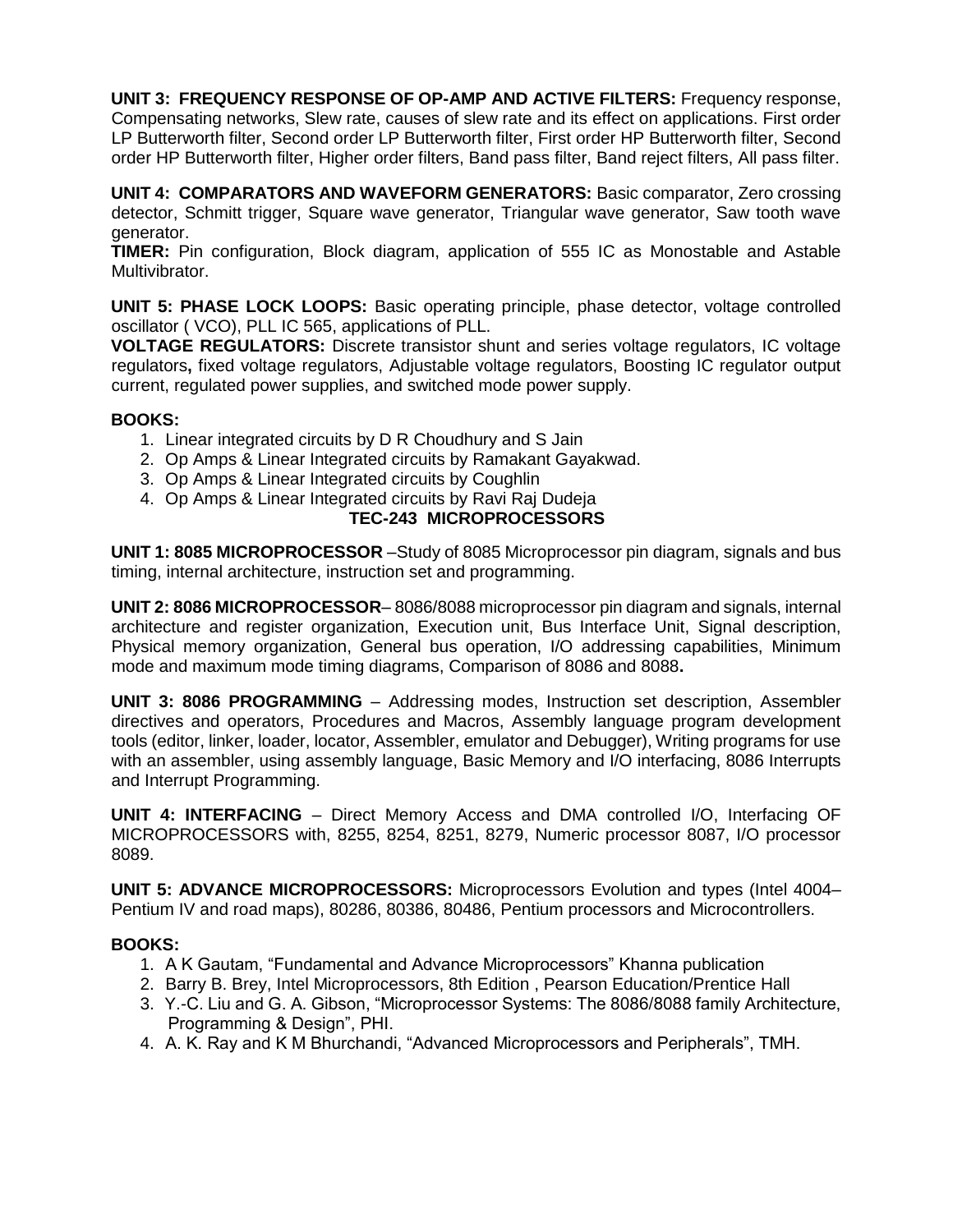- 5. D.V. Hall, "Microprocessors and Interfacing", TMH, 2nd Ed.
- 6. R.S Gaonkar,"Microprocessor Architecture, Programming and Applications with 8085/8080A", Wiley Eastern Limited.

# **TEC-244 ELECTROMAGNETIC FIELD THEORY**

**UNIT 1: VECTOR ANALYSIS:** Vector algebra, dot and cross products, Coordinate systems, Relation in rectangular, cylindrical, and spherical coordinate systems, concept of differential line, differential surface and differential volume in different coordinate systems.

**ELECTROSTATICS:** Coulomb's law, electric field intensity, fields due to different charge distributions, electric flux density, gauss law of electrostatics, divergence theorem, electric potential, relations between E and V, Maxwell's equations for electrostatic fields, energy density, convection and conduction currents, continuity equation, boundary conditions, dielectrics materials, boundary conditions, capacitance – parallel plate, coaxial, spherical capacitors, Poisson's and Laplace's equations.

**UNIT 2: MAGNETOSTATICS:** Biot-Savart law, Ampere's circuital law, magnetic flux density, curl, Stoke's theorem, Maxwell's two equations for static EM fields, magnetic scalar and vector potentials, forces due to magnetic fields, Ampere's Force law, inductances and magnetic energy. **MAXWELL'S EQUATIONS (TIME VARYING FIELDS):** Faraday's law and emf, concept of displacement current density, Maxwell's equations in integral and differential forms, retarded potential.

**UNIT 3: TRANSMISSION LINES:** Definition of characteristic impedance and propagation constant, general solution of the transmission line–the two standard forms for voltage and current of a line terminated by impedance, input impedance of a lossless line terminated by impedance, meaning of reflection coefficient–wavelength and velocity of propagation, distortion less transmission line, standing wave ratio on a line, the quarter wave line and impedance matching, single stub matching and double stub matching, Smith chart, application of the smith chart, conversion from impedance to reflection coefficient and vice-versa.

**UNIT 4: ELECTROMAGNETIC WAVES:** Wave propagation in free space, conducting and perfect dielectric media, Skin effect, Poynting vector and Poynting theorem, wave polarization.

**UNIT 5: PLANE WAVES REFLECTION AND DISPERSION**: Reflection of wave at normal incidence and multiple interfaces, wave propagation in general direction, reflection at oblique incident angles, Brewster angle, total refection and transmission of obliquely incident wave, wave propagation and pulse broadening in dispersive media.

#### **BOOKS:**

- 1. Engineering Electromagnetic William H. Hayt Jr. and John A. Buck, TMH,
- 2. Electromagnetic ( Se) (Schaum's Outlines Series), Edminister, TMH
- 3. Electromagnetic With Applications, Jd Kraus, TMH

# **TAH-241 INDUSTRIAL ECONOMICS AND MANAGEMENT**

**UNIT-1: ANALYSIS OF PUBLIC PROJECTS**: Benefit/ Cost analysis, quantification of project, cost and benefits, benefit/ cost applications, Cost –effectiveness analysis.

**UNIT-2: INTRODUCTION TO MANAGEMENT:** Theories of management: Traditional behavioral, contingency and systems approach, organization as a system.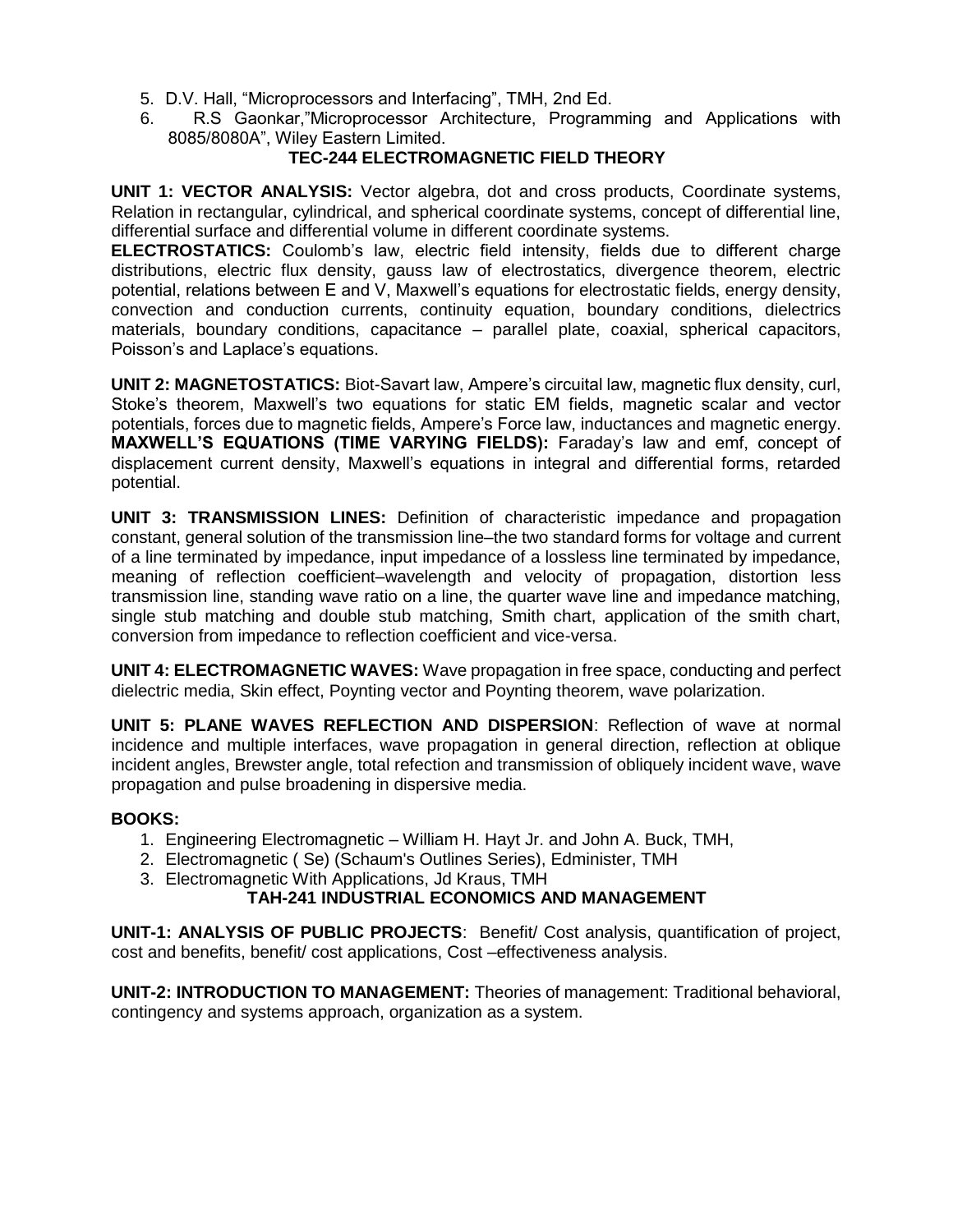**UNIT-3: MOTIVATION AND PRODUCTIVITY:** Theories of motivation, leadership styles and managerial grid. Co-ordination, monitoring and control in organizations, Techniques of control, Japanese management techniques.

**UNIT-4: MICRO ECONOMICS:** Basic concept of Micro Economics, Concept of demand, supply & price, the law pertaining to demand, supply & price indifference curve analysis, price effect, income effect & substitution effect.

**UNIT-5: MONEY & BANKING:** Balance of payment disequilibrium in balance of payment, Functions of money, Value of money, Functions of bank: commercial banks & central banking in India. Monetary & fiscal policy: a brief introduction case study pertaining to macro economics, A brief description of Indian Financial system.

# **BOOKS:**

- 1. Engineering Economics: White, Wiley India.
- 2. Engineering Economics: Riggs, J. L. Bedworth D. B., Randhawa, S. U.; McGraw Hill.
- 3. Introduction to Management: Schemerhorn. John Wiley.
- 4. Principles of Management: Draft; Cengage Learning Pb.
- 5. The Practice of Management: Peter Drucker, Harper and Row.
- 6. Industrial Economics and Organization: Bernadette Andreosso, David Jacobson. 7. Essentials of Macroeconomics: Peter Jochumzen; BookBoon,
- 8. The Economics of Industries and Firms: Ken Heather.
- 9. Managerial Economics: Bruce Allen, Neil Doherty, Keith Weigelt; Edwin Mansfield.

# **PEC-241 ANALOG COMMUNICATION LAB**

- 1. Design and testing of an amplitude modulator & demodulator circuit and determine the depth of modulation.
- 2. Design and testing of a frequency modulator & demodulator circuit and determine the modulation index.
- 3. Design and testing of a phase modulator & demodulator circuit and determine the standard deviation.
- 4. Design and tracing the signals at various points of a pulse amplitude modulator and demodulator circuit.
- 5. Design and tracing the signals at various points of a pulse position modulator and demodulator circuit.
- 6. Design and tracing the signals at various points of a pulse width modulator and demodulator circuit.
- 7. Implementation and verification of frequency division multiplexer & de-multiplexer.
- 8. Design and tracing the signals at various points of a DSB-SC modulator and demodulator circuit.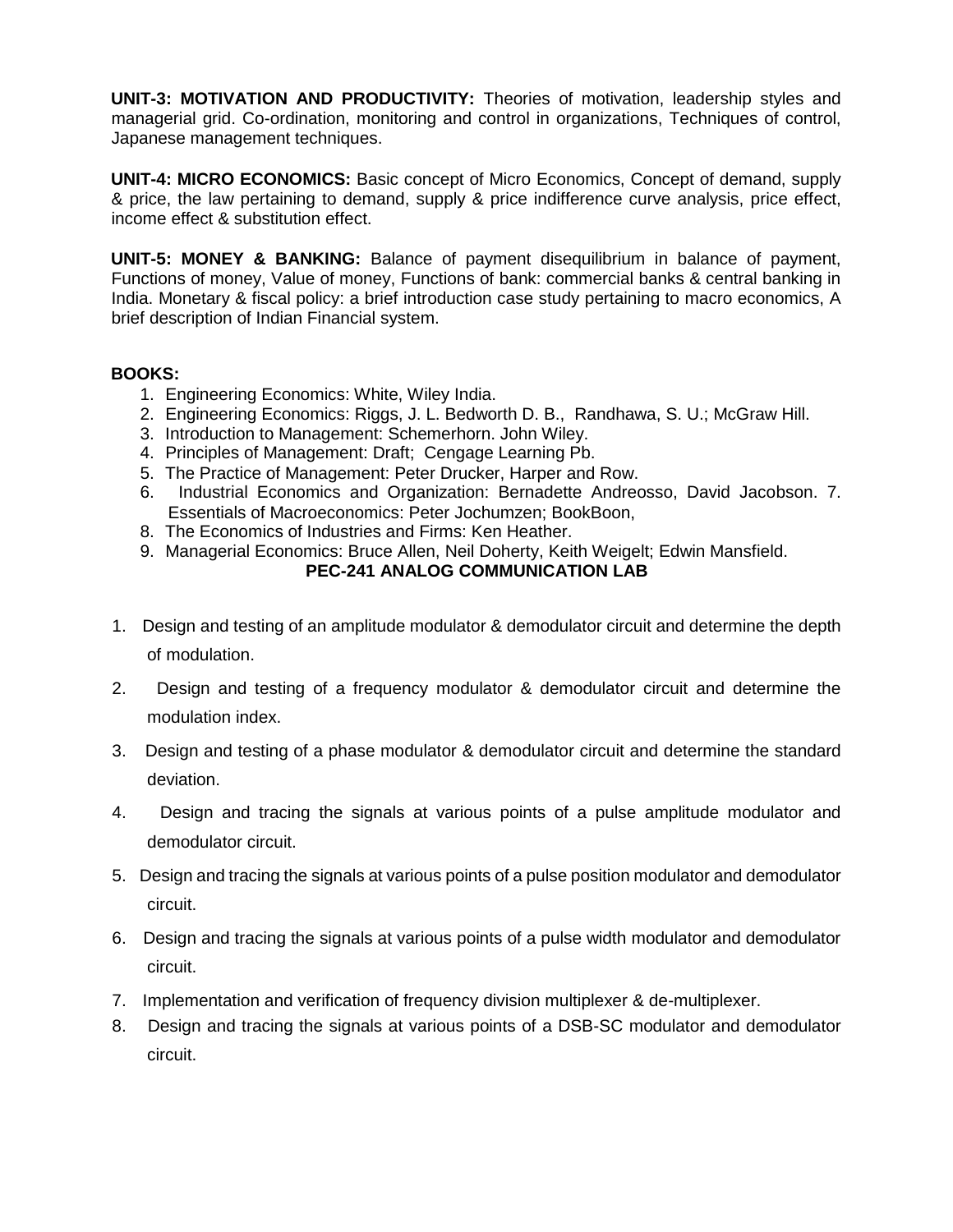- 9. Design and tracing the signals at various points of a SSB-SC modulator and demodulator circuit.
- 10. Verification and of Sampling theorem and reconstruction of its equivalent analog signal.
- 11. Design and tracing the signals at various points of a Delta modulation & demodulation modulator and demodulator circuit.

# **PEC-242 ANALOG INTEGRATED CIRCUITS LAB**

- 1. To design voltage and verify the op-amp working as:
	- i. Unity Gain amplifier. ii.

Inverting amplifier.

iii. Non Inverting amplifier.

- 2. Design & test a difference amplifier using operational amplifier.
- 3. Design & test a constant current source with grounded load operational amplifier.
- 4. Design an active second order low pass filter using operational amplifier & plot the Frequency response characteristics.
- 5. Design an active second order high pass filter using operational amplifier and plot the frequency response characteristics.
- 6. Design and test a square wave generator using operational amplifier.
- 7. Design and test a triangular wave generator using operational amplifier.
- 8. Design and test a mono stable multivibrator using Timer IC 555.
- 9. Design and test an astable multivibrator using Timer IC 555.
- 10. Design and test IC voltage regulator circuits using ICs 723/7805/7905.
- 11. Determine the locking and capture range of a PLL IC 565.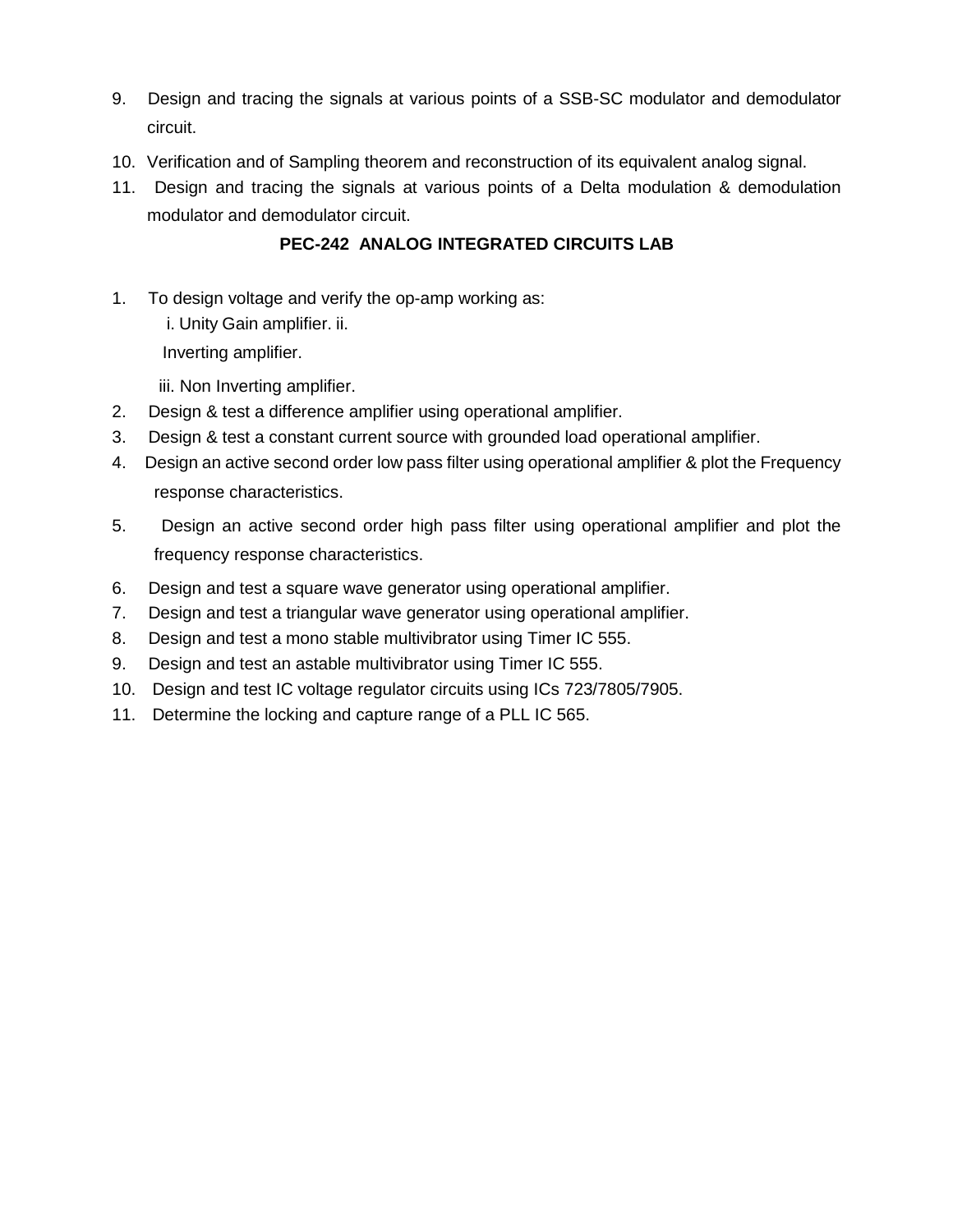# **PEC-243 MICROPROCESSOR LAB**

- 1. Write and implement a program for adding two 8- bit numbers using microprocessor.
- 2. Write and implement a program for subtracting two 8- bit numbers using microprocessor.
- 3. Write and implement a program for finding the smallest number from a given set of numbers using microprocessor.
- 4. Write and implement a program for finding the largest number from a given set of numbers using microprocessor.
- 5. Write and implement a program for arranging the numbers in ascending order of a set of the numbers.
- 6. Write and implement a program for converting Binary code into Gray code using 8086 microprocessor.
- 7. Write and implement a program for conversion of data string to its 2's complement using 8086 microprocessor.
- 8. Write and implement a program for multiplication of the given numbers.
- 9. Write and implement a program for division of the given numbers.
- 10. Design and test microprocessor based traffic light control system using 8086 microprocessor.
- 11. Write and implement a program for interfacing of keyboard controller with microprocessor.

# **PEC-244 PCB LAB**

Design and test a PCB for a given circuit using following PCS design equipments:

- 1. PCB art work film maker
- 2. Artwork table
- 3. PCB shearing machine
- 4. Photo resist dip coating machine
- 5. UV exposure unit
- 6. Dye tank
- 7. Development tank
- 8. PCB etching machine
- 9. Drill machine
- 10. Solder able lacquer tank
- 11. PCB Curing Machine
- 12. Soldering Station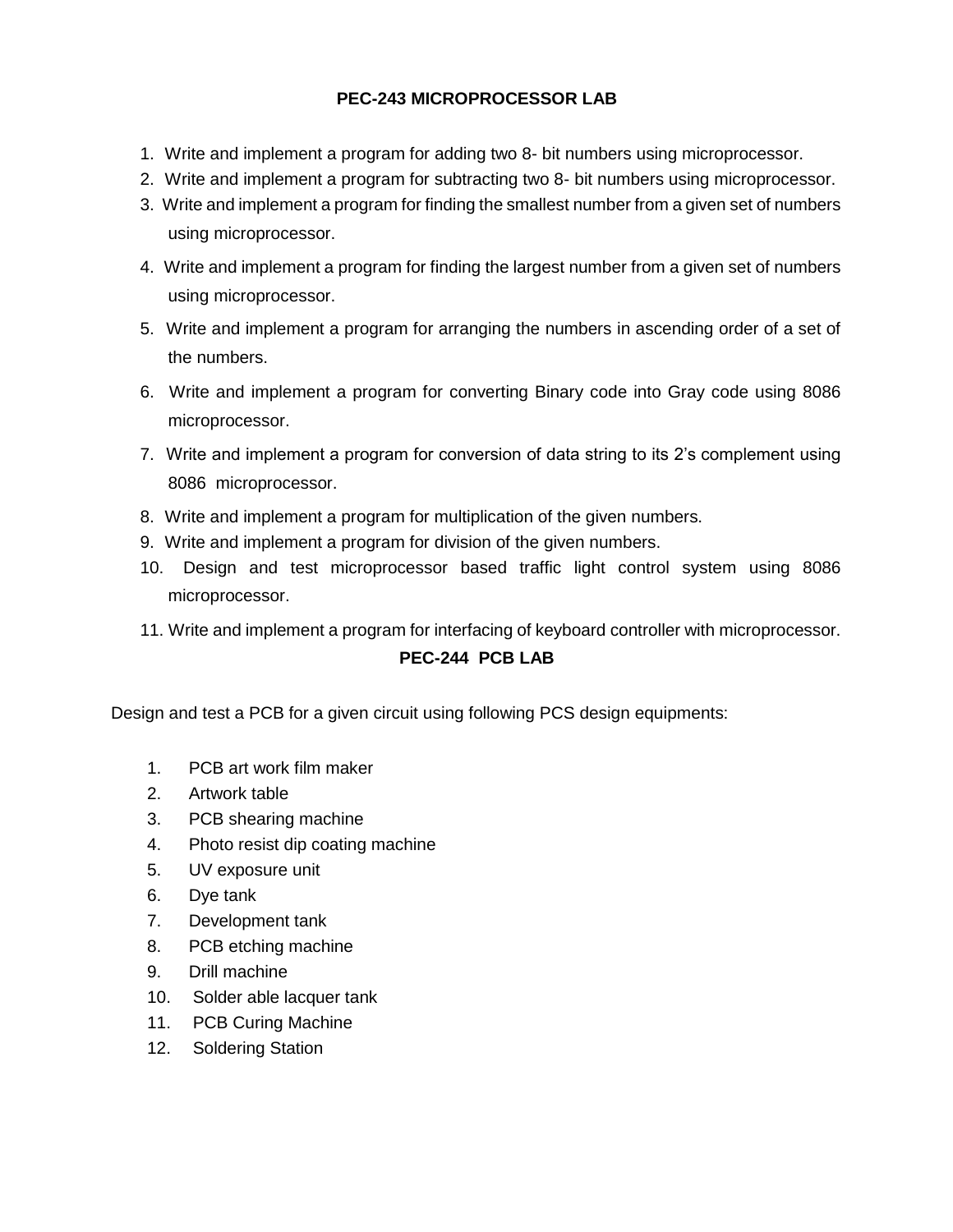# **EVALUATION SCHEME B. TECH. ELECTRONICS & COMMUNICATION ENGINEERING III-YEAR (V-SEMESTER) (Effective from session: 2013-14)**

|                       |                |                                             |                |                |                | <b>EVALUATION SCHEME</b> |                       |              |            |                |  |  |
|-----------------------|----------------|---------------------------------------------|----------------|----------------|----------------|--------------------------|-----------------------|--------------|------------|----------------|--|--|
| S.                    | <b>COURSE</b>  |                                             |                | <b>PERIODS</b> |                |                          | <b>SESSIONAL EXAM</b> |              | <b>ESE</b> | <b>Subject</b> |  |  |
| No.                   | <b>CODE</b>    | <b>SUBJECT</b>                              | L              | T              | P              | <b>CT</b>                | <b>TA</b>             | <b>Total</b> |            | <b>Total</b>   |  |  |
|                       | <b>TH EORY</b> |                                             |                |                |                |                          |                       |              |            |                |  |  |
| 1.                    | <b>TEC-351</b> | <b>Digital Communication Systems</b>        | 3              | $\mathbf{1}$   | $\Omega$       | 30                       | 20                    | 50           | 100        | 150            |  |  |
| 2.                    | <b>TEC-352</b> | Antenna and Wave Propagation                | 3              | $\mathbf{1}$   | $\mathbf{0}$   | 30                       | 20                    | 50           | 100        | 150            |  |  |
| 3.                    | <b>TEC-353</b> | Micro-Controller and Embedded Systems       | 3              | $\mathbf 1$    | $\mathbf{0}$   | 30                       | 20                    | 50           | 100        | 150            |  |  |
| 4.                    | <b>TEE-351</b> | <b>Control Systems</b>                      | $\overline{3}$ | $\mathbf{1}$   | $\mathbf 0$    | 30                       | 20                    | 50           | 100        | 150            |  |  |
| 5.                    | <b>TCS-357</b> | Object Oriented Programming & Design        | 3              | 1              | $\mathbf 0$    | 30                       | 20                    | 50           | 100        | 150            |  |  |
|                       | PRA CTICAL     |                                             |                |                |                |                          |                       |              |            |                |  |  |
| 6.                    | <b>PEC-351</b> | Digital Communication Lab                   | $\mathbf 0$    | 0              | $\overline{2}$ | 10                       | 15                    | 25           | 25         | 50             |  |  |
| 7.                    | <b>PEC-352</b> | <b>Electronics Circuit Simulation Lab</b>   | $\mathbf 0$    | $\mathbf 0$    | $\overline{2}$ | 10                       | 15                    | 25           | 25         | 50             |  |  |
| 8.                    | <b>PEE-351</b> | Control Systems Lab                         | $\mathbf 0$    | $\mathbf 0$    | $\overline{2}$ | 10                       | 15                    | 25           | 25         | 50             |  |  |
| 9.                    | <b>PCS-357</b> | Object Oriented Programming & Design<br>Lab | $\mathbf 0$    | $\mathbf 0$    | $\overline{2}$ | 10                       | 15                    | 25           | 25         | 50             |  |  |
| 10.                   | GPP-351        | <b>General Proficiency</b>                  | $\mathbf 0$    | $\Omega$       | $\mathbf 0$    | $\Omega$                 | 50                    | 50           | 0          | 50             |  |  |
| <b>SEMESTER TOTAL</b> |                | 15                                          | 5              | 8              | 190            | 210                      | 400                   | 600          | 1000       |                |  |  |

**TEC-351 DIGITAL COMMUNICATION SYSTEMS**

**UNIT 1: ELEMENTS OF DIGITAL COMMUNICATION AND INFORMATION THEORY:** Model of a digital communication system, probability theory, entropy and information rate, conditional entropy and redundancy, source coding, fixed and variable length code words, source coding theorem, prefix free code and Kraft inequality, Shannon-Fano and Huffman coding.

**UNIT 2: DIGITAL BASE BAND TRANSMISSION:** PCM Coding, DM, DPCM, ADCM, data transfer rate, line coding and its properties, NRZ & RZ types, signalling format for unipolar, polar, bipolar(AMI) & Manchester coding matched filter receiver, derivation of its impulse response and peak pulse signal to noise ratio, ISI, rectangular**,** sync & raised cosine pulse comparison.

**UNIT 3: DIGITAL MODULATION TECHNIQUES:** Gram-Schmidt orthogonalization procedure, Hilbert transform, types of digital modulation, correlation receiver, waveforms for amplitude, frequency and phase shift keying, method of generation and detection of coherent & noncoherent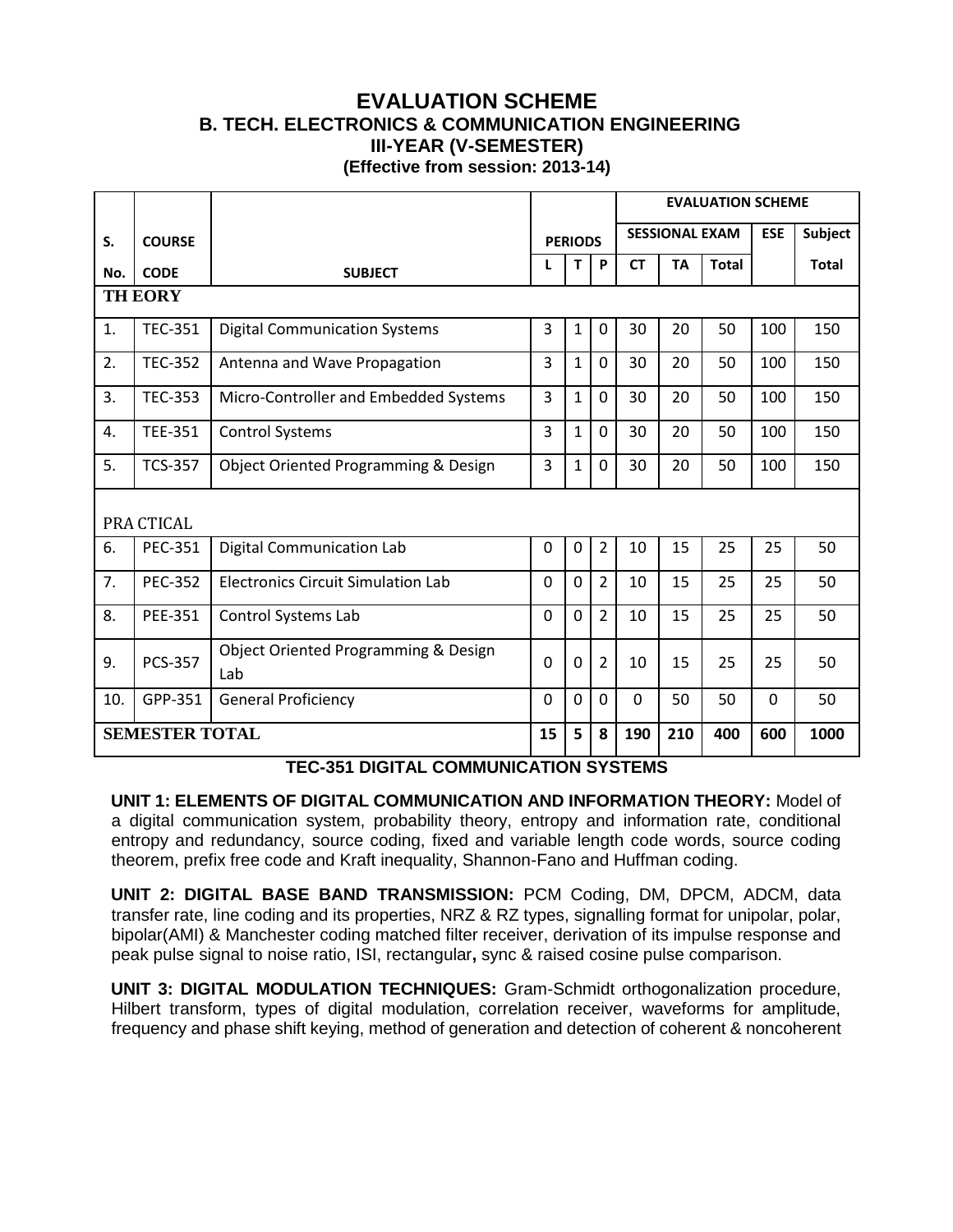binary ASK, FSK & PSK & PSD derivation for coherent & non-coherent binary ASK, FSK & PSK, differential phase shift keying, bit error rate comparison of digital modulation techniques.

**UNIT 4: ADVANCED MODULATION TECHNIQUES:** Introduction to M-ary modulation techniques 16 PSK, QPSK, QAM, continuous phase shift keying, MSK, GMSK, direct sequence spread spectrum, processing gain, frequency hop spread spectrum.

**UNIT 5: ERROR CONTROL CODING:** Error free communication over a noise channel, Hamming code, relation between minimum distance and minimum distance error correcting & detection capability, linear block codes, encoding and syndrome decoding, cyclic codes, encoder and decoder for cyclic codes, convolution coding & Viterbi decoding, introduction to burst error correction codes.

# **BOOKS:**

- 1. Analog and Digital Communication, Hwei Hsu, Debjani Mitra, TMH
- 2. Digital Commnunication, Amitabha Bhattacharya, TMH
- 3. Schaums Outline and Digital Communication, Hwei Hsu, TMH
- 4. Principles of Communication Systems, Taub & Schilling, TMH
- 5. Electronic Communication Systems, Kennedy, TMH
- 6. Analog And Digital Communication, Sudakshina Kundu, Pearson
- 7. Digital Communication, Sklar & Ray, Pearson
- 8. Digital Communication, Ian Glover, Pearson
- 9. Modern Digital and Analog Communication Systems, Lathi, Oxford
- 10. Digital Communications, Simon Haykin, Wiley
- 11. Digital And Analog Communication Systems, K.Sam Shanmugam, Wiley
- 12. An Introduction to Analog and Digital Communication System, Simon Haykin, Wiley
- 13. Information Theory and Network Coding, Raymond W, Springer
- 14. Principle of Digital Communication, J. Das, New Age
- 15. Digital Communication, Barry John, Le, Edward, David. G, Springer

# **TEC-352 ANTENNA AND WAVE PROPAGATION**

**UNIT 1: REVIEW OF ELECTROMAGNETIC THEORY:** Functions and properties of antennas, basic antenna elements, radiation mechanism, radiated power and radiation resistance of current element, radiation pattern, radiation power density, radiation intensity, directivity, gain, antenna efficiency, beam width, bandwidth, polarization, antenna input impedance, elementary idea about self and mutual impedance, radiation efficiency, effective aperture, antenna temperature.

**UNIT 2: ANTENNA ARRAYS:** Array of two point sources, array factor, n-element linear array with uniform amplitude and spacing, analysis of broadside array, ordinary end-fire array, Hansen-Woodyard end fire array, n-element linear array with non-uniform spacing, analysis of binomial and Dolph-Tschebyscheff array, scanning array, super directive array.

**UNIT 3: TYPES OF ANTENNA:** HF, VHF and UHF antennas: folded dipole, V-antenna, rhombic antenna, Yagi-Uda antenna, log-periodic antenna, loop antenna, radiation field from short magnetic dipole, microwave antennas helical antenna, microstrip antenna, horn antenna, parabolic dish etc.

**UNIT 4: WAVE PROPAGATION:** Friis free space equation, reflection from earth's surface, surface and space wave propagation, field strength of space wave, range of space wave propagation, effective earth's radius, effect of earth imperfections and atmosphere on space wave propagation, modified refractive index, duct propagation, tropospheric propagation, structure of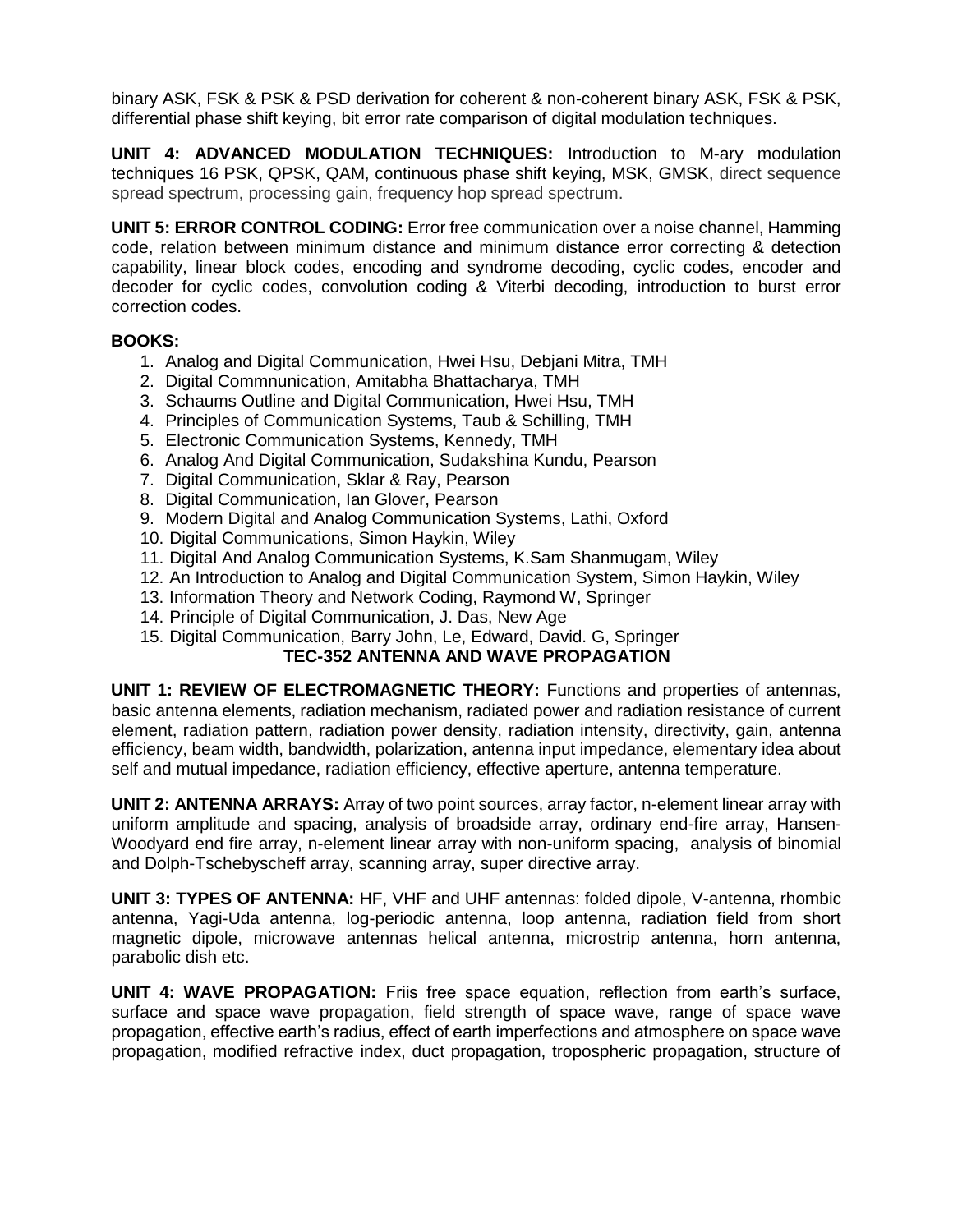ionosphere, propagation of radio waves through ionosphere, refractive index of ionosphere, reflection and refraction of waves by ionosphere, critical frequency, maximum usable frequency, optimum working frequency, lowest usable high frequency, virtual height, skip distance, effect of earth's magnetic field.

**UNIT 5: ANTENNA MEASUREMENT:** Antenna ranges**,** reflection, free-space ranges, near field/far field, measurement of radiation pattern, impedance, directivity, gain-absolute gain and transfer gain, efficiency, current, polarization and scale model.

# **BOOKS:**

- 1. Antenna and wave propagation, A K Gautam, Kataria & Sons
- 2. Antenna Theory, Balanis C.A ,John Wiley & sons.
- 3. Electromagnetics and radiating systems, Jordan E.C., PHI.
- 4. Antenna and radio wave propagation, Collins R.E., McGraw Hill.
- 5. Antenna Theory, Krauss J.D., McGraw Hill.

# **TEC-353 MICRO-CONTROLLER AND EMBEDDED SYSTEMS**

**UNIT 1: 8051 MICRO CONTROLLER:** Comparison of microprocessor and microcontroller, microcontroller and embedded processors, overview of various families.

**UNIT 2: 8051 ASSEMBLY LANGUAGE PROGRAMMING:** Introduction to 8051 assembly programming, assembling and running an 8051 program, data types and directives. 8051 flag bits and PSW register, register banks and stack, jump loop and call instructions, I/O port programming: addressing modes and accessing memory using various addressing modes, arithmetic instructions and programs, logic instructions and programs, single bit instructions and programming, timer/counter programming in the 8051.

**UNIT 3: REAL TIME EMBEDDED SYSTEMS:** 8051 connection to RS 232, 8051 serial communication programming, Interrupts, Multiple sources of interrupts, Non maskable sources of interrupts, Interrupt structure in 8051, Timers, Free running counter & Real Time control, classification of real time embedded system, introduction to real time operating system.

**UNIT 4: SYSTEM DESIGN**: Serial I/O interface, Parallel I/O ports interface, Digital and Analog interfacing methods, LED array, keyboard, Printer, Flash memory interfacing. Application of Microcontrollers in interfacing, Robotics, MCU based measuring instruments. Real Time Operating System for System Design, Multitasking System, Task Definition in a Multitasking

System, Round Robin Scheduling, Full Pre-emptive Scheduling

**UNIT 5: EMBEDDED SYSTEM AND ITS DESIGN:** Introduction to ES& its applications, design parameters of an ES and its significance (With respect to all parameter), present trends in ES, Embedded System design life cycle, product specifications and hardware and software partitioning, Codesign, Introduction to latest micro controllers.

# **BOOKS:**

- 1. B. B. Brey: The Intel Microprocessors, Architecture, Programming and Interfacing, Pearson Education.
- 2. Liu Gibson: Microcomputer Systems: The 8086/8088 Family- Architecture, Programming And Design , PHI
- 3. D. V. Hall: Microprocessors and Interfacing, TMH
- 4. Mazidi and Mazidi: The 8051 Microcontroller and Embedded Systems, Pearson Education.
- 5. Ayala Kenneth:- The 8051 microcontroller, Third Edition, Cengage Learning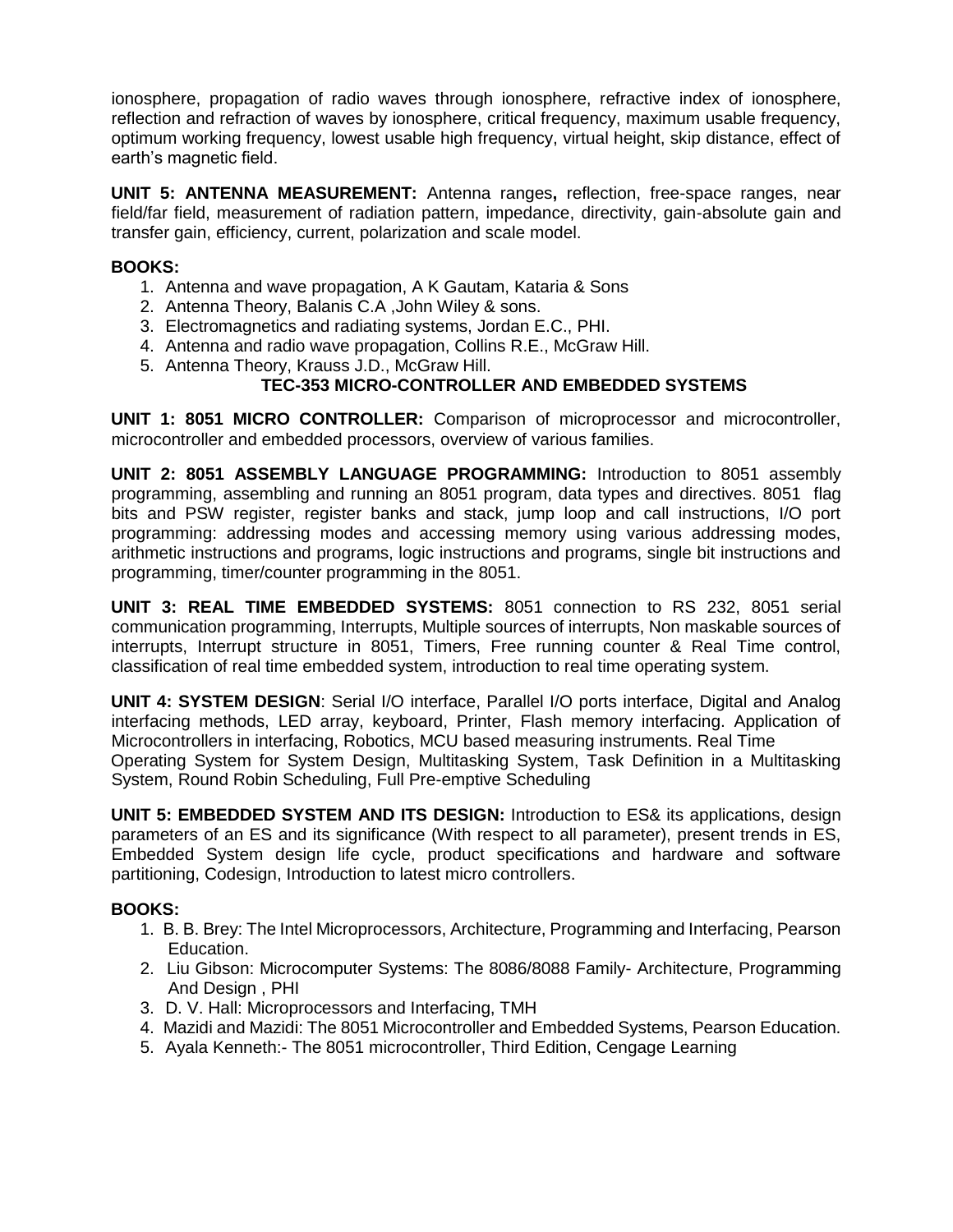- 6. A V. Deshmukh: Microcontroller (Theory and Application), TMH.
- 7. Raj Kamal: Embedded Systems- Architecture, Programming and Design, TMH,
- 8. V. Udayashankara and M. S. Mallikarjunaswamy: 8051 Microcontroller
- 9. The 8051 Microocntroller and embedded Systems by: Ali Mazidi
- 10. Am embedded software primer, David e Simon, Pearson Education
- 11. Embedded system design by Frank vahid and Tony Givargus

# **TEE-351 CONTROL SYSTEMS**

**UNIT-1: GENERAL INTRODUCTION TO CONTROL SYSTEM:** Historical background, openloop and closed loop control systems, basic elements of a feedback control system, types of feedback control systems, effects of feedback.

**TRANSFER FUNCTION:** Laplace transform and inverse Laplace transform, differential equations of physical systems, poles and zeros, characteristic equation; Block diagrams: representation and reduction; Signal flow graphs: definitions, properties, gain formula; analogous systems.

**UNIT-2: TIME RESPONSE ANALYSIS:** standard test signals, response of first and second order systems, time response specifications, steady state errors, types of control systems, static error constants; effects of addition of poles and zeros.

**CONCEPT OF STABILITY:** definition, absolute and relative stability, asymptotic stability; RouthHurwitz stability criterion: stability conditions, Hurwitz criterion, Routh-array, special cases, relative stability analysis, design applications. Root locus technique: root locus, complementary root locus and root contours, basic fundamentals, construction rules, effects of addition of poles and zeros.

**UNIT-3: FREQUENCY DOMAIN ANALYSIS:** frequency response specifications, correlation between time and frequency response, Bode plot, Polar plot, Nyquist stability criterion, gain and phase margins; Closed-loop frequency response: M-circles, N-circles, closed-loop frequency response for unity and non-unity feedback systems.

**UNIT-4: AUTOMATIC CONTROLLERS:** Basic control actions, PD, PI and PID controllers, effect on the time response.

**Compensation techniques:** classifications, lead, lag and lag-lead compensations. **Digital control systems:** Introduction, sampling theorem, Jury's stability criterion.

**UNIT-5: STATE SPACE ANALYSIS:** Concepts of states, state variables, and state model; state models of linear systems; state-transition matrix; solution of state equations, various canonical forms, transfer matrix; characteristic equation; eigenvalues and eigenvectors; derivation of transfer function from state model, Introduction of State space representation of digital system, Controllability and Observability tests.

# **BOOKS:**

- 1. Nagrath & Gopal, "Control System Engineering", 4<sup>th</sup> Edition, New age International.
- 2. K. Ogata, "Modern Control Engineering", Prentice Hall of India.
- 3. B. C. Kuo & Farid Golnaraghi, "Automatic Control System" Wiley India Ltd, 2008.
- 4. D. Roy Choudhary, "Modern Control Engineering", Prentice Hall of India.

# **TCS-357 OBJECT ORIENTED PROGRAMMING & DESIGN**

**UNIT 1:** C++ standard library, preprocessor directives, illustrative simple C++ programs, header files and namespaces, library files, concept of objects, object oriented analysis & object modeling techniques.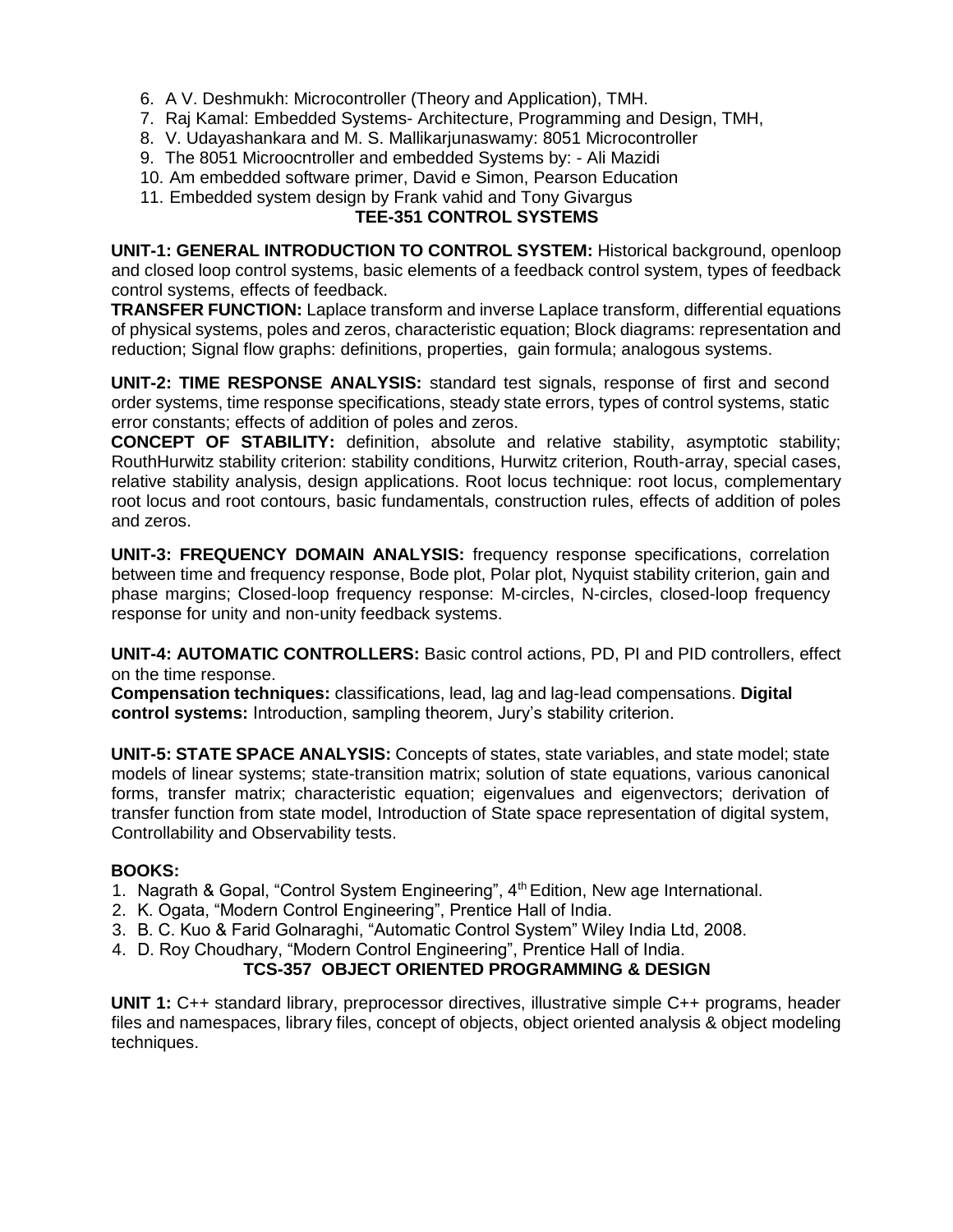**OBJECT ORIENTED CONCEPTS:** Introduction to objects and object oriented programming, encapsulation (information hiding), access modifiers: controlling access to a class, method, or variable (public, protected, private, package), other modifiers, polymorphism: overloading, inheritance, overriding, abstract classes, reusability.

**UNIT 2:** Classes and data abstraction: structure, definitions, accessing members of structures, class scope and accessing class members, controlling access function and utility functions, initializing class objects: constructors.

**USING DESTRUCTORS, CLASSES:** Const(constant) object and const member functions, object as member of classes, friend function and friend classes, using this pointer, dynamic memory allocation with new and delete, static class members, container classes and iiterators, function overloading.

**UNIT 3: OPERATOR OVERLOADING:** Introduction, fundamentals of operator overloading, restrictions on operators overloading, operator functions as class members vs. as friend functions, overloading, «, »

**INHERITANCE:** Base classes and derived classes, protected members, casting base class pointers to derived- class pointers, using member functions, overriding base -class members in a derived class, public, protected and private inheritance, using constructors and destructors in derived classes, implicit derived -class object to base- class object conversion, composition vs. inheritance.

**Unit 4:** Virtual functions, abstract, base classes and concrete classes, new classes and dynamic binding, constructors, destructors, dynamic binding, files and i/o streams and various operation on files, stream input/output classes and objects, stream output, stream input, unformatted i/o (with read and write), stream manipulators, stream format states, stream error states.

**UNIT 5: TEMPLATES & EXCEPTION HANDLING:** Function templates, overloading template functions, class template, class templates and non-type parameters, templates and inheritance, templates and friends.

**TEMPLATES AND STATIC MEMBERS:** Introduction, basics of C++ exception handling: try throw, catch, throwing an exception;- catching an exception, re-throwing an exception, exception specifications, processing unexpected exceptions, constructors, destructors and exception handling, exceptions and inheritance.

# **BOOKS:**

- 1. C++ How to Program by H M Deitel and P J Deitel, 1998, Prentice Hall
- 2. Object Oriented Programming in Turbo C++ by Robert Lafore ,1994, The WAITE Group Press.
- 3. Programming with C++ By D Ravichandran, 2003, T.M.H
- 4. Object oriented Programming with C++ by E Balagurusamy, 2001, Tata McGraw-Hill 5. Computing Concepts with C++ Essentials by Horstmann, 2003, John Wiley, 6. The Complete Reference in C++ By Herbert Schildt, 2002, TMH.
- 7. C++ Programming Fundamentals by Chuck Easttom, Firewall Media.

# **PEC-351 DIGITAL COMMUNICATION LAB**

- 1. Implementation and verification of ASK modulation and demodulation techniques.
- 2. Implementation and verification of FSK modulation and demodulation techniques.
- 3. Implementation and verification of PSK modulation and demodulation techniques.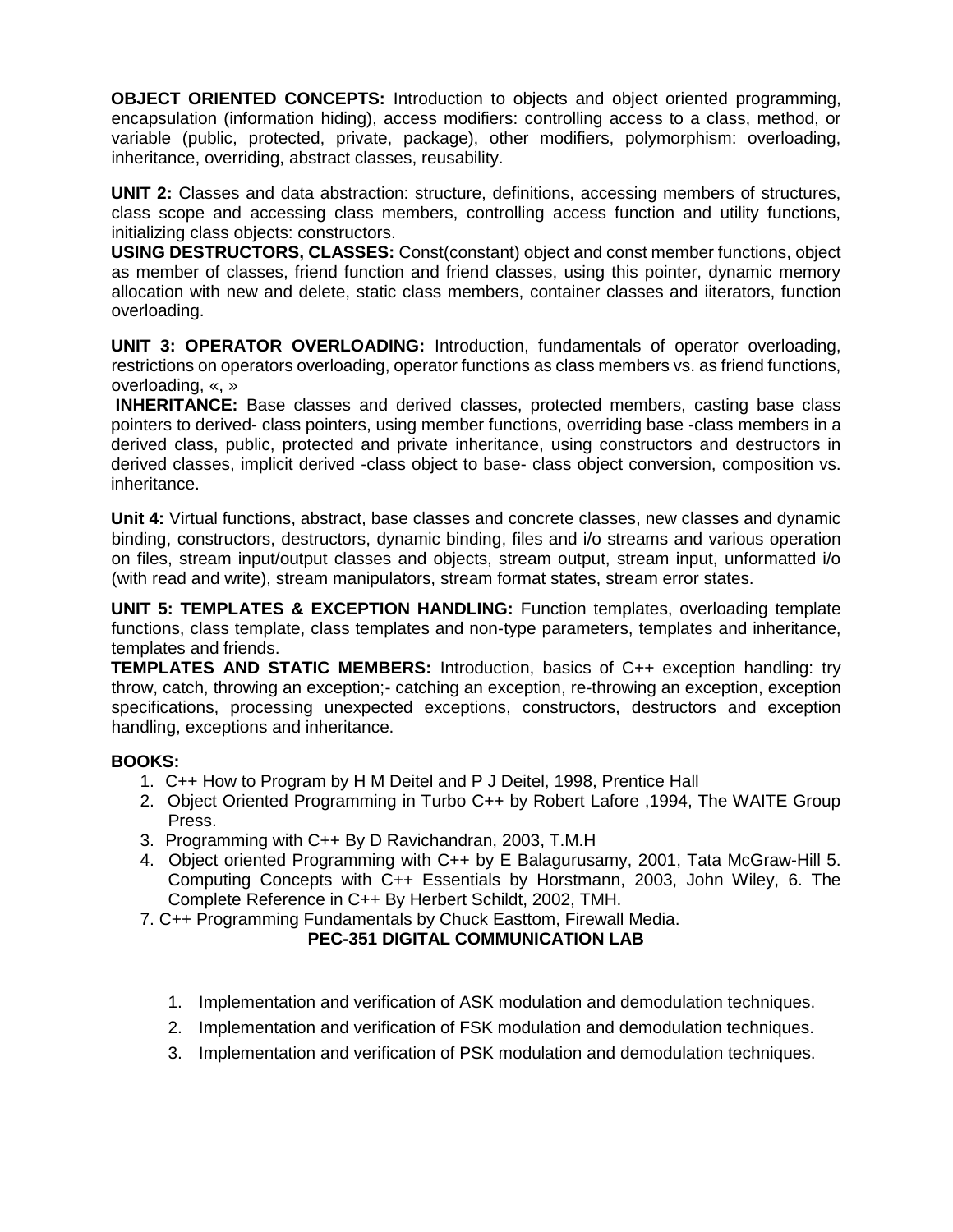- 4. Implementation and verification of the pulse code modulation and demodulation systems.
- 5. Implementation and verification of delta modulation and demodulation techniques and observe the effect of slope overload.
- 6. Verification of communication signals between a TDM-PCM transmitter and receiver.
- 7. Verification of analog signal transmission using sampling & reconstruction Transceiver.
- 8. Implementation and verification of adaptive delta modulation and demodulation processes.
- 9. Implementation and verification of delta sigma modulation & demodulation techniques.
- 10. To determine the performance and draw the radiation pattern of various antennas.
- 11. To verifying the data formatting techniques using transmitter and receiver modules. **PEC-352 ELECTRONICS CIRCUIT SIMULATION LAB**
- 1. Design simulation and analysis of two input NAND and NOR gate.
- 2. Design, simulation and analysis of NMOS and CMOS inverter.
- 3. Design, simulation and analysis of full adder circuit.
- 4. Design, simulation and analysis of push-pull amplifier.
- 5. Design, Simulation and analysis of different amplifier.
- 6. Design, Simulation and analysis of amplitude modulation using MATLAB.
- 7. Design, Simulation and analysis of frequency modulation using MATLAB.
- 8. Design, Simulation and analysis of phase modulation using MATLAB.
- 9. Design, Simulation and analysis of ASK using MATLAB.
- 10. Design, Simulation and analysis of FSK using MATLAB.
- 11. Design, Simulation and analysis of PSK using MATLAB.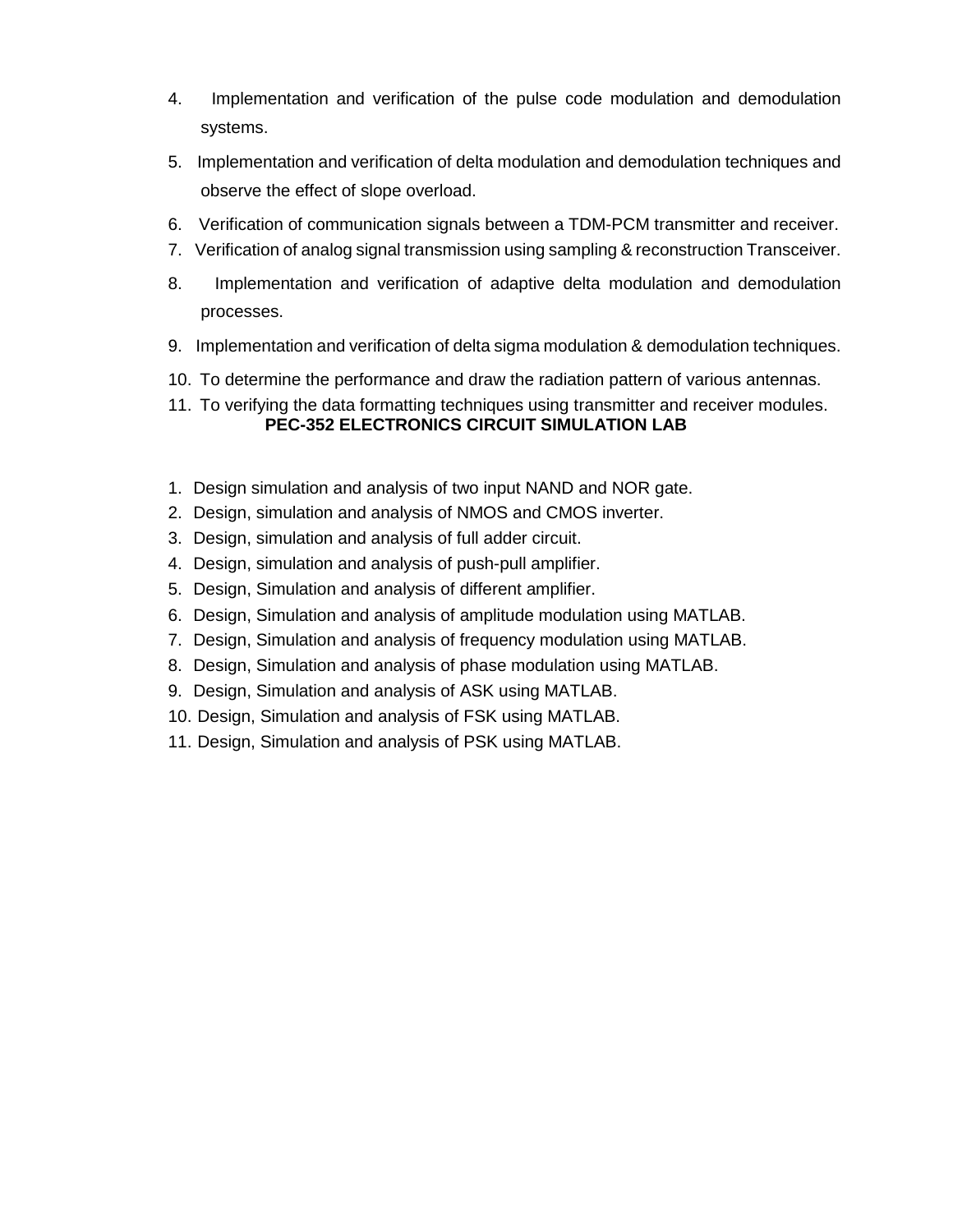# **PEE-351 CONTROL SYSTEMS LAB**

- 1. To determine response of second order systems for step input for various values of constant 'k' using linear simulator unit and compare theoretical and practical results.
- 2. To verify and compare the performance of P, PI and PID temperature controller for an oven.
- 3. To determine the performance of a dc position Control System.
- 4. To obtain transfer characteristics of a synchro-transmitter and receiver.
- 5. To determine speed–torque characteristics of an ac servomotor.
- 6. To determine the performance parameters of a dc servo motor.
- 7. To analyze the behavior of dc motor in open loop at various loads.
- 8. To design and test a lag, lead and lag-lead compensator using Bode plot.
- 9. To calculate the basic step angle of a stepper motor.
- 10. To verify the response of a digital controller over a second order simulated process.
- 11. To verify the frequency response analysis of the dc servomotor control system using PID controller.
- 12. To position the D.C Servomotor to required degree using DSP Controller.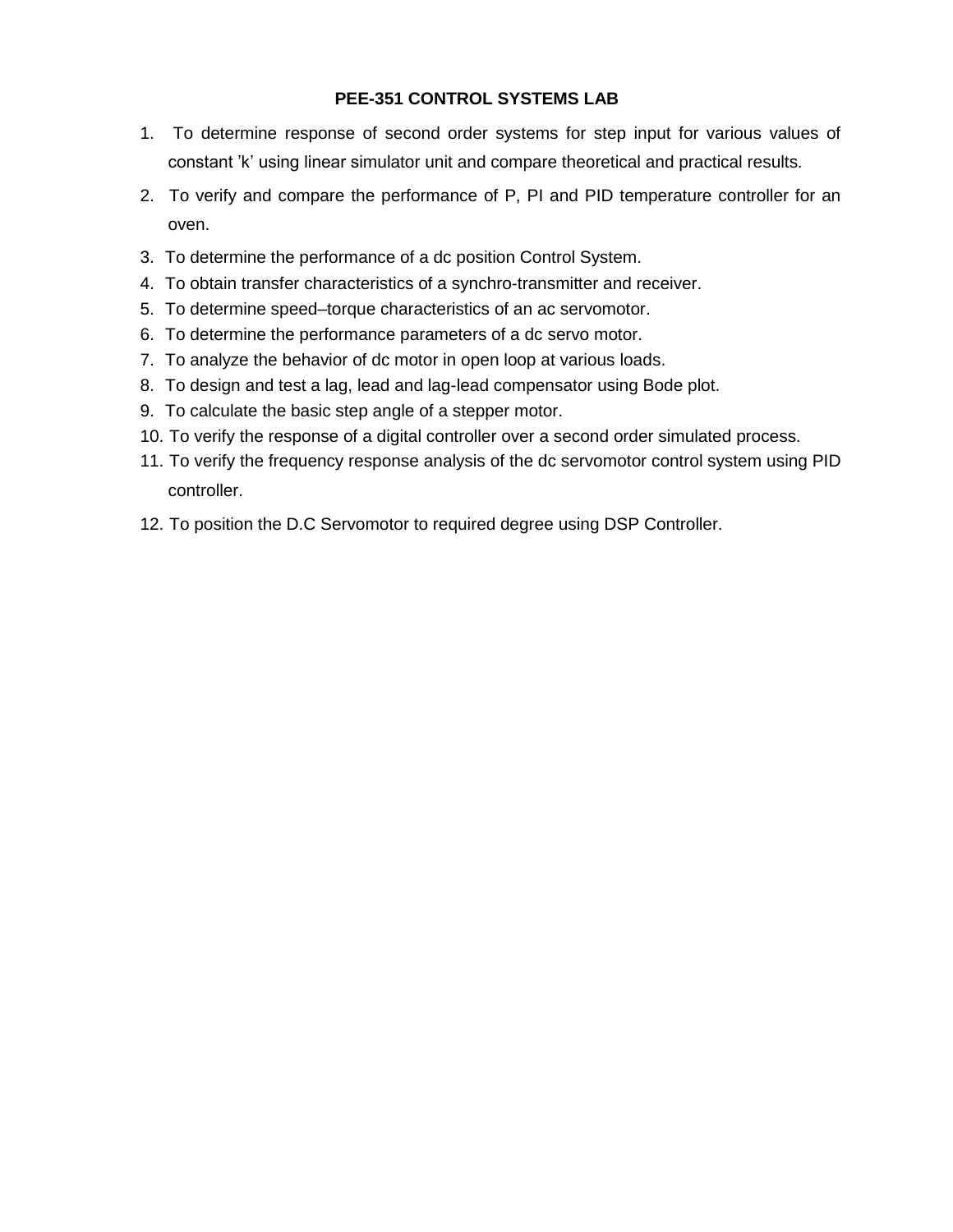# **PCS 357 OBJECT ORIENTED PROGRAMMING & DESIGN LAB**

- 1. Raising a number n to a power p is the same as multiplying n by itself p times. Write a function called power ( ) that takes a double value for n and an int value for p, and returns the result as double value Use a default argument of 2 for p. so that if this argument is omitted, the number will be squared. Write a main ( ) function that gets values from the user to test this function.
- 2. A point on the two dimensional plane can be represented by two numbers: an X coordinate and a Y coordinate. For example, (4,5) represents a point 4 units to the right of the origin along the X axis and 5 units up the Y axis. The sum of two points can be defined as a new point whose X coordinate is the sum of the X coordinates of the points and whose Y coordinate is the sum of their Y coordinates.

Write a program that uses a structure called point to model a point Define three points, and have the user input values to two of them then set the third point equal to the sum of the other two. and display the value of the new point Interaction with the program might look like this:

Enter coordinates for PI: 3 4 Enter coordinates for  $P2: 5 \times 7$ Coordinates of PI + P2 are: 8 11

3. Create the equivalent of a four function calculator. The program should request the user to enter a number, an operator, and another number. It should then carry out the specified arithmetical operation: adding. subtracting, multiplying, or dividing the two numbers. ( It should use a switch statement to select the operation). Finally it should display the result. When it finishes the calculation, the program should ask if the user wants to do another calculation. The response can be 'Y' or 'N'. Some sample interaction with the program might look like this.

Enter first number. Operator, second number: 10/3  $Answer = 3.333333$ Do another (YI N)? Y Enter first number. Operator, second number 12 + 100 Answer  $= 112$ Do another (Y I N)? N

4. Create two classes DM and DB which store the value of distances. DM stores distances in metres and centimeters and DB in feet and inches. Write a program that can read values for the class objects and add one object of DM with another object of DB.

Use a friend function to carry out the addition operation. The object that stores the results maybe DM object or DB object. depending on the units in which the results are required. The display should be in the format of feet and inches or metres and centimetres depending on object on display.

- 5. Create a class rational which represents a numerical value by two double valuesNUMERATOR & DENOMINATOR Include the following public member Functions:
	- constructor with no arguments (default).
	- constructor with two arguments.
	- void reduce( ) that reduces the rational number by eliminating the highest common factor between the numerator and denominator.
	- Overload + operator to add two rational number  $\square$  Overload » operator to enable input through cin Overload « operator to enable output through cou1.
	- Write a main ( ) to test all the functions in the class.
- 6. Write a program that creates a binary file by reading the data for the students from the terminal. The data of each student consist of roll no., name (a string of 30 or lesser no. of characters) and marks.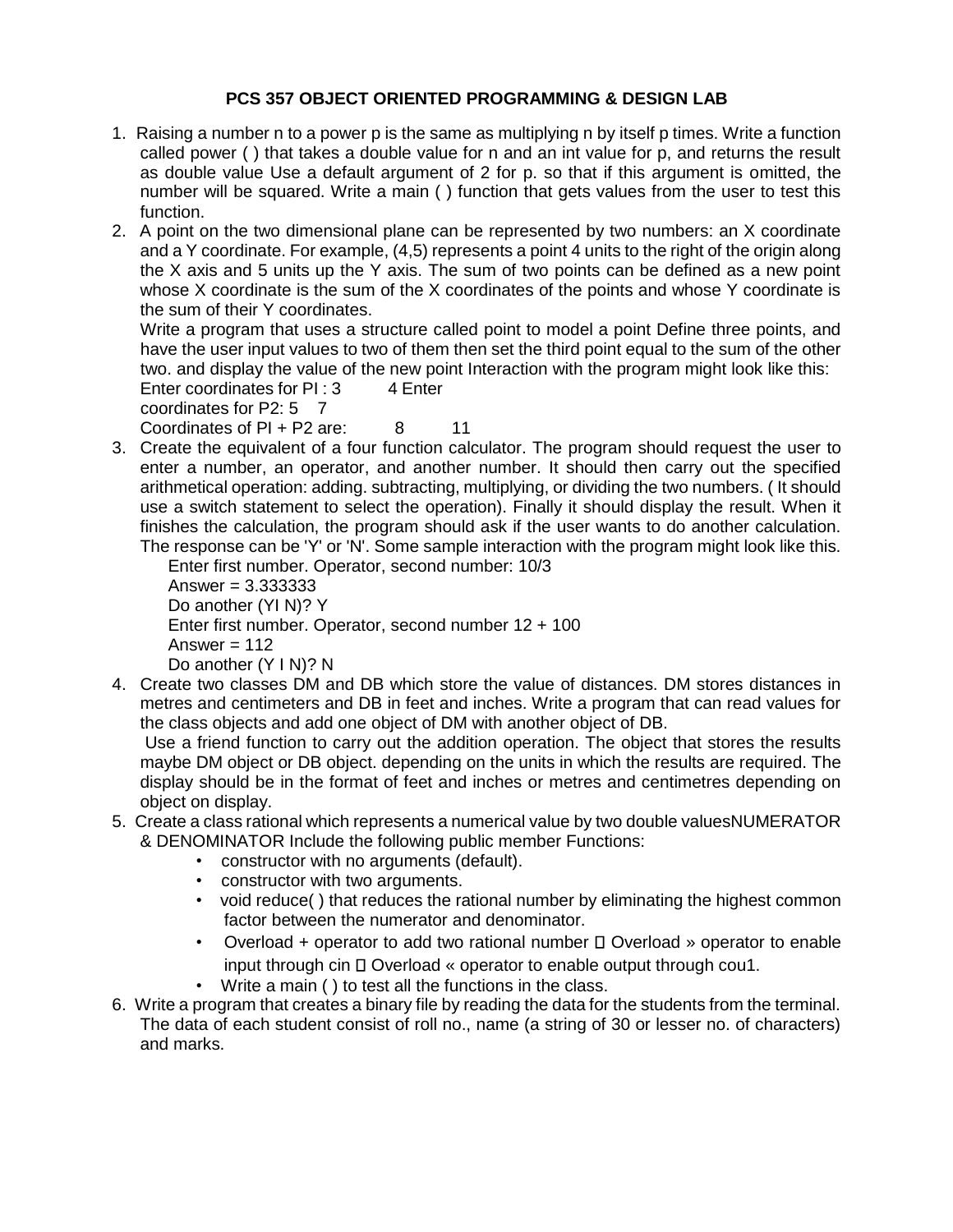7. A hospital wants to create a database regarding its indoor patients. The information to store include

Name of the patient Date of admission Disease

Date of discharge

Create a structure to store the date (year, month and date as its members). Create a base class to store the above information. The member function should include functions to enter information and display a list of all the patients in the database. Create a derived class to store the age or the patients List the information about the entire store, the age of the patients. List the information about a pediatric patient ( less than twelve years in age ).

- 8. Make a class Employee with a name and salary. Make a class Manager inherits from Employee. Add an instance variable, named department, of type string. Supply a method to String that prints the manager's name, department and salary. Make a class Executive inherit from Manager Supply a method to String that prints the string Executive followed by the information stored in the Manager super class object. Supply a test program that tests these classes and methods.
- 9. Imagine a tollbooth with a class called toll Booth. The two data items of a type unsigned int to hold the total number of cars, and a type double to hold the total amount of money collected. A constructor initializes both these to 0. A member function called paying Car ( ) increments the car total and adds 0.50 to the cash total. Another function, called no pay Car (). Increments the car total but adds nothing to the cash total. Finally, a member function called displays the two totals.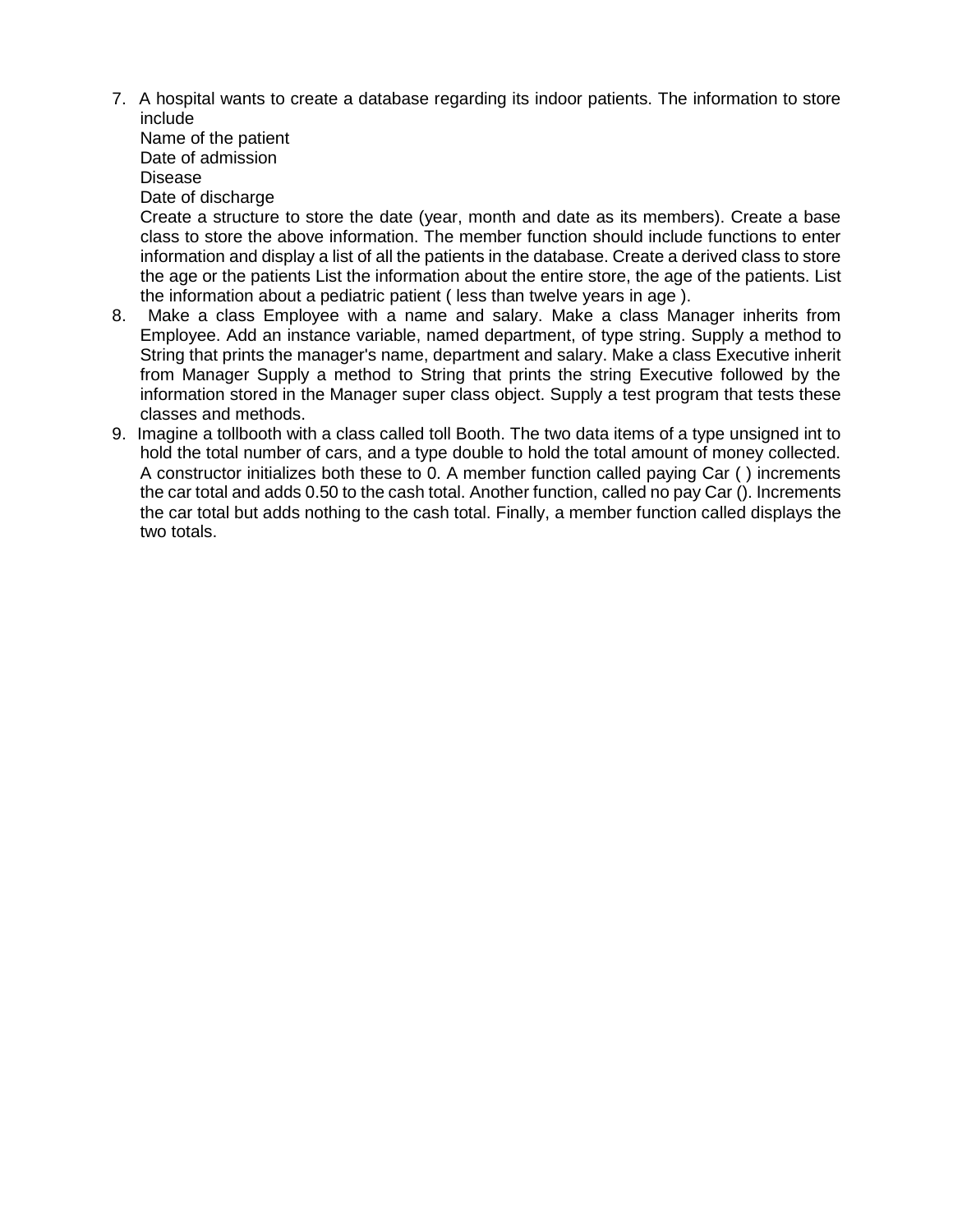# **EVALUATION SCHEME B. TECH. ELECTRONICS & COMMUNICATION ENGINEERING III-YEAR (VI-SEMESTER) (Effective from session: 2013-14)**

|                       |                |                                  |                |                |                | <b>EVALUATION SCHEME</b> |                       |              |             |              |  |
|-----------------------|----------------|----------------------------------|----------------|----------------|----------------|--------------------------|-----------------------|--------------|-------------|--------------|--|
| S.                    | <b>COURSE</b>  |                                  |                | <b>PERIODS</b> |                |                          | <b>SESSIONAL EXAM</b> |              | <b>ESE</b>  | Subject      |  |
| No.                   | <b>CODE</b>    | <b>SUBJECT</b>                   | L              | т              | P              | <b>CT</b>                | <b>TA</b>             | <b>Total</b> |             | <b>Total</b> |  |
| <b>TH EORY</b>        |                |                                  |                |                |                |                          |                       |              |             |              |  |
| 1.                    | <b>TEC-361</b> | <b>Digital Signal Processing</b> | $\overline{3}$ | $\mathbf{1}$   | $\overline{0}$ | 30                       | 20                    | 50           | 100         | 150          |  |
| 2.                    | <b>TEC-362</b> | Microwave and Radar Engineering  | $\overline{3}$ | $\mathbf{1}$   | $\mathbf{0}$   | 30                       | 20                    | 50           | 100         | 150          |  |
| 3.                    | <b>TEC-363</b> | IC Technology                    | $\overline{3}$ | $\mathbf{1}$   | $\mathbf 0$    | 30                       | 20                    | 50           | 100         | 150          |  |
| 4.                    | <b>TEC-364</b> | Microelectronics                 | $\overline{3}$ | $\mathbf{1}$   | $\overline{0}$ | 30                       | 20                    | 50           | 100         | 150          |  |
| 5.                    | <b>TEC-365</b> | <b>Wireless Communication</b>    | 3              | $\mathbf{1}$   | $\mathbf 0$    | 30                       | 20                    | 50           | 100         | 150          |  |
|                       | PRA CTICAL     |                                  |                |                |                |                          |                       |              |             |              |  |
| 6.                    | PEC-361        | Digital Signal Processing Lab    | $\mathbf 0$    | 0              | $\overline{2}$ | 10                       | 15                    | 25           | 25          | 50           |  |
| 7.                    | <b>PEC-362</b> | Microwave Engineering Lab        | 0              | $\mathbf 0$    | $\overline{2}$ | 10                       | 15                    | 25           | 25          | 50           |  |
| 8.                    | PEC-363        | <b>Advance Simulation Lab</b>    | $\overline{0}$ | $\mathbf 0$    | $\overline{2}$ | 10                       | 15                    | 25           | 25          | 50           |  |
| 9.                    | PEC-364        | Seminar                          | $\mathbf{0}$   | $\mathbf 0$    | $\overline{2}$ | $\mathbf 0$              | 50                    | 50           | $\mathbf 0$ | 50           |  |
| 10.                   | GPP-361        | <b>General Proficiency</b>       | $\mathbf 0$    | $\mathbf 0$    | $\Omega$       | $\Omega$                 | 50                    | 50           | $\mathbf 0$ | 50           |  |
| <b>SEMESTER TOTAL</b> |                | 15                               | 5              | 8              | 180            | 245                      | 425                   | 575          | 1000        |              |  |

# **TEC-361 DIGITAL SIGNAL PROCESSING**

**UNIT 1: DISCRETE FOURIER TRANSFORM:** Discrete Fourier transform, frequency domain sampling and reconstruction of discrete-time signals, DFT as a linear transformation, relationship of the DFT to other transforms, properties of the DFT: periodicity, linearity, and symmetry, multiplication of two DFTs and circular convolution, additional DFT properties, frequency analysis of signals using DFT, introduction to MATLAB. (Coding of Implementation of LTI using DFT)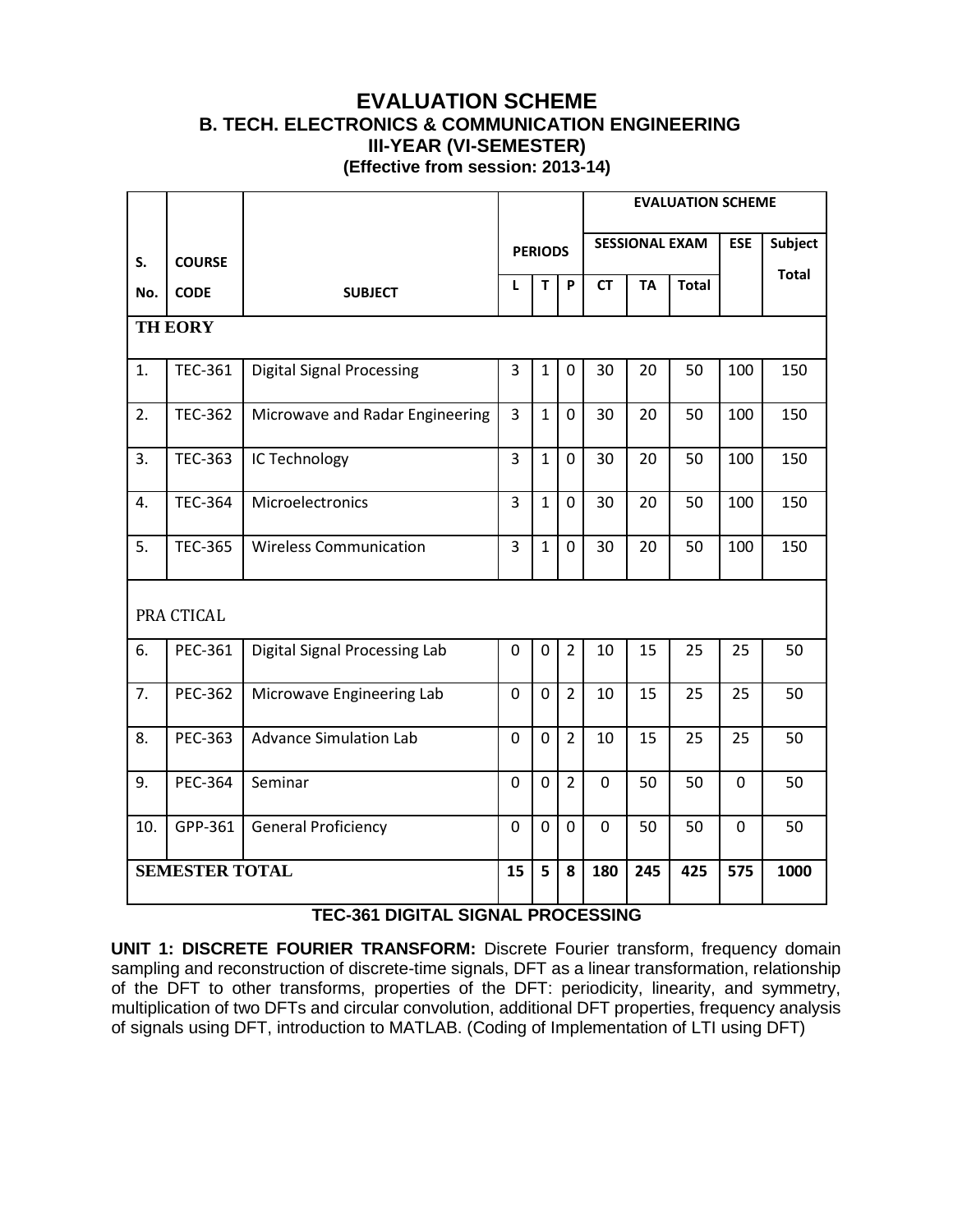**UNIT 2: EFFICIENT COMPUTATION OF DFT:** Efficient computation of DFT: FFT algorithms, direct computation of the DFT, Radix-2 FFT algorithms, efficient computation of the DFT of two real sequences, computations, efficient computation of the DFT of 2N-point real sequences. ( Coding of FFT algorithms )

**FILTER STRUCTURES:** Direct form (I & II), LATTICE for FIR & IIR filters.

**UNIT 3: DESIGN OF FIR FILTERS**: Properties of non-recursive filters, rectangular, Hamming, Blackman, Chebyshev, and Kaiser Windowing, optimum approximation of FIR filters, multistage approach to sampling rate concession. (Coding of windowing for FIR filters)

**UNIT4: DESIGN OF IIR FILTERS**: Impulse invariant and bilinear transformation techniques for Butterworth and Chebyshev filters; cascade and parallel. (Coding of Butterworth and Chebyshev filters)

**UNIT5: APPLICATION OF DSP AND CODING**: Sampling frequency conversion, quadraturemirror-image filter banks, Hilbert transforms, Adaptive digital filters, two dimensional filter designs, Audio and Video coding, MPEG coding standardization, DCT, Walsh and Hardmard Coding.

**DSP PROCESSOR ARCHITECTURE FUNDAMENTALS:** Study of ADSP and TMS series of processor architectures.

# **BOOKS:**

- 1. Proakis, J.G. & Manolakis, D.G., "Digital Signal Processing: Principles Algorithms and
- 2. Applications", Prentice Hall (India).
- 3. Apte, " Digital Signal Processing", 2nd Edition, John Wiley (India)
- 4. Rabiner, L.R. and Gold B., "Theory and applications of DSP", PHI.
- 5. Thomas J, Cavichhhi, "Digital Signal Processing", John Wiley & Sons
- 6. Andreas Antoniou, Digital Signal Processing, McGraw Hill
- 7. A V Oppenhein, Digital Signal Processing, PHI
- 8. Ifeachor, Digital signal processing, pearson education.
- 9. Salivahanan, Vallavaraj, and Gananpriya, Digital signal processing, TMH.

# **TEC-362 MICROWAVE AND RADAR ENGINEERING**

**UNIT 1: PROPAGATION THROUGH WAVEGUIDES**: Rectangular and circular waveguides solution of wave equation for TE & TM modes, degenerate and dominant modes, power transmission power loss, excitation of wave guides, non existence of TEM mode in waveguide, Introduction to stripline and microstrip-line.

**MICROWAVE CAVITY RESONATORS**: Rectangular and cylindrical cavities, quality factor and excitation of cavities.

**UNIT 2: MICROWAVE COMPONENTS:** Scattering matrix, E-plane, H-plane and hybrid tees, hybrid ring, waveguide discontinuities, waveguide couplings, bends and twists, transitions, directional couplers, matched load, attenuators and phase shifters, irises and tuning screws, detectors, wave meter, isolators and circulators.

**UNIT 3: MICROWAVE MEASUREMENTS**: Tunable detector, slotted line carriage, VSWR meter, measurement of frequency, wave length, VSWR, impedance, attenuation low and high power radiation patterns.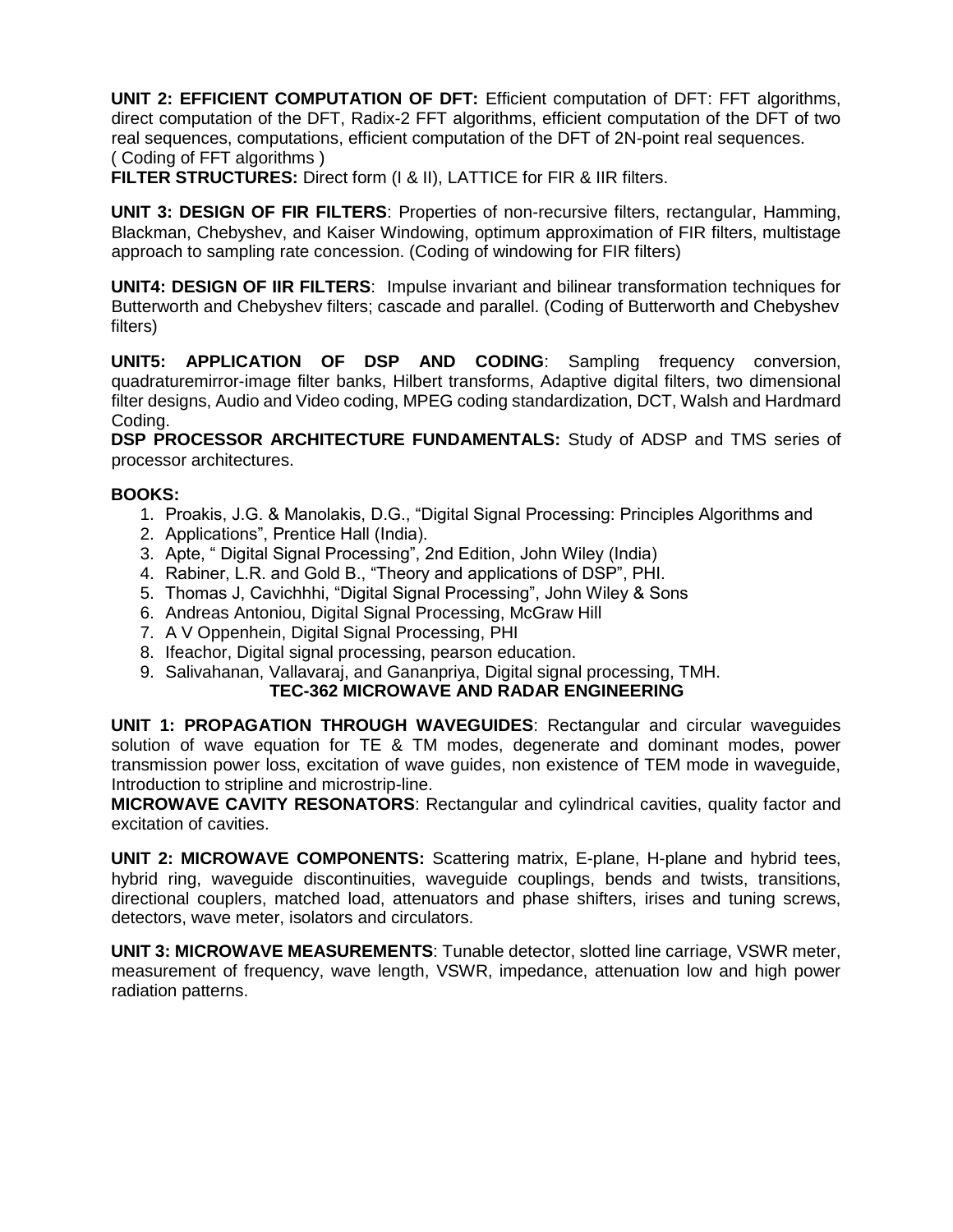**UNIT 4: MICROWAVE TUBES**: Limitation of conventional active devices at microwave frequency. Klystron, Reflex klystron, magnetron, TWT, BWO: principle of operation and its performance characteristic and application.

**MICROWAVE SEMICONDUCTOR DEVICES:** PIN diode, Tunnel diode, Gunn devices, IMPATT and TRAPATT, their principal of operation, characteristics and applications.

**UNIT 5: PRINCIPLES OF RADAR:** Radar block diagram operation, radar range equation, radar frequencies, pulse and CW radar, introduction to doppler and MTI radar, and applications, block diagram of radar receiver for CW and pulse radar, radar displays, introduction to radar clutter.

# **BOOKS:**

- 1. Liao, S.Y., Microwave Devices & Circuits; PHI 3rd Ed.
- 2. A K Gautam, Microwave and radar Engineering, Kataria & Sons.
- 3. M.I. Skolnik, Introduction to Radar Engineering; THM.
- 4. Collin, R.E. Foundations for Microwave Engineering; TMH 2nd Ed.
- 5. Rizzi, Microwave Engineering: Passive Circuits; PHI.
- 6. A Das and S.K. Das, Microwave Engineering; TMH.

#### **TEC-363 IC TECHNOLOGY**

**UNIT 1: INTRODUCTIN TO IC TECHNOLOGY:** Classification if ICs, Scale of integration, semiconductor and hybrid ICs Features of ICs,

**CRYSTAL GROWTH:** monolithic and hybrid ICs, crystal growth**,** techniques of crystal growth (Czochloskey and Bridgeman), wafer preparation and specifications, testing, measurements of parameters of crystals, Fabrication steps,

**OXIDATION:** Theory of growth of Silicon di-oxide layer, calculation of SiO2 thickness and oxidation kinetics, Dry wet and high pressure oxidation, plasma oxidation, properties of oxidation, defects induced due to oxidation.

**UNIT 2: EPITAXIAL PROCESS**: Epitaxy and its concept, Growth kinetics of epitaxy, epitaxial growth, Low temperature epitaxy, Si-epitaxy- growth chemistry of Si epitaxial layer, auto doping apparatus for epitaxial layer, apparatus for epitaxy, MBE system

**DIFFUSION PROCESS**: Diffusion models of solid, Ficks theory of diffusion, Solution of Fick`s law, diffusion parameters measurements schemes, Ion implantation- Scattering phenomenon, range theory, channeling, implantation damage, ion-implantation systems, Annealing.

**UNIT 3: LITHOGRAPHY:** Photolithography and pattern transfer, Optical and non optical lithography, electron, X-ray and ion-beam lithography, contact/proximity and projection printers, alignment.

**PHOTO RESIST AND ETCHING:** Types of photo resist, polymer and materials, Etching**-** Dry & Wet etching, basic regimes of plasma etching, reactive ion etching and its damages, lift-off, and sputter etching.

**UNIT 4: METALLIZATION:** Applications and choices, physical vapor deposition, patterning, problem areas.

**IC PROCESS INTEGRATION:** PMOS**,** NMOS and CMOS IC technology, MOS memory IC technology, bipolar IC fabrication.

**UNIT 5: ASSEMBLY TECHNIQUE AND PACKAGING:** Package types, packaging design consideration, IC assembly technologies.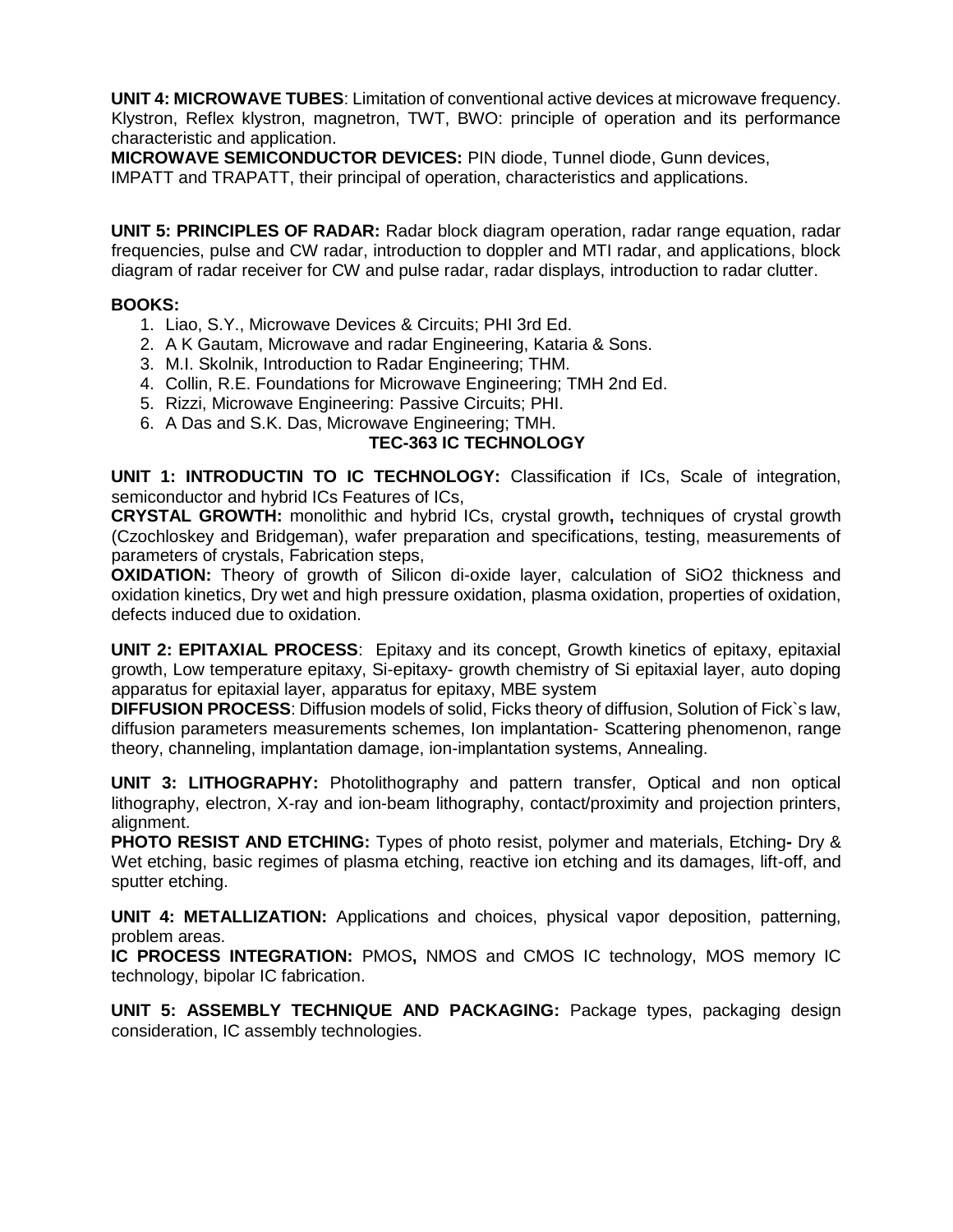**YIELD AND RELIABILITY:** Yield loss in IC, yield loss modeling, reliability requirements, accelerated testing.

# **BOOKS:**

- 1. S.M. Sze, VLSI Technology, M Hill.
- 2. R. K. SINGH, VLSI (Technology, Design & Basic of Micro Elec.), Kataria & Sons
- 3. S.A. Campbell, the Science and Engineering of Microelectronic Fabrication, Oxford University Press
- 4. Sedra / Smith Microelectronic Circuits International Student Edition.
- 5. S.K. Ghandhi, "VLSI Fabrication Principles," John Wiley & Sons.
- 6. Runyan & Bean, "Semiconductor Integrated Circuit Processing Technology," AdisonWesley, Inc.
- 7. G.W. Neudeck and R.F. Pierret, "Introduction to Microelectronic Fabrication,"
- 8. R.A. Colclaser, "Microelectronics -- Processing and Device Design,"

# **TEC-364 MICROELECTRONICS**

**UNIT 1: FUNDAMENTALS OF SEMICONDUCTORS:** Semiconductor materials, elemental and compound semiconductors, energy band diagram, carrier concentration, drift and diffusion currents, conductivity, Einstein relations, recombination and generation, carrier transport equation.

**UNIT 2: JUNCTIONS AND INTERFACES:** Description of PN junctions, abrupt, linearly graded, diffused junctions, Diode models, temperature dependence of I-V characteristics, high level injection effects, breakdown mechanism in PN junctions, small signal and switching transients in diodes, LED, varactor, photodiode, Schottkey, tunnel diodes and their constructions and characteristics.

**UNIT 3: BIPOLAR JUNCTION TRANSISTORS:** Principle of operation, doping profiles, analysis of ideal diffusion BJT static I-V characteristics, charge control equations, drift, power and switching transistors.

**UNIT 4: MOSFETS:** C-V characteristics of a MOS capacitor, basic structure and operating principle of MOSFETs, I-V characteristics, short channel effects.

**UNIT 5: ADVANCE SEMICONDUCTOR DEVICES:** Structure, operation and I-V characteristics and high frequency performance of MESFET, fundamentals and applications of heterojunctions, HEMTs.

# **BOOKS:**

- 1. S M Sze, Physics of Semiconductor devices, Wiley
- 2. M S Tyagi, Introduction to Semiconductor materials and devices, Wiley
- 3. Michael Shur, Physics of Semiconductor devices, PHI
- 4. B. G. Streetman and S. Banerjee, "Solid state electronics devices", PHI
- 5. Microelectronics, Donald A Neamon, TMH
- 6. S.K. Ghandhi, "The Theory and Practice of Microelectronics," John Wiley & Sons.

# **TEC-365 WIRELESS COMMUNICATION**

**UNIT 1: SERVICES AND TECHNICAL CHALLENGES**: Types of services, requirements for the services, multipath propagation, spectrum limitations, noise and interference limited systems, principles of cellular networks, multiple access schemes.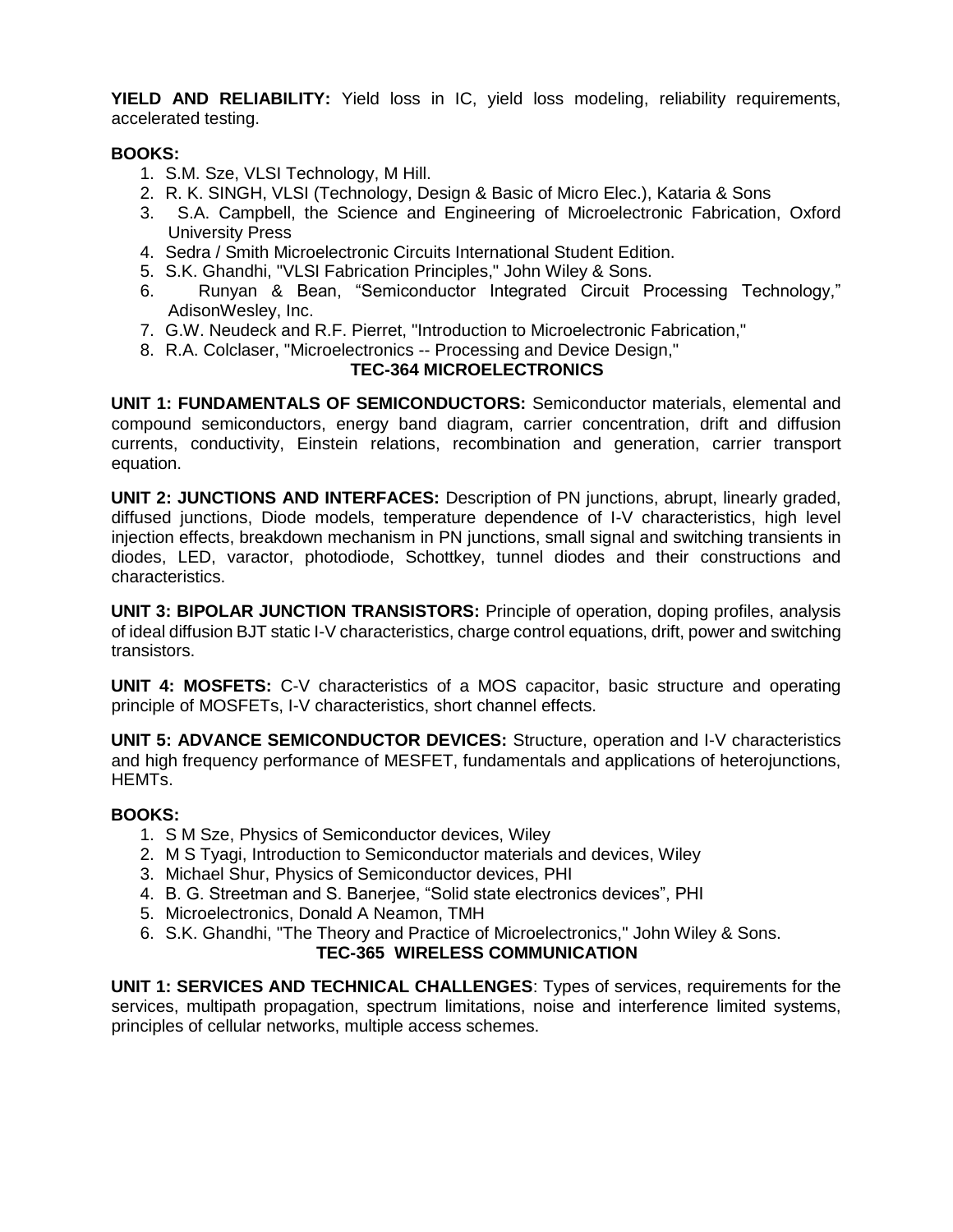**UNIT 2: WIRELESS PROPAGATION CHANNELS**: Propagation mechanisms ( qualitative treatment), propagation effects with mobile radio, channel classification, link calculations, narrowband and wideband models, propagation models, path loss components.

**UNIT 3: WIRELESS TRANSCEIVERS:** Structure of a wireless communication link, modulation and demodulation–quadrature/4-differential quadrature phase shift keying, offset-quadrature phase shift keying, phase shift keying, binary frequency shift keying, minimum shift keying, Gaussian minimum shift keying, power spectrum and error performance in fading channels.

**UNIT 4: SIGNAL PROCESSING IN WIRELESS SYSTEMS:** Principle of diversity, macrodiversity, micro-diversity, signal combining techniques, transmit diversity, equalizers- linear and decision feedback equalizers, review of channel coding and speech coding techniques.

**UNIT 5: ADVANCED TRANSCEIVER SCHEMES:** Spread spectrum systems- cellular code division multiple access systems- principle, power control, effects of multipath propagation on code division multiple access, application of orthogonal frequency division multiplexing in GSM, IS–95, IS-2000 and III & IV generation wireless networks and standards.

# **BOOKS**:

- 1. Andreas.F. Molisch, "Wireless Communications", John Wiley India.
- 2. Simon Haykin & Michael Moher, "Modern Wireless Communications", Pearson Education.
- 3. Rappaport. T.S., "Wireless communications", Pearson Education.
- 4. Gordon L. Stuber, "Principles of Mobile Communication", Springer International Ltd.
- 5. Andrea Goldsmith, "Wireless Communications", Cambridge University Press.

# **PEC-361 DIGITAL SIGNAL PROCESSING LAB**

- 1. To verify Linear Convolution
- 2. To verify Circular Convolution 3. To verify Discrete Fourier Transform.
- 4. To verify Fast Fourier Transform.
- 5. To verify FIR low pass filter using Rectangular window.
- 6. To verify FIR low pass filter using Hamming window.
- 7. To verify FIR low pass filter using Triangular window.
- 8. To verify FIR high pass filter using Rectangular window.
- 9. To verify FIR high pass filter using Hamming window.
- 10. To verify FIR high pass filter using Triangular window.
- 11. To verify IIR low pass filter.
- 12. To verify IIR high pass filter.
- 13. To verify DCT.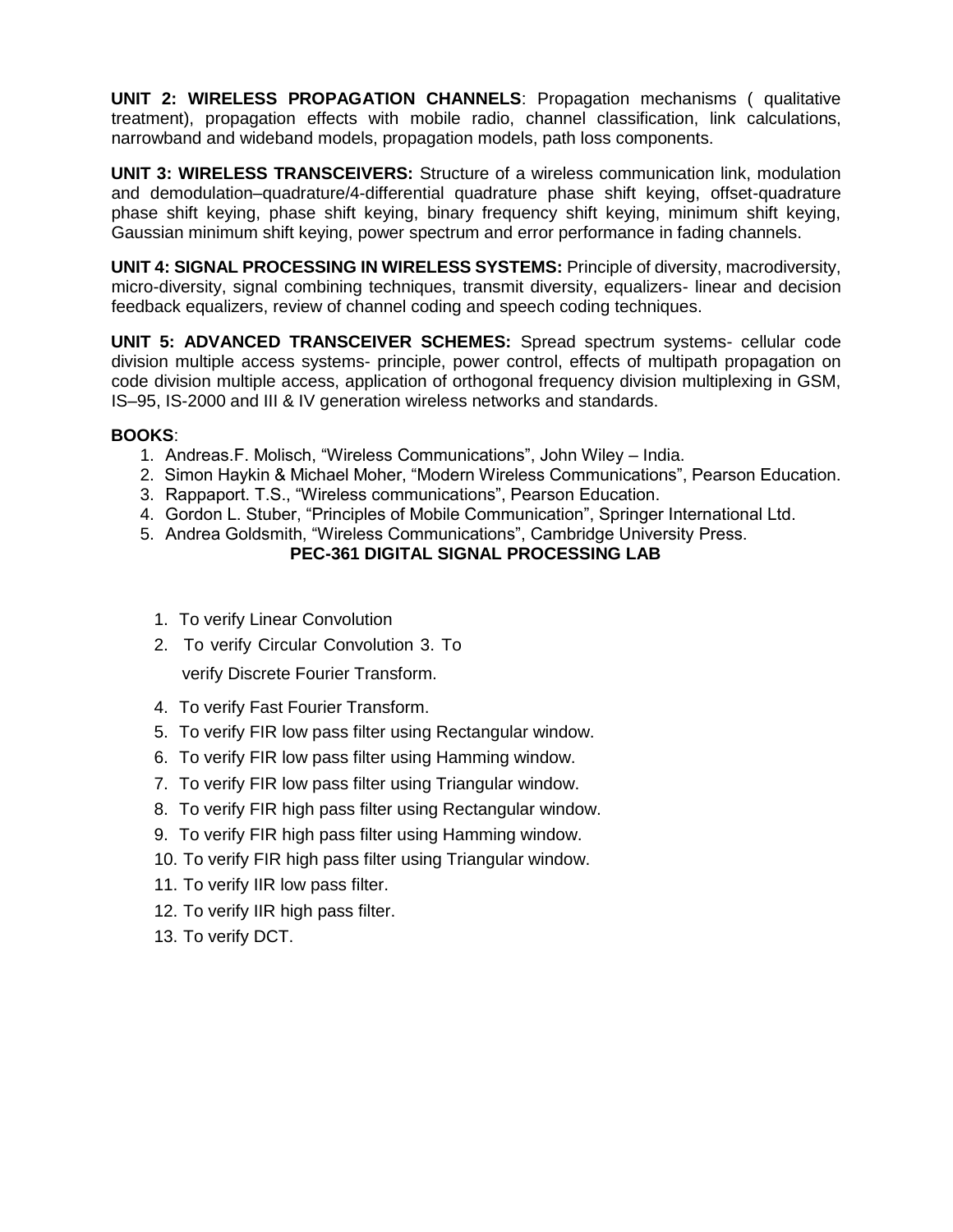# **PEC-362 MICROWAVE ENGINEERING LAB**

- 1. Verification of the characteristics of the reflex klystron tube and determine its electronic tuning range.
- 2. Measurement the frequency and wavelength of a rectangular waveguide working on  $TE_{10}$ mode.
- 3. To determine the standing wave ratio and coefficient of rectangular wave-guide.
- 4. To verify the following characteristics of Gunn Diode: (a) V-I characteristics.
	- (b) Output power and frequency as a function of voltage. (c)

Square wave modulation through PIN diode.

- 5. To measure the polar pattern and the gain of wave guide horn antenna.
- 6. Verification of the function of multi- hole directional coupler using the following parameters.
	- (a) Main line and auxiliary line VSWR.
	- (b) Coupling factor & directivity of the coupler.
- 7. Determine S-parameters of magic Tee terminated by matched load.
- 8. Verify working principal of the Isolator.
- 9. Verify working principal of the Circulators.
- 10. Verify working principal of Attenuators (Fixed and variable type).
- 11. Verify working principal of the Phase shifter.

# **PEC-363 ADVANCE SIMULATION LAB**

Perform the following exercises using MATLAB:

- 1. To develop elementary signal function modules (m-files) for unit sample, unit step, exponential and unit ramp sequences.
- 2. To develop program modules based on operation on sequences like signal shifting, signal folding, signal addition and signal multiplication.
- 3. To develop program for discrete convolution and correlation.
- 4. To develop program for finding response of the LTI system described by the difference equation.
- 5. To develop program for computing inverse Z-transform.
- 6. To develop program for finding magnitude and phase response of LTI system described by system function H(z).
- 7. To develop program for computing DFT and IDFT.
- 8. To develop program for computing circular convolution.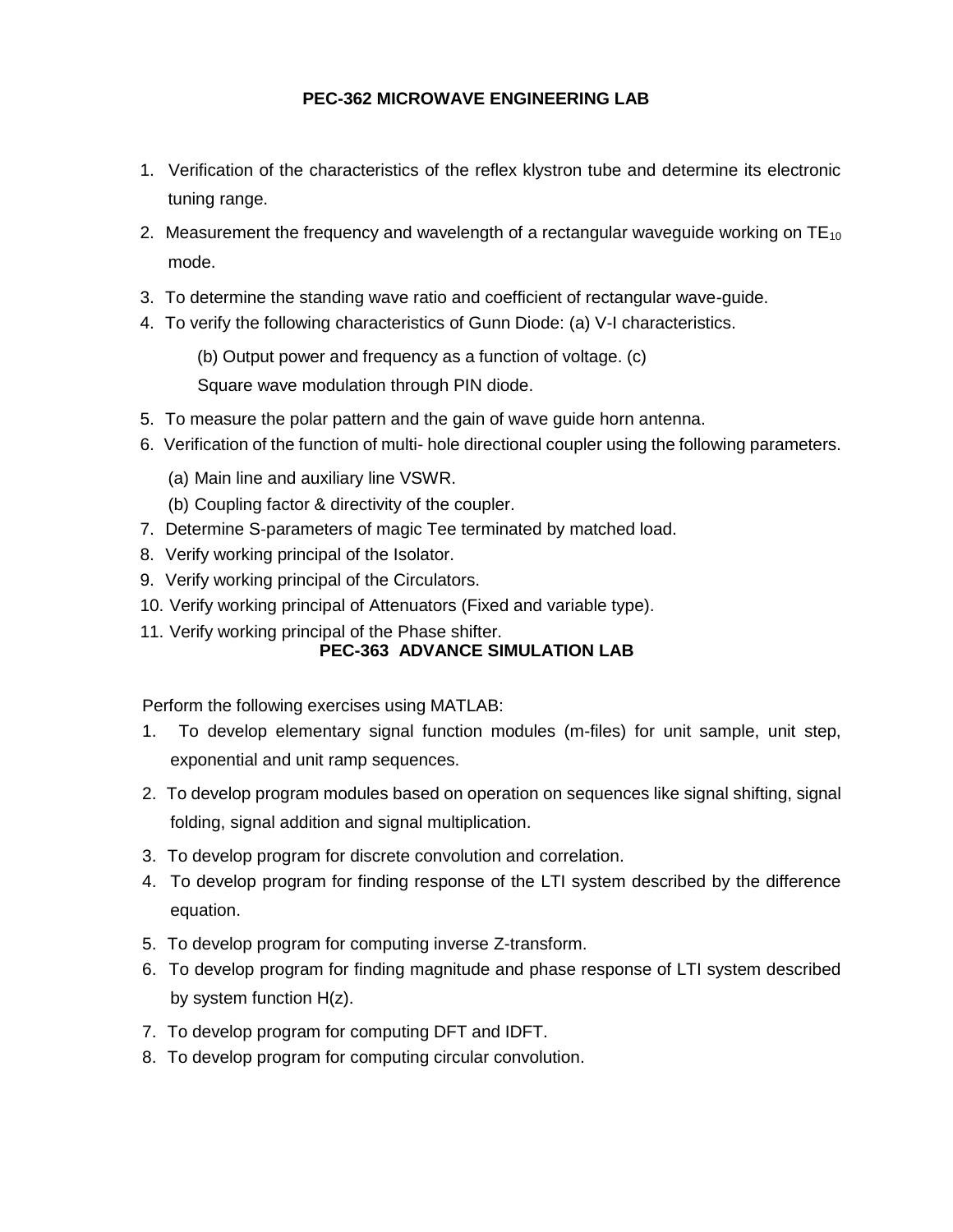- 9. To develop program for conversion of direct form realization to cascade form realization.
- 10. To develop program for cascade realization of IIR and FIR filters.
- 11. To develop program for designing FIR filter.
- 12. To develop program for designing IIR filter.

# **EVALUATION SCHEME B. TECH. ELECTRONICS & COMMUNICATION ENGINEERING IV-YEAR (VII-SEMESTER) (Effective from session: 2014-15)**

**S. No. COURSE CODE SUBJECT PERIODS EVALUATION SCHEME SESSIONAL EXAM ESE Subject Total L T P CT TA Total TH EORY** 1. | TEC-471 | Optical Communication | 3 | 1 | 0 | 30 | 20 | 50 | 100 | 150 2. **TEC-472** VLSI Design 3 1 0 30 20 50 100 150 3. TEC-473 Digital System Design using VHDL 3 1 0 30 20 50 100 150 4. TEC-474 | Data Communication Networks | 3 | 1 | 0 | 30 | 20 | 50 | 100 | 150 5. | EEC-47X | Elective-I | | 3 | 1 | 0 | 30 | 20 | 50 | 100 | 150 PRA CTICAL 6. PEC-471 Advance Communication Lab 0 0 2 10 15 25 25 25 50 7. PEC-472 Industrial Training 0 0 2 0 50 50 0 50 8. PEC-473 Project-I 0 0 4 25 25 50 50 100 9. | GPP-471 | General Proficiency | 0 0 0 0 0 50 | 50 | 0 | 50 **SEMESTER TOTAL 15 5 8 185 240 425 575 1000**

**Elective-I:**

EEC-471 Digital Image Processing and Applications

EEC-472 Mobile Communication

EEC-473 Multimedia Communication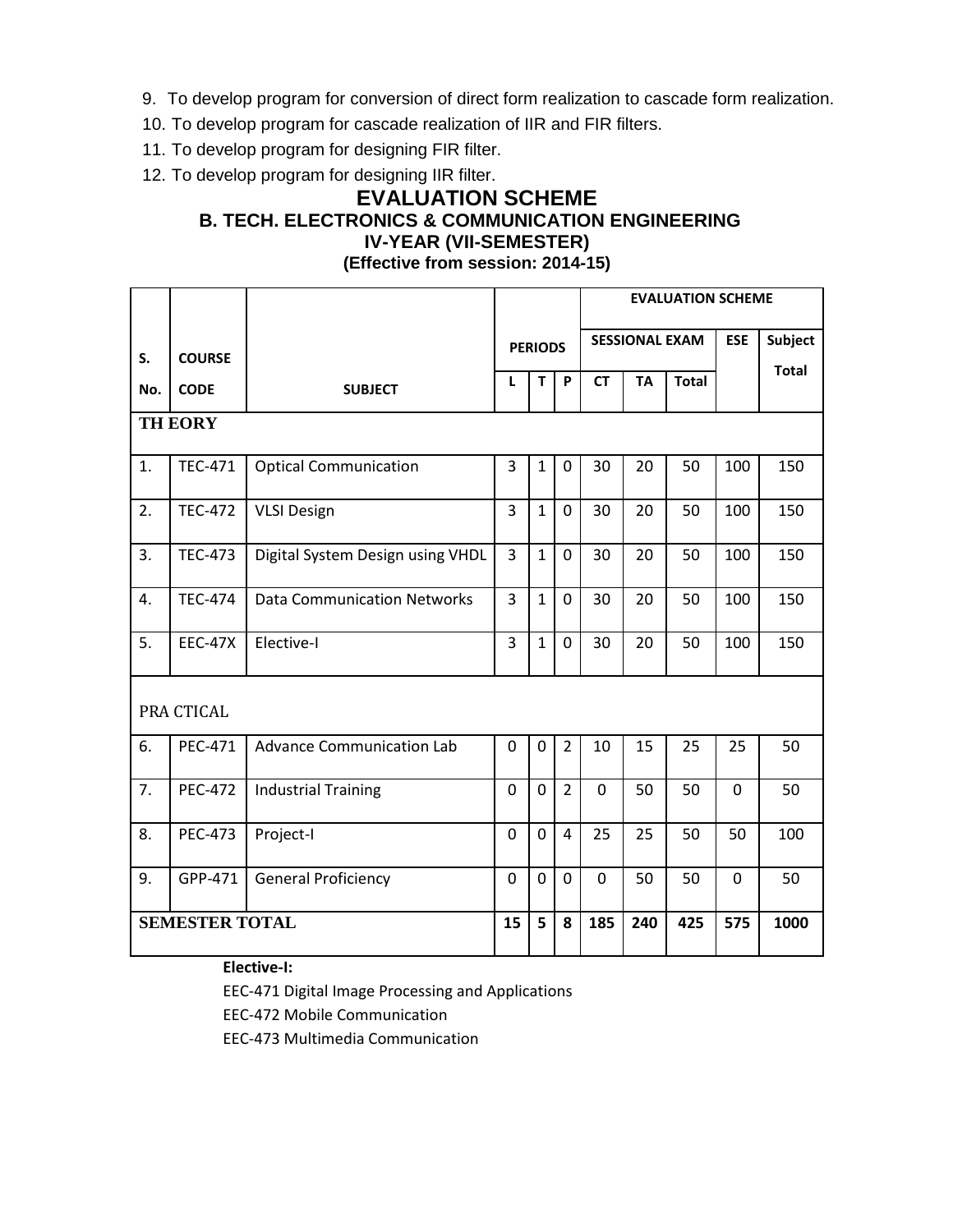#### EEC-474 Power Electronics

#### **TEC-471 OPTICAL COMMUNICATION**

**UNIT 1: INTRODUCTION:** Demand of information age, block diagram of optical fiber communication system, technology used in OFC system, structure and types of fiber, modes and configuration**,** mode theory for circular guide modal equation, modes in optical fiber, linearly polarized modes, attenuation factors, pulse broadening in optical fiber, single mode fiber, mode field diameter, single distortion in single mode fiber, derivation of material dispersion and waveguide dispersion, attenuation, signal degradation in optical waveguides, pulse broadening in graded index fiber waveguides, mode coupling.

**UNIT 2: OPTICAL SOURCES: LED:** Visible LED, infrared LED, LED structure and configuration, loss mechanism, application of LED, operating characteristics of materials for visible LED. **LASER:** Principle of LASER action, efficiency of LASER diode, principles and structures, index guided and gains guided lasers, mode separation, quantum well laser, laser modulation.

**UNIT 3: OPTICAL DETECTORS**: Optical absorption in semiconductors, types of photo diodes, Principle of photo detection, working and structures of p-i-n and APD photo detectors, noises in photo detectors, SNR, detector response time effects, comparison of various photo detectors.

**UNIT 4: ANALYSIS AND PERFORMANCE OF OPTICAL RECEIVER**: Receiver sensitivity, photodiode for optical receiver, optical receiver design, recent receiver circuits, system configuration and power budget.

**UNIT 5: OPTICAL NETWORKS:** WDM concepts and principles, passive components, SONET/SDH networks, performance of WDM.

#### **BOOKS:**

- 1. Optical Fiber Communications Gerd Keiser, Mc Graw-Hill International edition.
- 2. Optical Fiber Communications John M. Senior, PHI.
- 3. Fiber Optic Communication Systems Govind P. Agarwal , John Wiley.
- 4. Text Book on Optical Fibre Communication and its Applications S.C.Gupta, PHI.
- 5. Fiber Optic Communications D.K. Mynbaev , S.C. Gupta and Lowell L. Scheiner, Pearson Education.
- 6. Fiber Optic Communications Joseph C. Palais, Pearson Education **TEC-472 VLSI DESIGN**

**UNIT 1: REVIEW:** Current conduction in MOSFET, electrical properties of MOS, CMOS, BiCMOS, pass transistor.

**UNIT 2: CMOS INVERTER:** Static CMOS inverter, layout, switching threshold and noise margin concepts and their evaluation, dynamic behavior, power consumption. NMOS MOS pass transistor inverter.

**COMBINATIONAL LOGIC:** Static CMOS design, rationed logic, pass transistor logic, dynamic logic, cascading dynamic gates, CMOS transmission gate logic.

**UNIT 3: SEQUENTIAL LOGIC:** Static latches and registers, bi-stability principle, MUX based latches, static SR flip-flops, master-slave edge-triggered register, dynamic latches and registers, concept of pipelining, timing issues.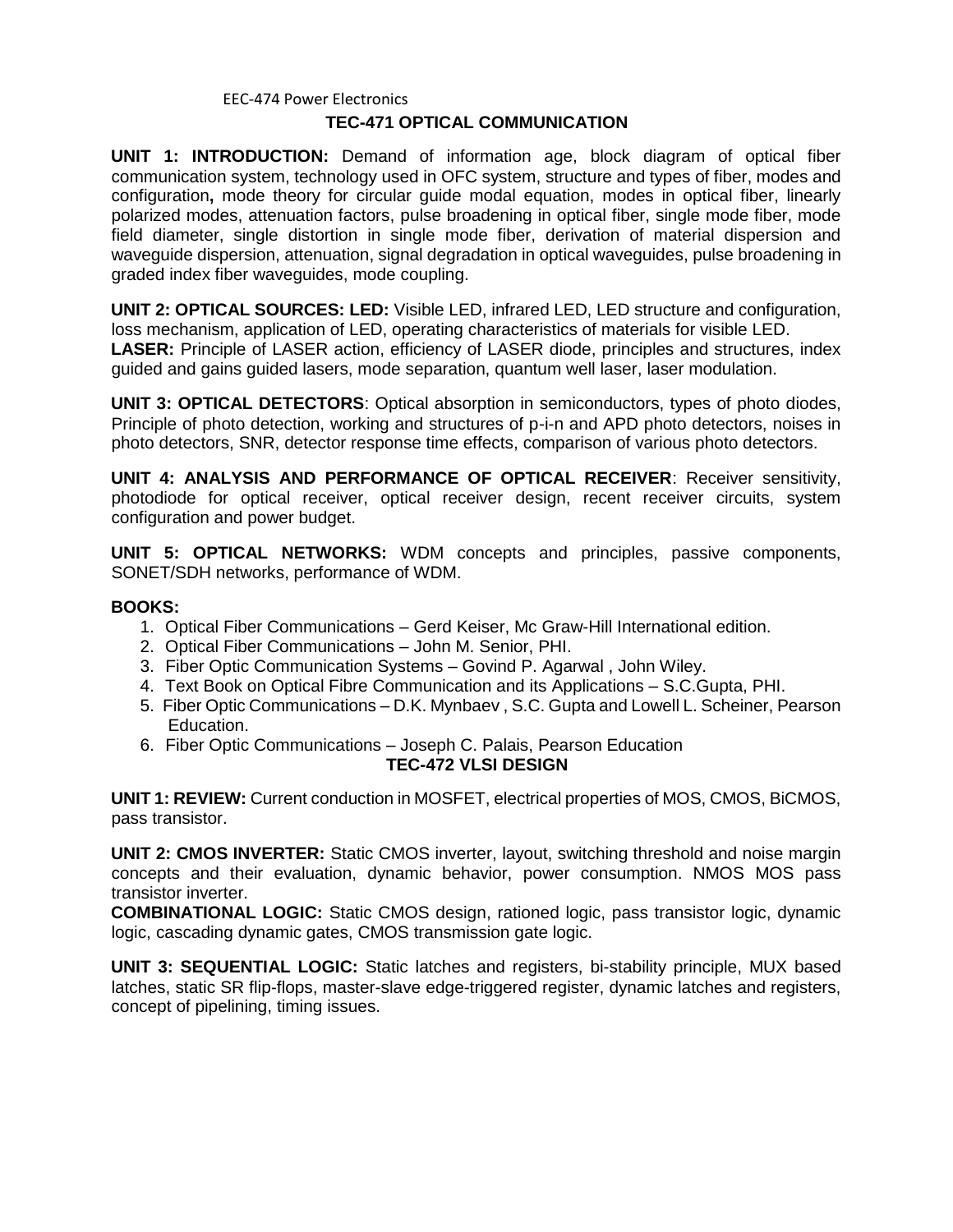**UNIT 4: MEMORY AND ARRAY STRUCTURE:** ROM, RAM, peripheral circuitry, memory reliability and yield, SRAM and DRAM design, flash memory, PLA, PAL, FPGA.

**UNIT 5: DESIGN FOR TESTABILITY**: Logic testing, sequential logic testing, guidelines to be adopted in design for test, scan designing techniques, built-in self test (BIST) techniques.

# **BOOKS:**

- 1. Basic VLSI Design by D.A. Pucknell & Eshraghian (PHI)
- 2. Modern VLSI Design Systems on Silicon by Wayne Wolf (Pearson Pub.) 3. R. K. Singh VLSI DESIGN (With VHDL), Kataria & Sons.
- 4. CMOS Digital Integrated Circuits by S M Kunj and L. Yusuf.
- 5. Digital Integrated Circuits: A Design Perspective by S M Rabaey.

# **TEC-473 DIGITAL SYSTEM DESIGN USING VHDL**

**UNIT 1: INTRODUCTION TO VHDL:** VHDL description, combinational networks, modeling flipflop using VHDL, VHDL model for multiplexer, compliance and simulation of VHDL, codes, modeling a sequential machine, variables, signals and constants, arrays VHDL operators, VHDL functions, VHDL procedures, packages and libraries, VHDL model for a counter, attributes, transport and inertial delays, operator over loading, multi valued logic and signal resolution, IEEE-1164 , standard logic, generic, generates statements, synthesis of VHDL codes.

**UNIT 2: DESIGN OF NETWORKS FOR ARITHMATIC OPERATIONS:** Design of serial adder with accumulator, state graph for control networks design of binary multiplier, multiplication of signed binary numbers, design of binary divider.

**DIGITAL DESIGN WITH SM CHART:** State machine charts, derivation of SM charts, realization of SM charts, implementation of dice game, alternative realization of SM charts using microprogramming.

**UNIT 3: FLOATING POINT ARITHMETIC:** Representation of floating point numbers, floating point multiplication, and other floating point operations.

**DESIGNING WITH PROGRAMMABLE GATE ARRAYS AND COMPLEX PROGRAMMABLE LOGIC DEVICES:** Xilinx 3000 series FPGAs, Xilinx 4000 series FPGAs, using one hot state assignment.

**UNIT 4: MEMORY MODELS FOR MEMORIES AND BUSES:** Static RAM, a simplified 486 bus model, interfacing memory to microprocessor bus.

**UNIT 5: DESIGN EXAMPLES:** UART design, description of MC68HC05 microcontroller, design of microcontroller CPU, and complete microcontroller design.

# **BOOKS:**

- 1. Charles H Roth Jr, "Digital System Design using VHDL", Thomson Learning.
- 2. Stephen Brown & Zvonko Vranesic, "Fundamentals of digital logic design with VHDL", TMH.
- 3. John F Wakerly, "Digital design", PHI, 4th Ed.
- 4. Digital system design, Nababi

# **TEC-474 DATA COMMUNICATION NETWORKS**

**UNIT 1: INTRODUCTION:** Switching systems**,** network hardware and software, layering, design issues for layering, reference models and their comparison, example networks.

**PHYSICAL LAYER:** Transmission media and channel impairments, modulation, multiplexing, digital channels, mobile telephone systems.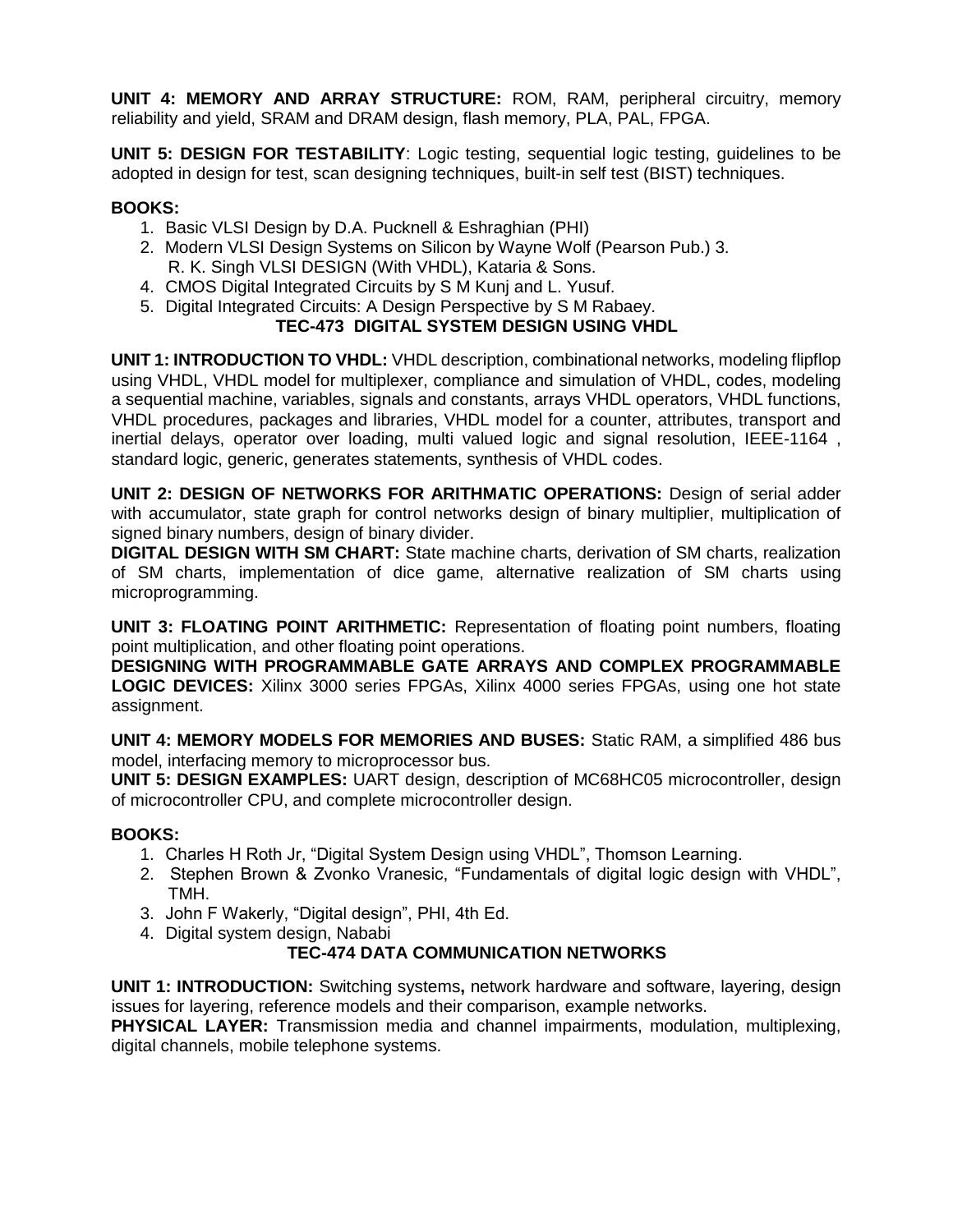**UNIT 2: DATA LINK LAYER:** Design issues, framing, error control, elementary data link protocols and sliding window protocols, HDLC, data link layer in internet.

**MEDIUM ACCESS CONTROL:** Channel allocation problem, MAC protocols- Aloha, CSMA, collision free protocols, limited contention protocol, ethernet, IEEE 802.3 standard, repeaters, bridges, routers and gateways.

**UNIT 3: NETWORK LAYER:** Design issues, VC and datagram subnets, routing algorithms for wired and wireless hosts, congestion prevention policies, load shedding. Connectivity of networks, connectionless internetworking, internetwork routing, fragmentation, IP protocols, IP addressing, OSPF, IPv6.

**UNIT 4: TRANSPORT LAYER:** Transport service and primitives, addressing, connation establishment and release, flow control, buffering, multiplexing and crash recovery, introduction of UDP, modeling TCP connection management, TCP congestion control, and performance issues.

**UNIT 5:** DNS name space and DNS server, overview of www, http. Introduction of cryptography, substitution cipher and transposition cipher, DES, cipher methods, public key algorithms, social issues- privacy, freedom of speech, copy right.

# **BOOKS:**

- 1. Forouzan, B.A., "Data Communication and Networking", Tata McGraw-Hill.
- 2. Tanenbaum, A.S, "Computer Networks", Pearson Education.
- 3. Stallings W., "Data and Computer Communication", Prentice-Hall.
- 4. Kurose, J.F. and Ross, K.W., "Computer Networking: A Top-Down Approach Featuring the Internet", Addison Wesley.

# **EEC-471 DIGITAL IMAGE PROCESSING AND APPLICATIONS**

**UNIT 1: DIGITAL IMAGE FUNDAMENTALS AND TRANSFORMS:** Elements of visual perception – Image sampling and quantization Basic relationship between pixels – Basic geometric transformations-Introduction to Fourier Transform and DFT – Properties of 2D Fourier Transform – FFT– Separable Image Transforms -Walsh – Hadamard – Discrete Cosine Transform, Haar, Slant – Karhunen – Loeve transforms.

**UNIT 2: IMAGE ENHANCEMENT TECHNIQUES**: Spatial Domain methods: Basic grey level transformation – Histogram equalization – Image subtraction – Image averaging –Spatial filtering: Smoothing, sharpening filters – Laplacian filters – Frequency domain filters : Smoothing – Sharpening filters – Homomorphic filtering.

**UNIT 3: IMAGE RESTORATION AND COMPRESSION:** Model of Image Degradation/ restoration process – Noise models – Inverse filtering -Least mean square filtering –Constrained least mean square filtering – Blind image restoration – Pseudo inverse – Singular value decomposition Lossless compression: Variable length coding – LZW coding – Bit plane codingpredictive coding-DPCM. Lossy Compression: Transform coding – Wavelet coding – Basics of Image compression standards: JPEG, MPEG, Basics of Vector quantization.

**UNIT 4: IMAGE SEGMENTATION AND REPRESENTATION:** Edge detection– ThresholdingRegion Based segmentation – Boundary representation: chair codes- Polygonal approximation– Boundary segments – boundary descriptors: Simple descriptors-Fourier descriptors – Regional descriptors –Simple descriptors-Texture.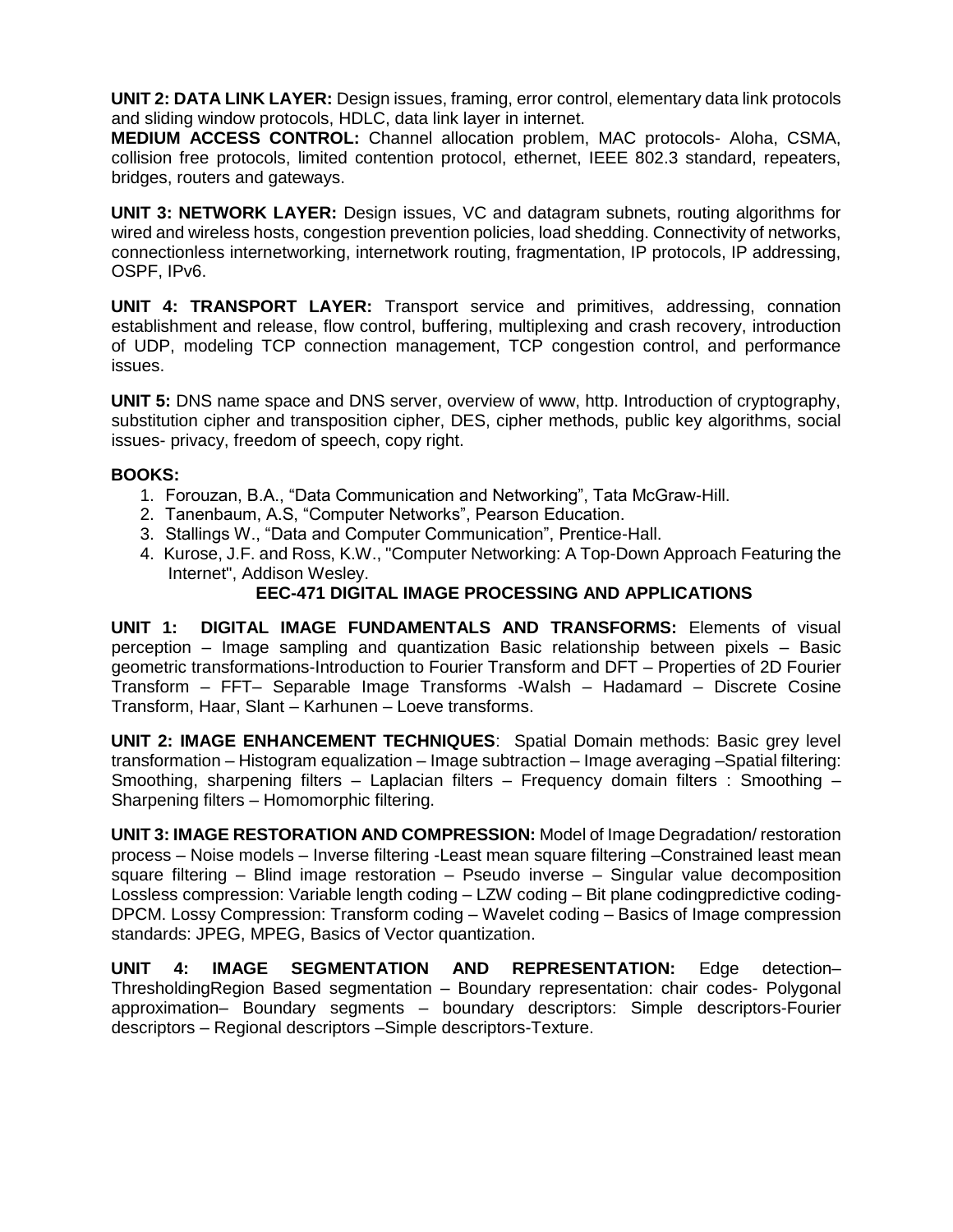# **BOOKS:**

- 1. Rafael C Gonzalez, Richard E Woods 2nd Edition, Digital Image Processing Pearson Education.
- 2. William K Pratt, Digital Image Processing John Willey
- 3. Image Processing Analysis and Machine Vision Millman Sonka, Vaclav hlavac, Roger Boyle, Broos, Thompson Learniy.
- 4. A.K. Jain, PHI, New Delhi (1995)-Fundamentals of Digital Image Processing.
- 5. Chanda Dutta Magundar Digital Image Processing and Applications, Prentice Hall of India.

#### **EEC-472 MOBILE COMMUNICATION**

**UNIT 1:** Radio propagation characteristics, models for path loss, shadowing & multipath fadingdelay spread, coherence bandwidth, coherence time, Doppler spread Jake's channel model.

**UNIT 2:** Digital modulation for mobile radio, analysis under fading channel, diversity techniques and rake demodulator, introduction to spread spectrum communication, multiple access techniques used in mobile wireless communications: FDMA/TDMA/CDMA.

**UNIT 3:** Cellular concept, frequency reuse basic theory of hexagonal cell layout, spectrum efficiency, FDM/TDM, cellular system, channel allocation schemes, handover analysis, cellular CDMA, soft capacity, Erlang capacity comparison.

**UNIT 4:** Wireless standards-GSM, IS-95, UMTS-IMT-2000, signaling, call control, mobility management and location tracing, wireless internet, ad hoc wireless networks, broadband wireless and quality of service, location management, pervasive healthcare.

#### **BOOKS:**

- 1. Theodore S. Reppeport, Wireless Communications Principles and Practice, PHI.
- 2. William C.Y. Lee, Mobile Cellular Telecommunication, Analog and Digital Systems, McGraw Hill.
- 3. Kamilo Feher, Wireless Digital Communications, Modernization & Spread Spectrum Applications, PHI.
- 4. Kaveh Pahlavan and Allen H. Levesque" Wireless Information Networks", Wiley.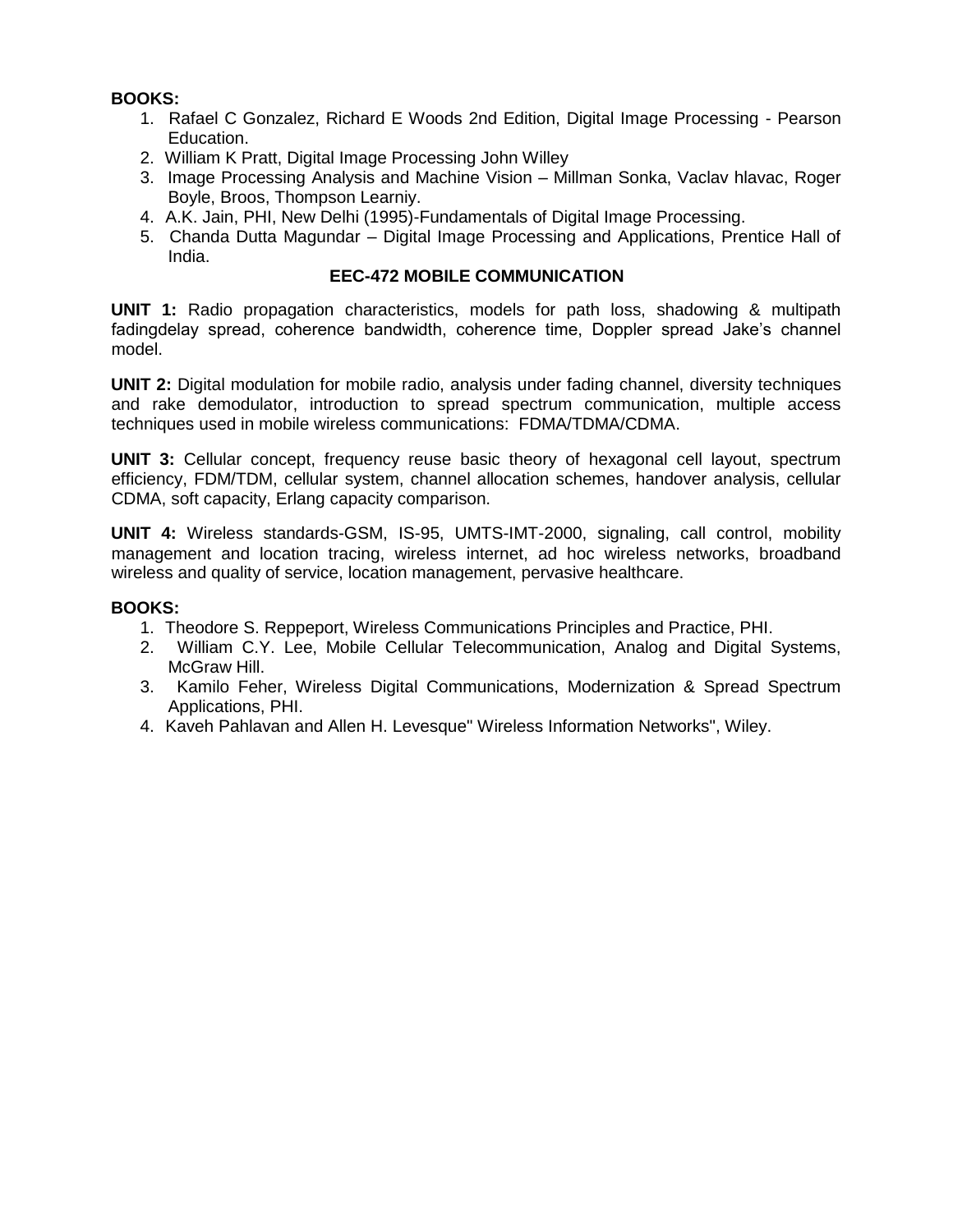# **EEC-473 MULTIMEDIA COMMUNICATION**

**UNIT 1: INTRODUCTORY CONCEPTS:** Multimedia , definition, different types of multimedia products in different fields, introduction to making of multimedia – the stages of the projects, the hardware and software requirements etc., authoring tools, categories of authoring tools.

**UNIT 2:** Lossless and lossy compression, run length coding, statistical coding, transform coding, making of JPEG, making of MPEG, text compression using static Huffman technique, dynamic Huffman technique, arithmetic technique etc.

**UNIT 3:** Distributed multimedia systems, resource management of DMS, IP networking, multimedia operating systems, distributed multimedia servers, distributed multimedia applications, multimedia file formats.

**UNIT-4:** Multimedia communication standards, MPEG-1, MPEG-2, MPEG-4 Audio/Video, MPEG-4 Visual Texture coding (VTC), Multimedia communication across networks, compression techniques: JPEG, MPEG.

#### **BOOKS:**

- 1. Rao, Bojkovic, Milovanovic, "Multimedia Communication Systems", PHI
- 2. Andleigh, Thakrar, "Multimedia System Design", PHI
- 3. Sharda, "Multimedia Information Networking", PHI
- 4. Vaughan, "Multimedia making it work", Tata Mc Graw Hill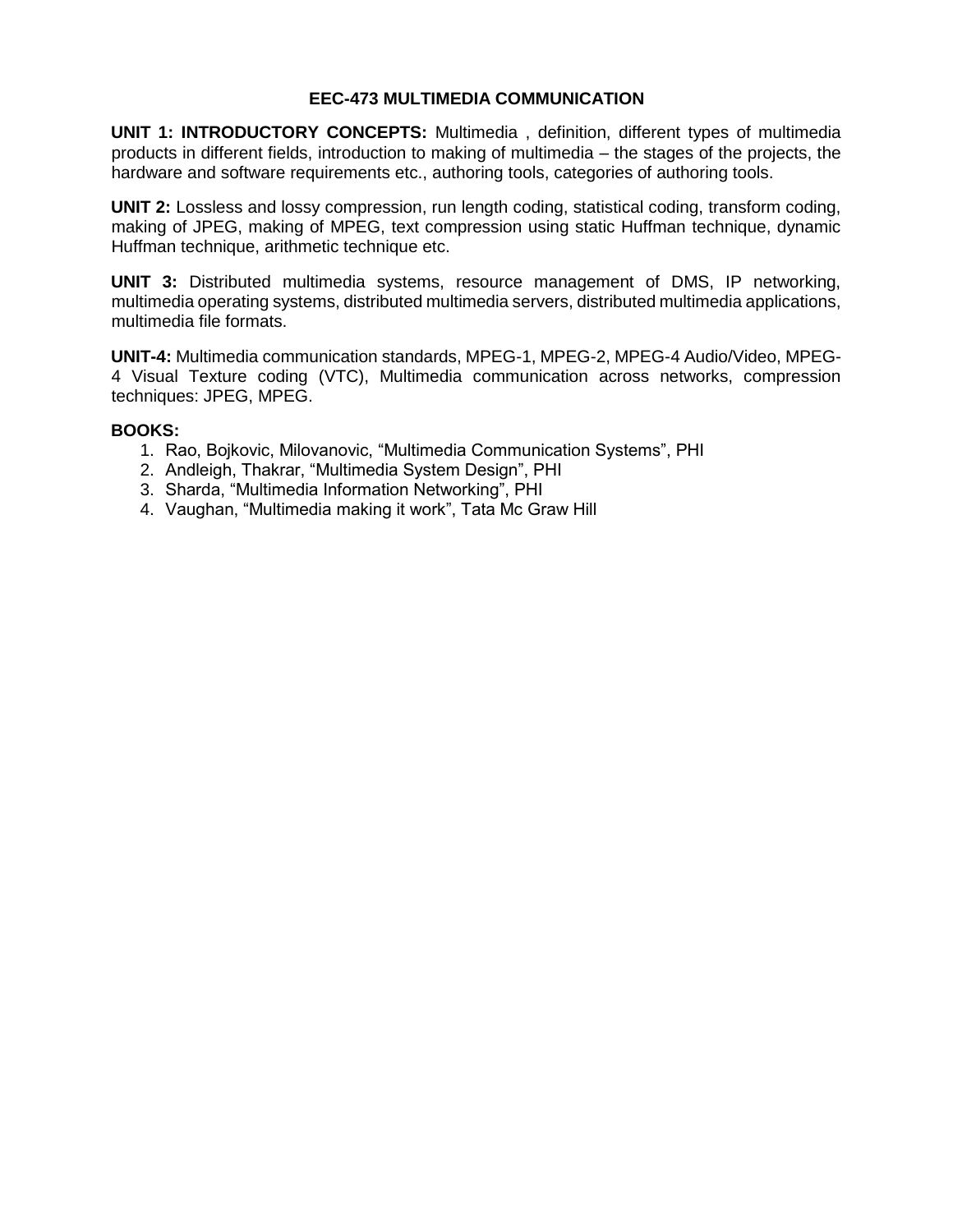# **EEC-474 POWER ELECTRONICS**

**UNIT 1: POWER SEMICONDUCTOR DEVICES:** Two-transistor model of thyristor, methods of triggering a thyristor, thyristor types, triggering devices: triggering devices, unijunction transistor, characteristics and applications of UJT, programmable unijunction transistor, DIAC, siliconcontrolled switch, silicon unilateral switch, silicon bilateral switch, shockley diode, optoisolators.

**UNIT 2: THYRISTOR FIRING CIRCUITS TURN ON SYSTEMS:** requirements for triggering circuits, thyristor firing circuits, full wave control of ac with one thyristor, light activated SCRs (LASCR) control circuit, pulse transformer triggering, firing SCR by UJT, TRIAC firing circuit, phase control of SCR by pedestal and ramp controlled rectifier: types of converters, effect of inductive load, commutating diode or free-wheeling diode, controlled rectifiers, bi-phase halfwave (single way), single-phase full-wave phase controlled converter using bridge principle (double way), single phase full-wave phase controlled converter using bridge principal (double way) harmonics.

**UNIT 3: INVERTERS:** Types of inverters, bridge inverters, voltage source inverters (VSI), pulse width modulated inverters, current source inverter ac voltage controllers: types of ac voltage controllers, ac phase voltage controllers, single-phase voltage controller with R-L load, harmonic analysis of single-phase full-wave controller with R-L load, gating signals.

**DC to DC Converters (Choppers):** dc choppers, chopper classification, two quadrant chopper, four quadrant chopper, and Morgan chopper.

**UNIT 4: CYCLOCONVERTERS:** Types of cycloconverters, single-phase cycloconverter, threephase cycloconverters. thyristor

**Protection:** Protection, dv/dt protection, di/dt protection, over 42, over voltage protection.

**Industrial Applications**: "one shot" thyristor trigger circuit, overvoltage protection, simple battery charger, battery charging regulator, ac static switches dc static switch microprocessor based applications**.**

# **BOOKS:**

- 1. Rashid "Power Electronics: Circuits, Devices & Applications" PHI 2 nd Edition.
- 2. P. C. Sen, "Power Electronics" TMH 2 nd Edition.
- 3. H. C. Rai, "Power Electronics Devices, Circuits, Systems and Application",Galgotia.
- 4. P. S. Bimbhara, "Electrical Machinery, Theory Performance and Applications" Khanna Publications.

# **PEC-471 ADVANCE COMMUNICATION LAB**

- 1. Analysis and measurement of 16-ary QAM and ASK modulation scheme.
- 2. Analysis and measurement of FSK and QPSK, modulation scheme.
- 3. Analysis and measurement of DPSK and BPSK modulation scheme.
- 4. Setting up Fiber Optic Analog Link and Digital Link.
- 5. Analysis of intensity modulation technique using analog input signal and digital input signal.
- 6. Analysis of (i) Propagation loss (ii) Bending loss in optical fiber.
- 7. Measurement of optical power using optical power meter at 660 nm & 950 nm.
- 8. Measurement of propagation loss in optical fiber using power meter.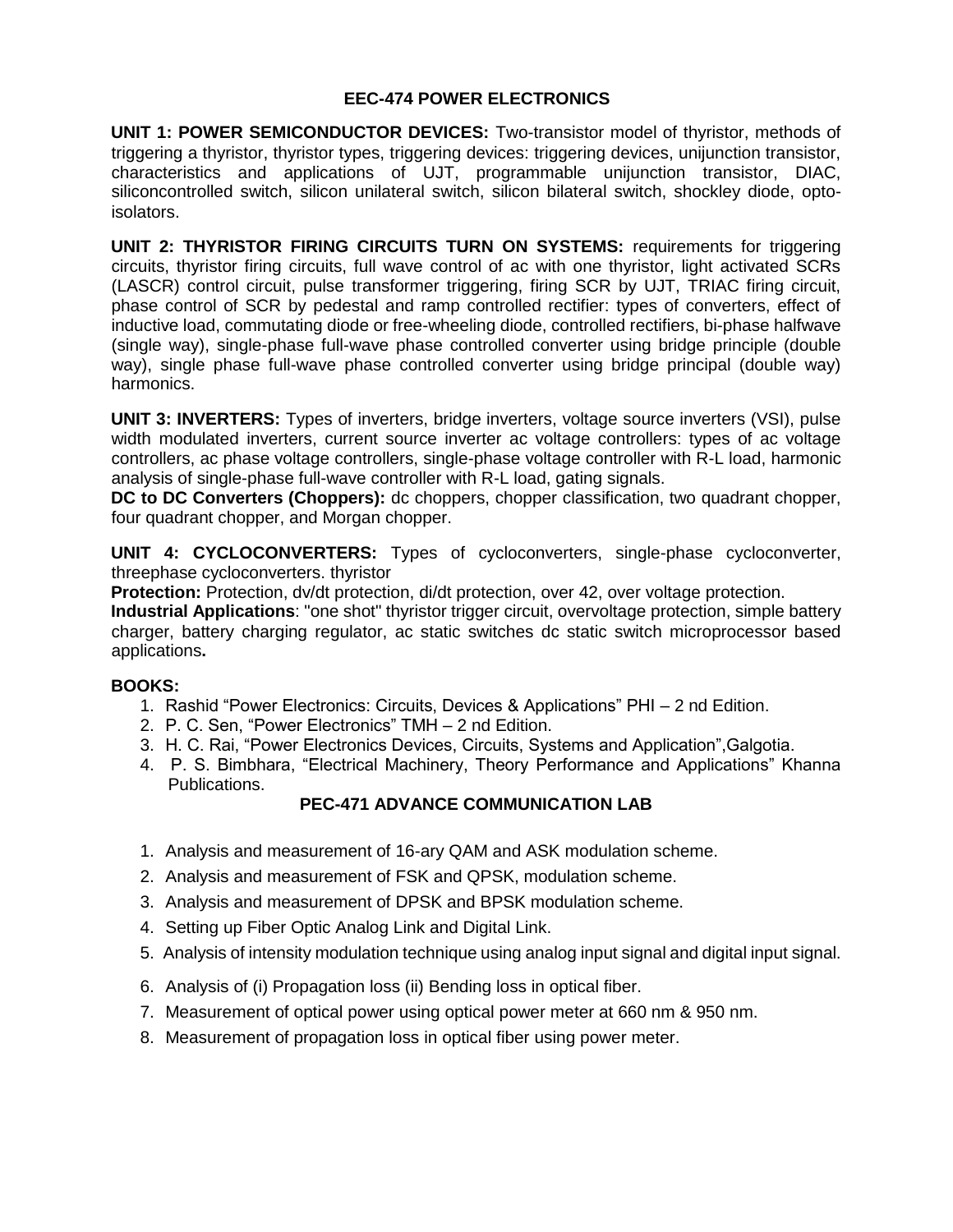- 9. Measurement of numerical aperture of an optical fiber.
- 10. Analysis of direct sequence spread spectrum (DSSS) based modulation and demodulation technique.
- 11. Analysis of CDMA- DSSS technique in a two users/two channels environment.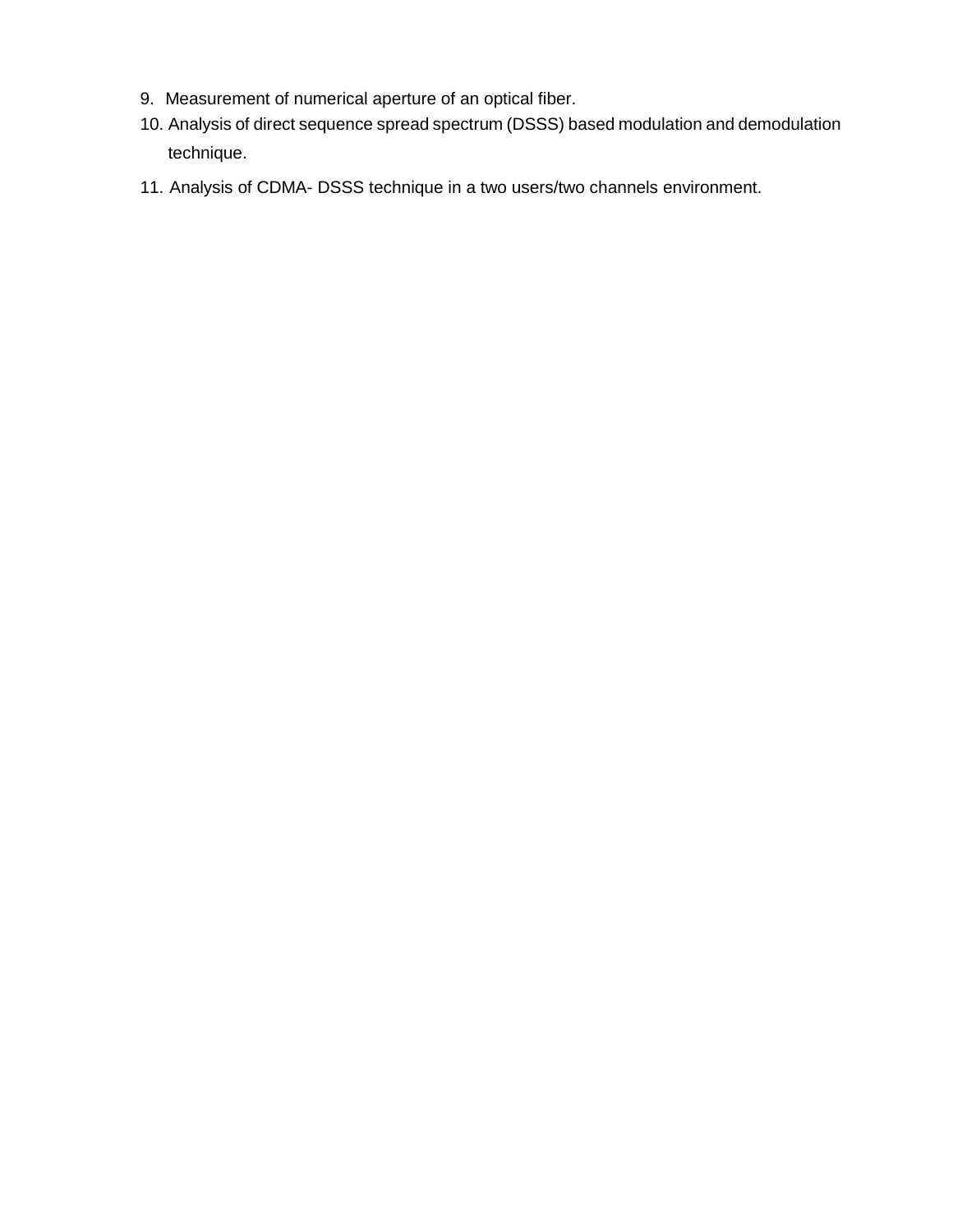# **EVALUATION SCHEME B. TECH. ELECTRONICS & COMMUNICATION ENGINEERING IV-YEAR (VIII-SEMESTER) (Effective from session: 2014-15)**

|                       |                |                                        |                |                |                |           |                       | <b>EVALUATION SCHEME</b> |            |                |  |
|-----------------------|----------------|----------------------------------------|----------------|----------------|----------------|-----------|-----------------------|--------------------------|------------|----------------|--|
| S.                    | <b>COURSE</b>  |                                        |                | <b>PERIODS</b> |                |           | <b>SESSIONAL EXAM</b> |                          | <b>ESE</b> | <b>Subject</b> |  |
| No.                   | <b>CODE</b>    | <b>SUBJECT</b>                         | L              | T              | P              | <b>CT</b> | <b>TA</b>             | <b>Total</b>             |            | <b>Total</b>   |  |
|                       | <b>TH EORY</b> |                                        |                |                |                |           |                       |                          |            |                |  |
| 1.                    | <b>TEC-481</b> | <b>Electronic Switching</b><br>Systems | 3              | $\mathbf{1}$   | $\overline{0}$ | 30        | 20                    | 50                       | 100        | 150            |  |
| 2.                    | <b>TEC-482</b> | Satellite Communication                | $\overline{3}$ | $\mathbf{1}$   | $\overline{0}$ | 30        | 20                    | 50                       | 100        | 150            |  |
| 3.                    | <b>TEC-483</b> | <b>Television Engineering</b>          | 3              | $\mathbf{1}$   | $\mathbf 0$    | 30        | 20                    | 50                       | 100        | 150            |  |
| 4.                    | <b>EEC-48X</b> | Elective-II                            | 3              | $\mathbf{1}$   | $\overline{0}$ | 30        | 20                    | 50                       | 100        | 150            |  |
|                       | PR ACTICAL     |                                        |                |                |                |           |                       |                          |            |                |  |
| 5.                    | <b>PEC-481</b> | VHDL & VLSI Design lab                 | 0              | 0              | $\overline{2}$ | 10        | 15                    | 25                       | 25         | 50             |  |
| 6.                    | <b>PEC-482</b> | Project-II                             | $\Omega$       | 0              | 6              | 50        | 50                    | 100                      | 200        | 300            |  |
| 7.                    | GPP-481        | <b>General Proficiency</b>             | $\Omega$       | 0              | $\mathbf 0$    | $\Omega$  | 50                    | 50                       | $\Omega$   | 50             |  |
| <b>SEMESTER TOTAL</b> |                | 12                                     | 4              | 8              | 180            | 195       | 375                   | 625                      | 1000       |                |  |

**Elective-II:**

EEC-481 Artificial Neural Networks and Fuzzy Logic

EEC-482 Biomedical Signal Processing

EEC-483 Principles of Secure Communication

EEC-484 Radar and Navigation

# **TEC-481 ELECTRONIC SWITCHING SYSTEMS**

**UNIT 1: INTRODUCTION:** Message switching, circuits switching, functions of a switching system, register translator senders, distribution frames, crossbar switch, a general trunking Transmission Systems, FDM Multiplexing and modulation, Time Division Multiplexing, Digital Transmission and Multiplexing: Pulse Transmission, Line Coding, Binary N-Zero Substitution, Digital Bi-phase, Differential Encoding, Time Division Multiplexing (T1 carrier system CCIT and DS lines) Time Division Multiplex Loops and Rings.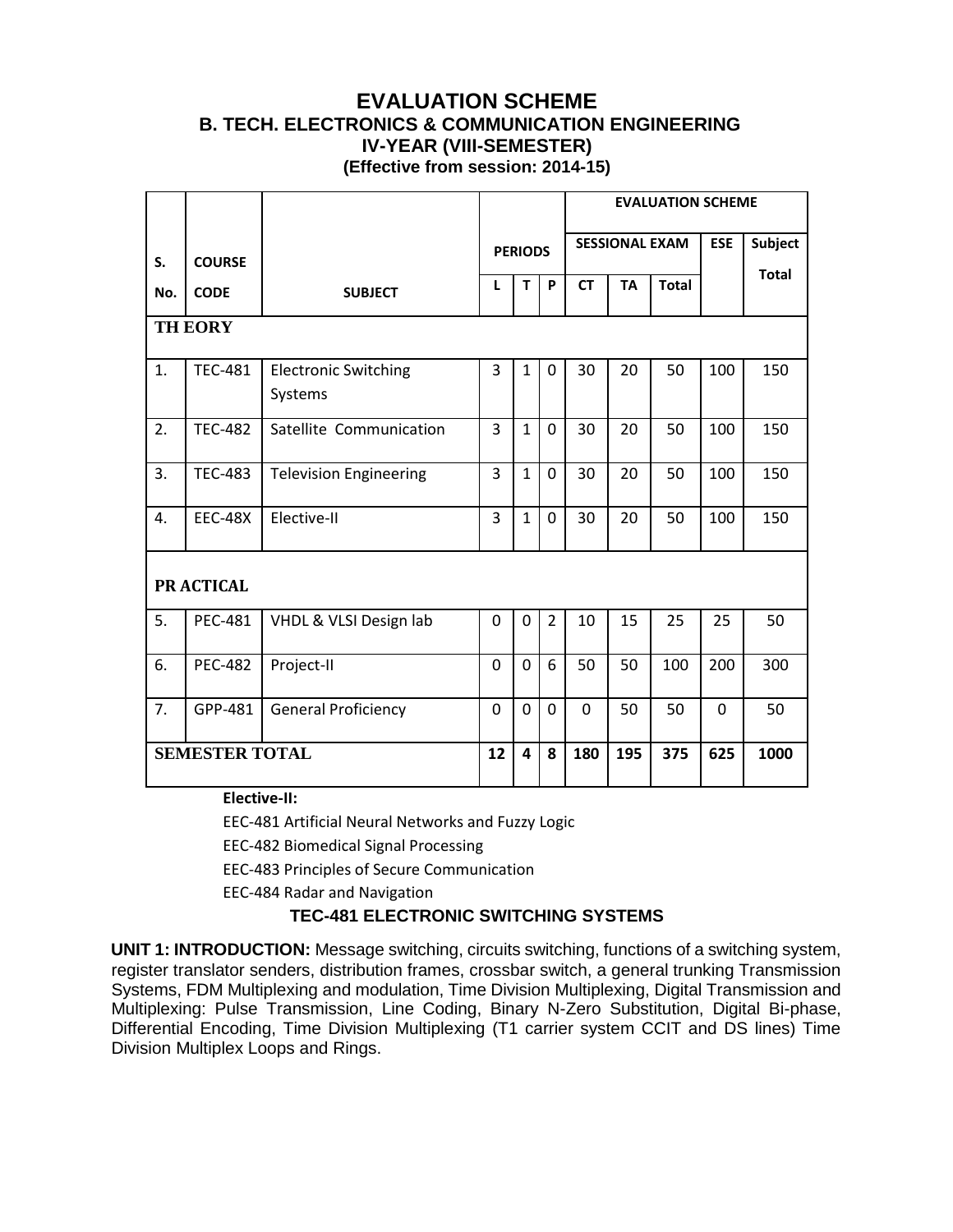**UNIT 2: DIGITAL SWITCHING:** Switching functions, space division switching, multiple stage switching, non blocking switches, blocking Probabilities DCS hierarchy, integrated cross connect equipment, digital switching in environment, zero loss switching.

**UNIT 3: TELECOM TRAFFIC ENGINEERING:** Network traffic load and parameters, grade of service and blocking probability, Traffic Characterization: Arrival Distributions, Holding Time Distributions, Loss Systems, Network Blocking Probabilities: End-to-End Blocking Probabilities, Overflow Traffic, Delay Systems: Exponential service Times, Constant Service Times, Finite Queues.

# **UNIT 4: NETWORK SYNCHRONIZATION CONTROL AND MANAGEMENT:** Timing

Recovery, Phase-Locked Loop, Clock Instability, Jitter Measurements, Systematic Jitter. Timing Inaccuracies: Slips, Asynchronous Multiplexing, Network Synchronization, U.S. Network Synchronization, Network Control, Network Management.

**UNIT 5: DIGITAL SUBSCRIBER ACCESS:** ISDN Basic Rate Access Architecture, ISDN U Interface, ISDN D Channel Protocol. HD-Rate Digital Subscriber Loops: Asymmetric Digital Subscriber Line, VDSL.

**DIGITAL LOOP CARRIER SYSTEMS:** Universal Digital Loop Carrier Systems, Integrated Digital Loop Carrier Systems, Next-Generation Digital Loop Carrier, Fiber in the Loop, Hybrid Fiber Coax Systems, Voice band Modems: PCM Modems, Local Microwave Distribution Service, Digital Satellite Services.

**DSL Technology:** ADSL, Cable Modem, Traditional Cable Networks, HFC Networks, Sharing, CM & CMTS and DOCSIS. SONET: Devices, Frame, Frame Transmission, Synchronous Transport Signals, STSI, Virtual Tributaries and Higher rate of service.

# **BOOKS:**

- 1. Tele communication switching system and networks Thyagarajan Viswanath, PHI.
- 2. Digital telephony J. Bellamy, John Wiley.
- 3. Data Communications & Networks Achyut. S.Godbole, TMH.
- 4. Principles of Communication Systems H. Taub & D. Schilling , TMH.
- 5. Telecommunication switching, Traffic and Networks J E Flood, Pearson Education.

# **TEC-482 SATELLITE COMMUNICATION**

# **UNIT 1: OVERVIEW OF SATELLITE SYSTEMS, ORBITS AND LAUNCHING METHODS:**

Frequency Allocations, Intelsat, U.S. Domsats, Polar Orbiting Satellites, Problems, Kepler's Law, Definitions of Terms for Earth-orbiting Satellites, Orbital Elements, Effects of a Nonspherical Earth, Atmospheric Drag, Inclined Orbits ,Calendars , Universal , Sidereal Time, Julian Dates , The Orbital Plane – The Geocentric-, Topcentric-Horizon , The Sub-satellite Point – Predicting Satellite Position.

**UNIT 2: GEOSTATIONARY ORBIT & SPACE SEGMENT:** Antenna Look Angels, The Polar Mount Antenna, Limits of Visibility, Near Geostationary Orbits, Earth Eclipse of Satellite, Launching Orbits, Problems, Power Supply, Attitude Control, Spinning Satellite Stabilization Momentum Wheel Stabilization, Station Keeping, Thermal Control, Transponders, Wideband Receiver, Power Amplifier, Antenna Subsystem, Morelos, Advanced Spacecraft.

**UNIT 3: EARTH SEGMENT & SPACE LINK:** Equivalent Isotropic Radiated Power, Transmission Losses, Free-Space Transmission, Feeder Losses, Antenna Misalignment Losses, Fixed Atmospheric and Ionospheric Losses, Link Power Budget Equation, System Noise, Antenna Noise, Amplifier Noise Temperature, Amplifiers in Cascade , Noise Factor, Noise Temperature,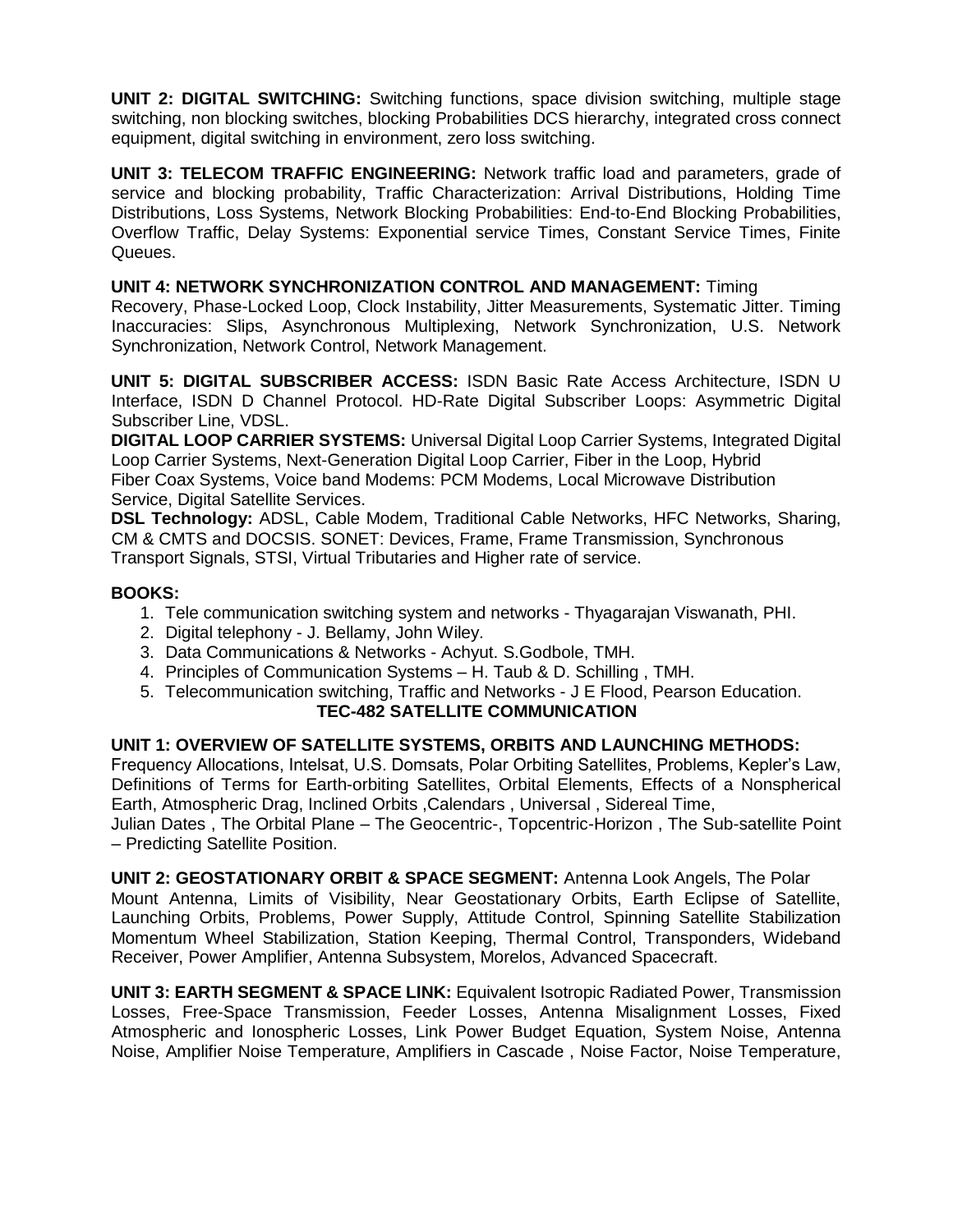Overall System Noise Temperature, Carrier-to-Noise Ratio, Uplink, Saturation Flux Density, The Earth Station HPA, Downlink, Output Back off, Effects of Rain, Uplink rain-fade margin, fade margin, Combined Uplink and Downlink C/N Ratio, Inter modulation Noise.

**UNIT 4: SATELLITE ACCESS:** Single Access–Preassigned FDMA, Demand-Assigned FDMA, SPADE System. Bandwidth-limited a Power-limited TWT amplifier operation, FDMA downlink analysis. TDMA: Reference Burst; Traffic Date, Frame Efficiency and Channel capacity, preassigned TDMA, Demand assigned TDMA, Speech Interpolation and Prediction, Downlink analysis for Digital transmission. Companion of uplink Power requirements for FDMA & TDMA.

**UNIT 5: DIRECT BROADCAST SATELLITE SERVICES**: Introduction–Orbital Spacings–Power Rating and Number of Transponders–Frequencies and Polarization–Transponder Capacity– Home Receiver Outdoor Unit (ODU)–Home Receiver Indoor Unit (IDU)–Downlink Analysis– Uplink-Problems-Satellite Mobile Services–VSATs–Radarsat–Global Positioning Satellite System–Orbcomm.

# **BOOKS**:

- 1. Dennis Roddy, Satellite Communications, McGraw-Hill Publication.
- 2. Timothy Pratt Charles Bostian & Jeremy Allmuti, Satellite Communications, Willy
- 3. Wilbur L. Pritchars Henri G.Suyder Hond Robert A.Nelson, Satellite Communication Systems Engineering, Pearson Education Ltd.

# **TEC-483 TELEVISION ENGINEERING**

**UNIT 1: FUNDAMENTALS OF TELEVISION:** Geometry form and Aspect Ratio, Image Continuity, Number of scanning lines, interlaced scanning, Picture resolution, composite video signal, video signal dimension, horizontal sync, vertical sync, Picture signal Transmission, positive and negative modulation, VSB transmission, sound signal transmission, channel bandwidth, TV standards.

**UNIT 2: CAMERA AND PICTURE TUBES:** Basic principle of camera tubes, Image orthicon, vidicon, plumbicon, silicon diode array vidicon, solid state image scanners, monochrome picture tubes, beam deflection, screen phosphor, face plate, picture tube characteristics.

**UNIT 3: MONOCHROME TELEVISION:** TV transmitter, TV signal propagation, Interference, TV transmission Antennas, Monochrome TV receiver, RF tuner, UHF, VHF tuner, Digital tuning techniques, AFT-IF subsystems, AGC, Noise cancellation, Video and sound inter carrier detection, vision IF subsystem, video amplifiers requirements and configurations, DC reinsertion, Video amplifier circuits, Sync separation, typical sync processing circuits, Deflection current waveform, Deflection Oscillators, Frame deflection circuits, requirements, Line Deflection circuits, EHT generation, Receiver Antennas.

**UNIT 4: COLOUR TELEVISION:** Compatibility, colour perception, Three colour theory, luminance, hue and saturation, colour television cameras values of luminance and colour difference signals, colour signal transmission bandwidth, modulation of colour difference signals, weighting factors, Formation of chrominance signal. Introduction to different color television systems: NTSC colour TV system, PAL colour TV SECAM system. PAL colour TV receiver, colour television display tubes, delta, gun-precision, in-line and Trinitron colour picture tubes.

**UNIT 5: ADVANCED TELEVISION SYSTEMS:** Satellite TV technology, Cable TV, VCR- Video Disc recording and playback, Tele Text broadcast receiver, digital television, Transmission and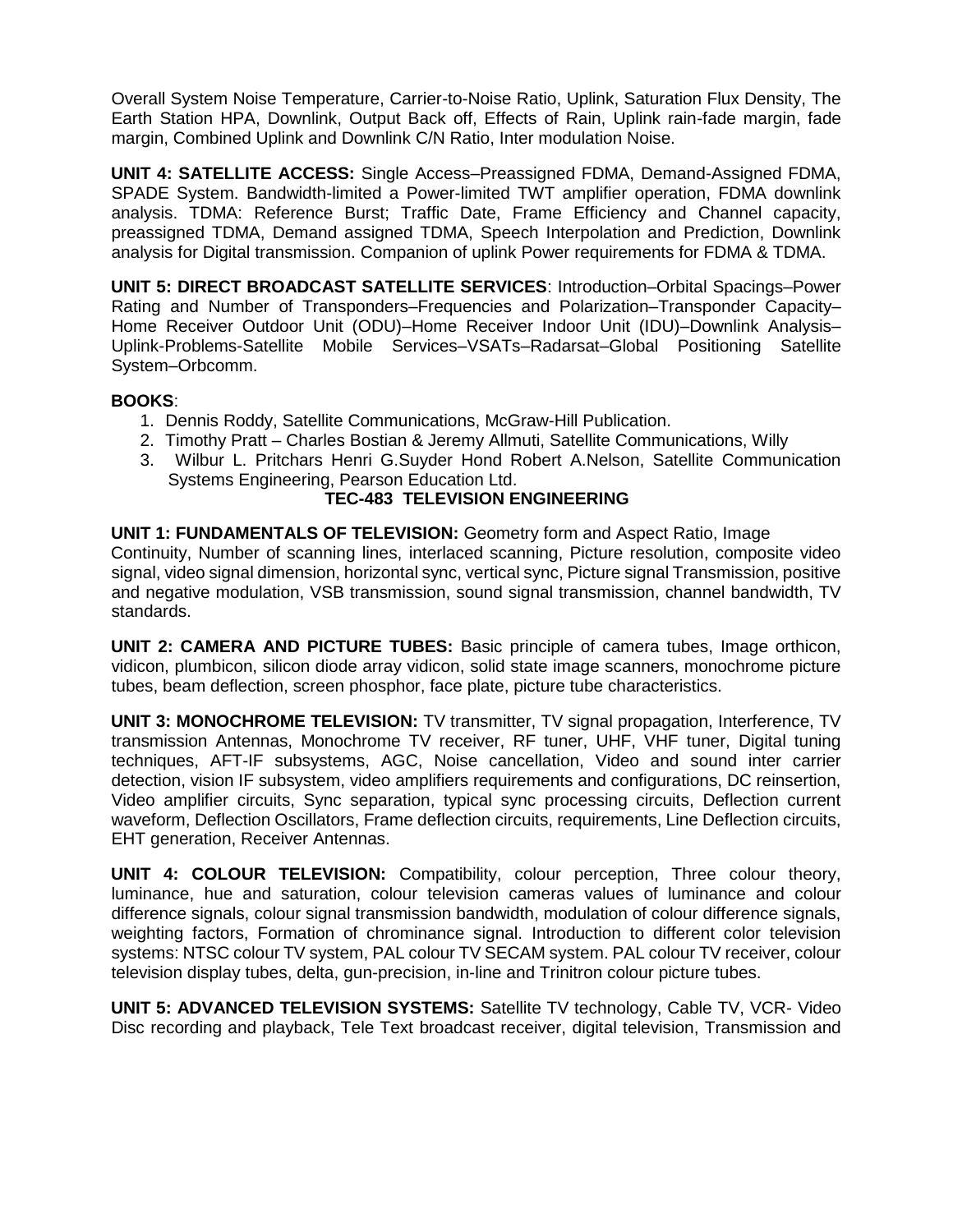reception, projection Television, Flat panel display TV receiver, Stereo-sound in TV, 3D TV, HDTV, LCD, LED Television.

# **BOOKS:**

- 1. R.R.Gulati, " Monochrome Television Practice, Principles, Technology and Servicing, New age International Publishes.
- 2. R.R.Gulati "Monochrome and colour television ", New age International Publisher.
- 3. A.M Dhake, "Television and Video Engineerign", TMH.
- 4. S.P.Bali, " Colour Television, Theory and Practice", TMH.

# **EEC-481 ARTIFICIAL NEURAL NETWORKS AND FUZZY LOGIC**

**UNIT 1: NEURAL NETWORKS-1(INTRODUCTION & ARCHITECTURE):** Neuron, Nerve structure and synapse, Artificial Neuron and its model, activation functions, Neural network architecture: single layer and multilayer feed forward networks, recurrent networks, various learning techniques; perception and convergence rule, Auto-associative and hetro-associative memory.

**UNIT 2: NEURAL NETWORKS-II (BACK PROPAGATION NETWORKS):** Architecture: perceptron model, solution, single layer artificial neural network, multilayer perception model; back propagation learning methods, effect of learning rule co-efficient; back propagation algorithm, factors affecting back propagation training, applications.

**UNIT 3: FUZZY LOGIC-I (INTRODUCTION):** Basic concepts of fuzzy logic, Fuzzy sets and Crisp sets, Fuzzy set theory versus probability theory, Fuzzy set theory and operations, Properties of fuzzy sets, Fuzzy and Crisp relations, Fuzzy to Crisp conversion.

**UNIT 4: FUZZY LOGIC –II (FUZZY MEMBERSHIP, RULES):** Membership functions, interference in fuzzy logic, fuzzy if-then rules, Fuzzy implications and Fuzzy algorithms, Fuzzyfications & Defuzzifications, Fuzzy Controller.

**UNIT 5: APPLICATION OF NEURAL NETWORK AND FUZZY LOGIC:** Application of neural network, case study, Inverted pendulum, Image processing, introduction to neuro & fuzzy logic controller.

# **BOOKS:**

- 1. Jacek M. Zurada, 'Introduction to Artificial Neural Systems', Jaico Publishing home.
- 2. Timothy J. Ross, 'Fuzzy Logic with Engineering Applications', John Wiley.

# **EEC-482 BIOMEDICAL SIGNAL PROCESSING**

**UNIT 1: INTRODUCTION TO BIO-MEDICAL SIGNALS:** Classification, Acquisition and Difficulties during Acquisition Basics of Electrocardiography, Electroencephalography, Electromyography & electro-retinography 3. Role of Computers in the Analysis, Processing, Monitoring & Control and image reconstruction in bio-medical field

**UNIT 2: ECG:** Measurement of Amplitude and Time Intervals, QRS Detection(Different Methods), ST Segment Analysis, Removal of Baseline Wander And Power line Interferences, Arrhythmia Analysis, Portable Arrhythmia Monitors.

**UNIT 3: DATA REDUCTION:** Turning Point algorithm, AZTEC Algorithm, Fan Algorithm, Huffman and Modified Huffman Coding, Run Length Coding.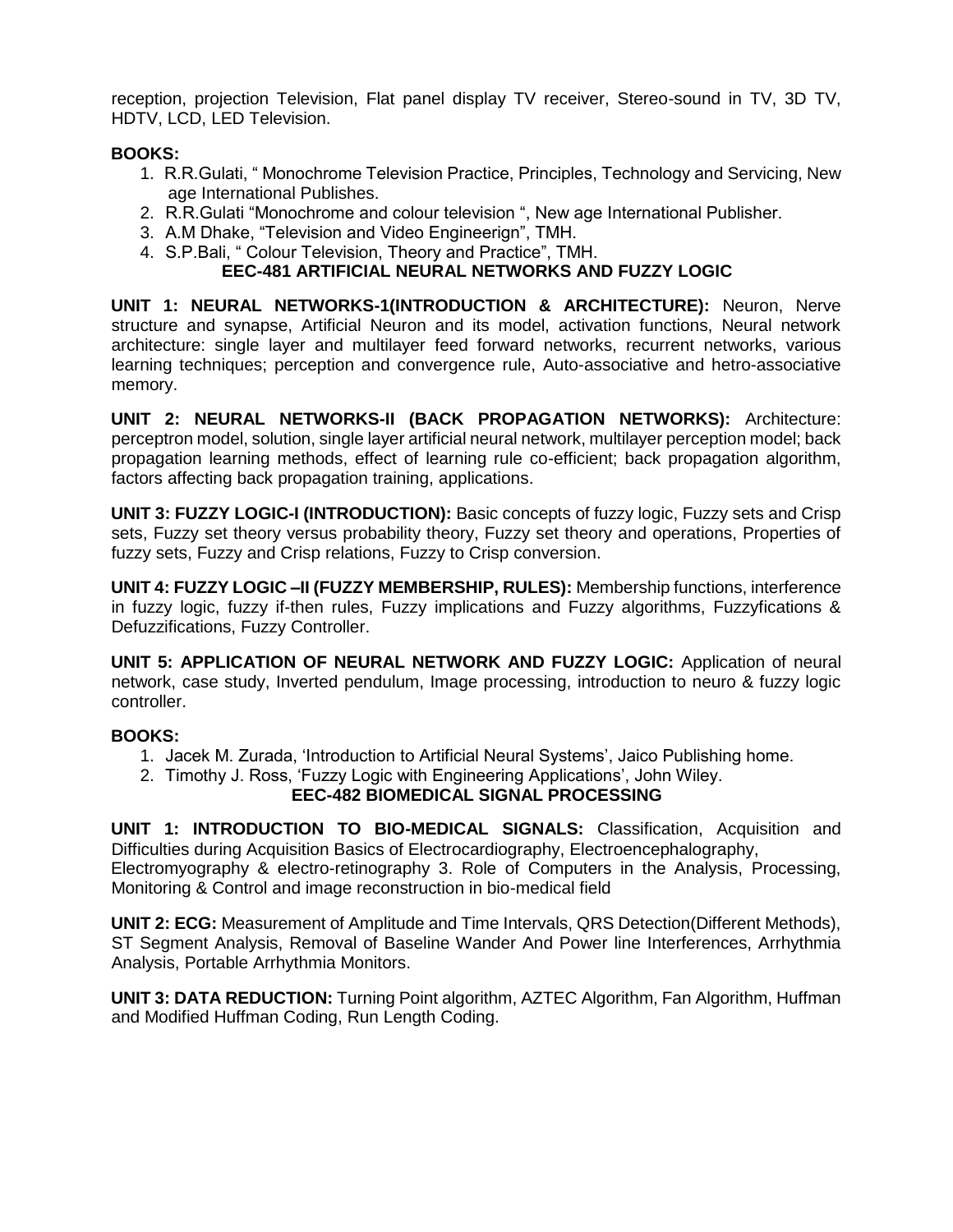**UNIT 4: EEG:** Neurological Signal Processing, EEG characteristic, linear prediction theory, Sleep EEG, Dynamics of Sleep/Wake transition. Study of pattern of brain waves, EpilepsyTransition, detection and Estimation.

**UNIT 5: EP ESTIMATION:** by Signal Averaging, Adaptive Filtering:- General Structures of Adaptive filters, LMS Adaptive Filter, Adaptive Noise Canceling, Wavelet Detection:Introduction, Detection By Structural features, Matched Filtering, Adaptive Wavelet Detection, detection of Overlapping Wavelets.

# **BOOKS:**

- 1. Biomedical Digital Signal Processing, Willis J Tomkin, Phi.
- 2. Biomedical Signal Processing, D.C Reddy McGraw Hill.
- 3. Biomedical Instrumentation and Measurement.,Crommwell,Weibel and Pfeifer, PHI.
- 4. Biomedical Signal Processing, Arnon Cohen, volume I & Licrc Press
- 5. Biomedical Signal Analysis A Case Study Approach, Rangaraj M. Rangayyan, John Wiley
- 6. Medical instrumentation Application and Design, john G. Webster, John Wiley.

# **EEC-483 PRINCIPLES OF SECURE COMMUNICATION**

**UNIT 1: DIRECT SEQUENCE SPREAD SPECTRUM SYSTEMS:** Model of SS digital communication system, direct sequence spread spectrum signal, error rate performance of the decoder, processing gain and jamming margin, uncoded DSSS signals, applications of DSSS signals in anti-jamming, low detectability signal transmission, code division multiple access and multipath channels, effect of pulsed interference on DSSS systems, Generation of PN sequences using m sequence and Gold sequences, excision of narrowband interference in DSSS systems, acquisition and tracking of DSSS system.

**UNIT 2: FREQUENCY HOPPED SPREAD SPECTRUM SYSTEMS:** Basic concepts, slow and fast frequency hopping, performance of FHSS in AW GN and partial band interference, FHSS in CDMA system, Time hopping and hybrid SS system, acquisition and tracking of FH SS systems.

**UNIT 3: CRYPTOGRAPHIC TECHNIQUES:** Classical encryption technique, Symmetric cipher model, cryptography and cryptanalysts, Substitution techniques, transposition techniques

**UNIT 4: BLOCK CIPHER AND DATA ENCRYPTION STANDARD:** Block cipher principle, data encryption standard (DES) strength of DES, differential and linear cryptanalysts, block cipher design principles, simplified advanced encryption standard (S-AES), multiple encryption and triple DES, Block cipher modes of operation, stream ciphers and RC4 algorithm

**UNIT 5: PUBLIC KEY CRYPTOGRAPHY:** Prime numbers, Fermat and Euler's theorem, Chinese remainder theorem, discrete algorithms, principles of public key cryptosystems, RSA algorithm, key management Diffie-Hellman key exchange, message authentication requirements and functions.

# **BOOKS:**

- 1. Digital Communication by J.G. Proakis McGraw Hill.
- 2. Cryptography and Network Security by W. Stallivgs, PHI.
- 3. Digital Communication by Simon Haykin, Wiley.
- 4. Principle of Communication systems by Taub & Schilling TMH.
- 5. Cryptography and secure Communications by M.Y. Rhee, Mc Graw Hill.

**EEC-484 RADAR & NAVIGATION**